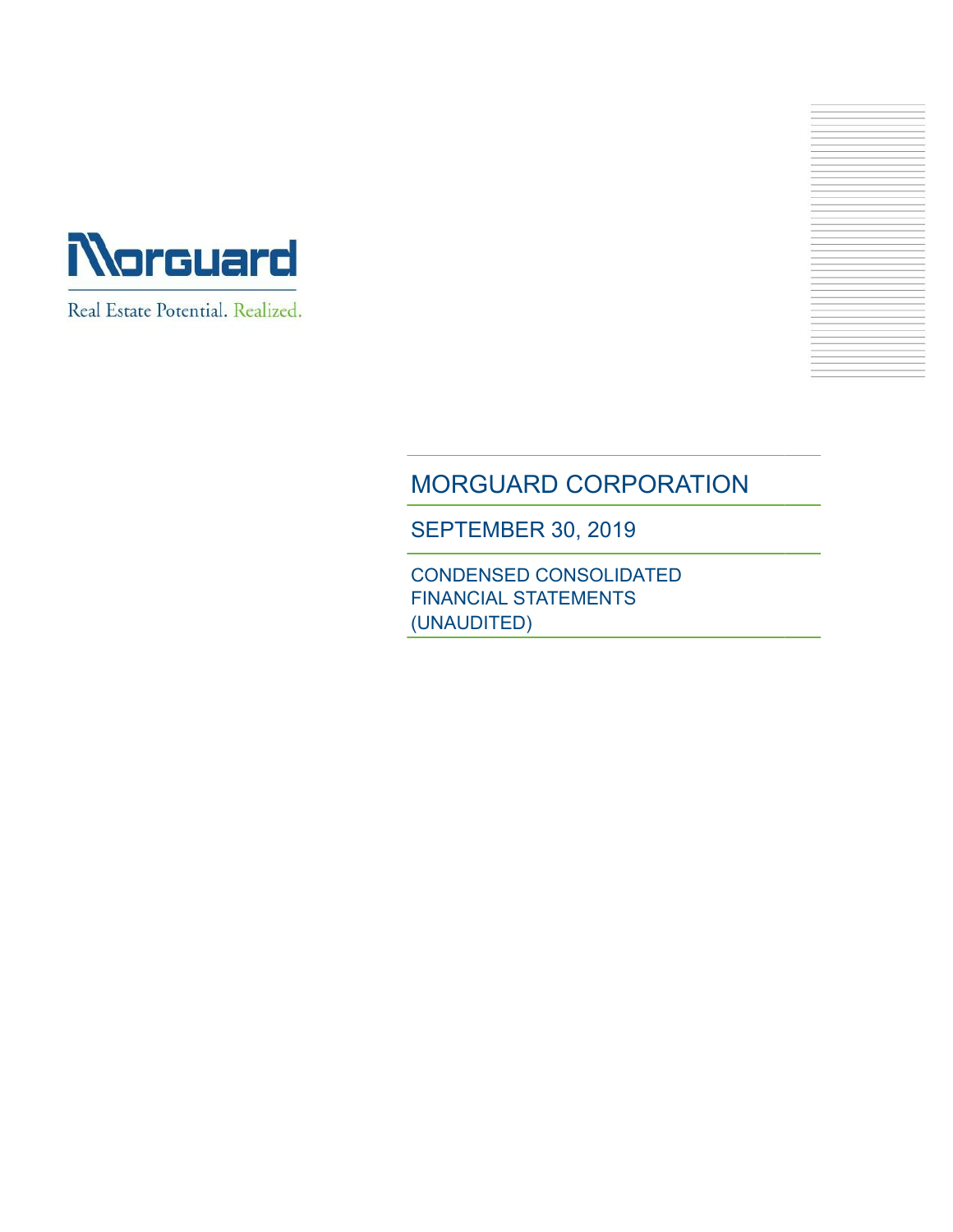## BALANCE SHEETS

In thousands of Canadian dollars

| As at                                       | <b>Note</b>    | <b>September 30, 2019</b> | December 31, 2018 |
|---------------------------------------------|----------------|---------------------------|-------------------|
| <b>ASSETS</b>                               |                |                           |                   |
| <b>Non-current assets</b>                   |                |                           |                   |
| Real estate properties                      | 5              | \$9,819,505               | \$9,645,596       |
| Hotel properties                            | 6              | 636,544                   | 666,078           |
| Equity-accounted and other fund investments | $\overline{7}$ | 259,464                   | 281,464           |
| Other assets                                | 8              | 405,558                   | 285,103           |
|                                             |                | 11,121,071                | 10,878,241        |
| <b>Current assets</b>                       |                |                           |                   |
| Mortgages and loans receivable              |                | 1,646                     | 1,686             |
| Amounts receivable                          |                | 74,922                    | 76,879            |
| Prepaid expenses and other                  |                | 42,282                    | 15,551            |
| Cash                                        |                | 131,236                   | 110,401           |
|                                             |                | 250,086                   | 204,517           |
|                                             |                | \$11,371,157              | \$11,082,758      |
| <b>LIABILITIES AND EQUITY</b>               |                |                           |                   |
| <b>Non-current liabilities</b>              |                |                           |                   |
| Mortgages payable                           | 9              | \$3,494,039               | \$3,573,185       |
| Unsecured debentures                        | 10             | 822,132                   | 597,697           |
| Convertible debentures                      | 11             | 195,247                   | 225,936           |
| Lease liabilities                           | 13             | 166,944                   | 9,754             |
| Morguard Residential REIT Units             | 12             | 554,314                   | 417,481           |
| Deferred income tax liabilities             |                | 734,381                   | 717,943           |
|                                             |                | 5,967,057                 | 5,541,996         |
| <b>Current liabilities</b>                  |                |                           |                   |
| Mortgages payable                           | 9              | 693,502                   | 789,516           |
| Convertible debentures                      | 11             |                           | 2,063             |
| Loans payable                               | 21             | 45,780                    | 60,309            |
| Accounts payable and accrued liabilities    | 14             | 255,428                   | 234,916           |
| <b>Bank indebtedness</b>                    | 15             | 135,662                   | 225,160           |
|                                             |                | 1,130,372                 | 1,311,964         |
| <b>Total liabilities</b>                    |                | 7,097,429                 | 6,853,960         |
| <b>EQUITY</b>                               |                |                           |                   |
| Shareholders' equity                        |                | 3,500,240                 | 3,431,366         |
| Non-controlling interest                    |                | 773,488                   | 797,432           |
| <b>Total equity</b>                         |                | 4,273,728                 | 4,228,798         |
|                                             |                | \$11,371,157              | \$11,082,758      |
|                                             |                |                           |                   |

#### **Contingencies** 25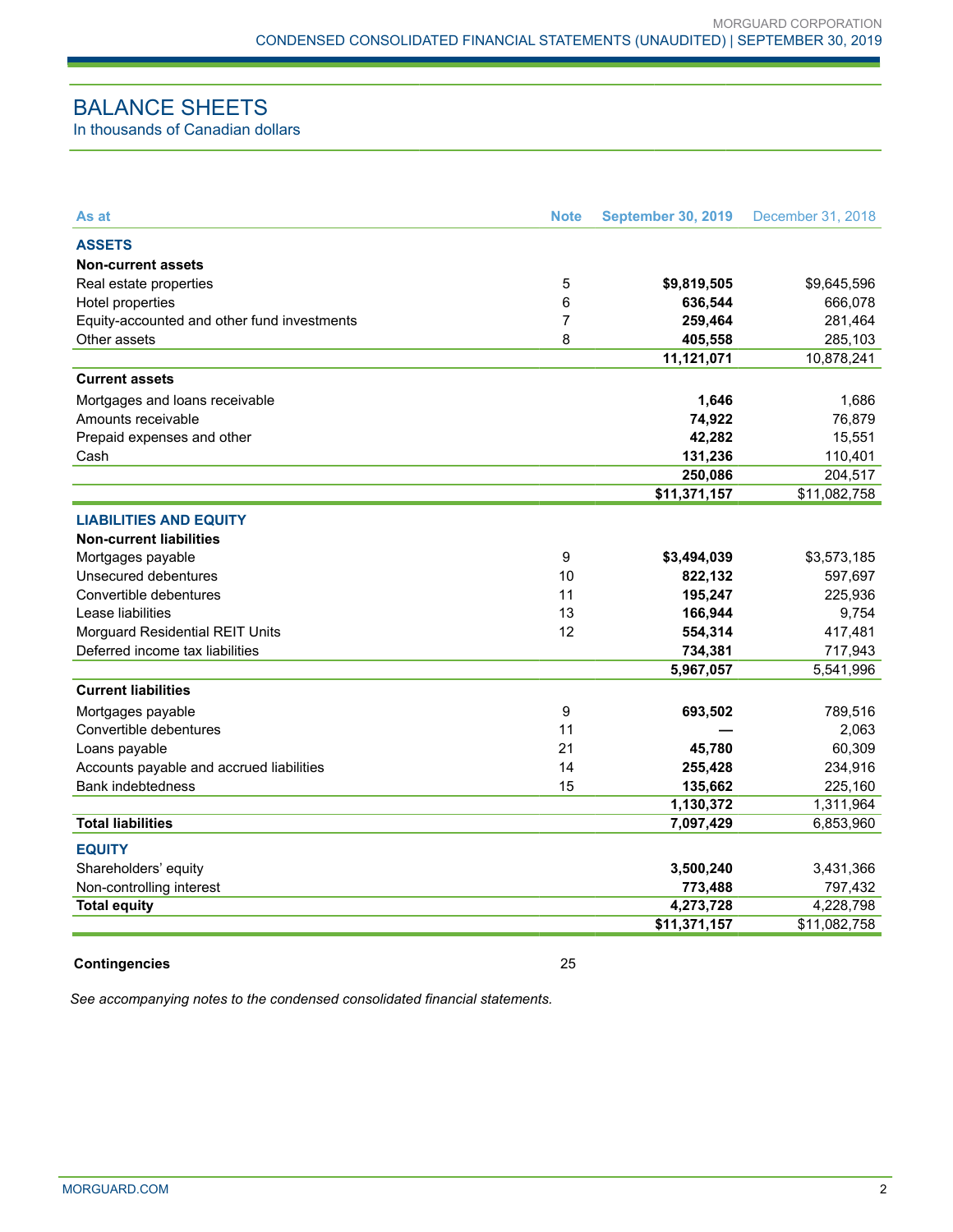### STATEMENTS OF INCOME (LOSS)

In thousands of Canadian dollars, except per common share amounts

|                                                     |             | <b>Three months ended</b><br><b>September 30</b> |           | <b>Nine months ended</b><br><b>September 30</b> |            |
|-----------------------------------------------------|-------------|--------------------------------------------------|-----------|-------------------------------------------------|------------|
|                                                     | <b>Note</b> | 2019                                             | 2018      | 2019                                            | 2018       |
| Revenue from real estate properties                 | 17          | \$215,253                                        | \$209,610 | \$651,186                                       | \$620,510  |
| Revenue from hotel properties                       | 17          | 65,525                                           | 64,689    | 184,351                                         | 180,538    |
| Land rent arbitration settlement                    | 25          |                                                  |           |                                                 | 17,250     |
| Property operating expenses                         |             |                                                  |           |                                                 |            |
| Property operating costs                            |             | (45, 763)                                        | (45, 498) | (137, 859)                                      | (134, 875) |
| <b>Utilities</b>                                    |             | (14, 019)                                        | (14, 190) | (43, 786)                                       | (42, 742)  |
| Realty taxes                                        |             | (23, 756)                                        | (23, 802) | (109, 262)                                      | (102, 519) |
| Hotel operating expenses                            |             | (47, 181)                                        | (45, 425) | (139, 852)                                      | (132, 798) |
| Net operating income                                |             | 150,059                                          | 145,384   | 404,778                                         | 405,364    |
| <b>OTHER REVENUE</b>                                |             |                                                  |           |                                                 |            |
| Management and advisory fees                        | 17          | 13,910                                           | 14,998    | 37,991                                          | 43,836     |
| Interest and other income                           |             | 3,377                                            | 3,414     | 13,420                                          | 7,734      |
| Sales of product and land                           |             | 1,345                                            | 1,322     | 4,493                                           | 3,958      |
|                                                     |             | 18,632                                           | 19,734    | 55,904                                          | 55,528     |
|                                                     |             |                                                  |           |                                                 |            |
| <b>EXPENSES</b>                                     |             |                                                  |           |                                                 |            |
| Interest                                            | 18          | 57,477                                           | 52,980    | 173,408                                         | 154,731    |
| Property management and corporate                   |             | 24,133                                           | 24,029    | 73,195                                          | 69,298     |
| Cost of sales of product and land                   |             | 489                                              | 885       | 2,756                                           | 2,658      |
| Amortization of hotel properties                    | 6           | 6,798                                            | 6,104     | 20,358                                          | 18,722     |
| Amortization of capital assets and other            |             | 2,044                                            | 1,621     | 6,123                                           | 4,823      |
| Provision for impairment                            | 6           | 19,059                                           |           | 19,059                                          | 6,661      |
|                                                     |             | 110,000                                          | 85,619    | 294,899                                         | 256,893    |
| <b>OTHER INCOME (EXPENSE)</b>                       |             |                                                  |           |                                                 |            |
| Fair value gain (loss), net                         | 19          | (30, 157)                                        | 2,046     | 113                                             | 132,582    |
| Equity loss from investments                        | 7           | (28, 448)                                        | (15, 646) | (31,660)                                        | (15, 451)  |
| Other income (expense)                              | 20          | 1,210                                            | (1, 913)  | 249                                             | 3,768      |
|                                                     |             | (57, 395)                                        | (15, 513) | (31, 298)                                       | 120,899    |
| Income before income taxes                          |             | 1,296                                            | 63,986    | 134,485                                         | 324,898    |
| Provision for income taxes                          | 22          |                                                  |           |                                                 |            |
| Current                                             |             | 2,946                                            | 260       | 7,689                                           | 9,934      |
| Deferred                                            |             | 641                                              | 9,038     | 20,786                                          | 39,357     |
|                                                     |             | 3,587                                            | 9,298     | 28,475                                          | 49,291     |
| Net income (loss) for the period                    |             | (\$2,291)                                        | \$54,688  | \$106,010                                       | \$275,607  |
|                                                     |             |                                                  |           |                                                 |            |
| Net income (loss) attributable to:                  |             |                                                  |           |                                                 |            |
| Common shareholders                                 |             | (\$1,180)                                        | \$46,750  | \$102,028                                       | \$238,962  |
| Non-controlling interest                            |             | (1, 111)                                         | 7,938     | 3,982                                           | 36,645     |
|                                                     |             | (\$2,291)                                        | \$54,688  | \$106,010                                       | \$275,607  |
| Net income (loss) per common share attributable to: |             |                                                  |           |                                                 |            |
| Common shareholders - basic and diluted             | 23          | (\$0.10)                                         | \$4.11    | \$9.04                                          | \$20.83    |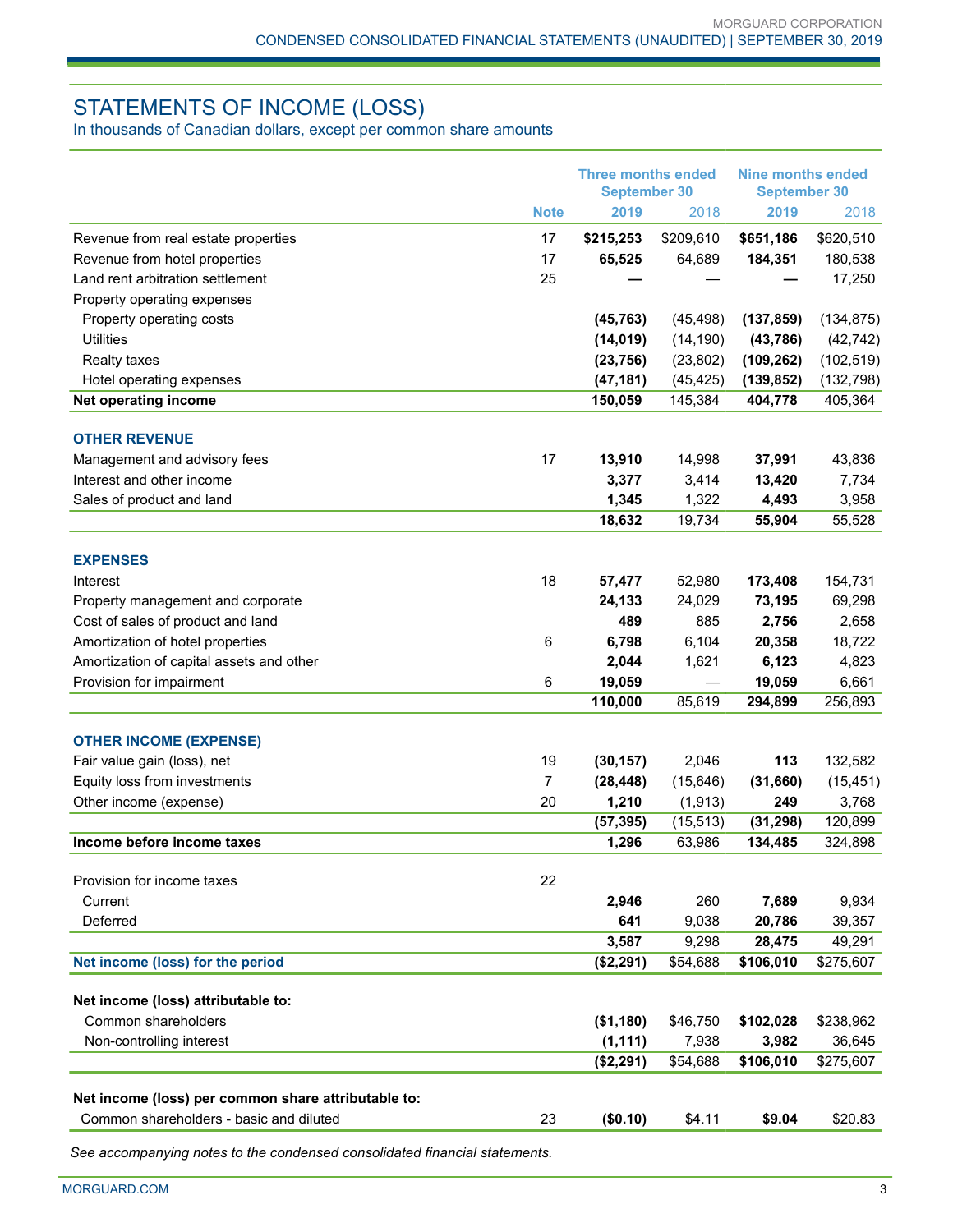## STATEMENTS OF COMPREHENSIVE INCOME

In thousands of Canadian dollars

|                                                                        | <b>Three months ended</b><br><b>September 30</b> |           | Nine months ended<br><b>September 30</b> |           |
|------------------------------------------------------------------------|--------------------------------------------------|-----------|------------------------------------------|-----------|
|                                                                        | 2019                                             | 2018      | 2019                                     | 2018      |
| Net income (loss) for the period                                       | (\$2,291)                                        | \$54,688  | \$106,010                                | \$275,607 |
| <b>OTHER COMPREHENSIVE INCOME (LOSS)</b>                               |                                                  |           |                                          |           |
| Items that may be reclassified subsequently to net income (loss):      |                                                  |           |                                          |           |
| Unrealized foreign currency translation gain (loss)                    | 17,364                                           | (23, 329) | (42, 628)                                | 41,913    |
| Gain on interest rate swap agreement                                   |                                                  |           |                                          | 161       |
|                                                                        | 17,364                                           | (23, 329) | (42, 628)                                | 42,074    |
| Deferred income tax recovery (provision)                               | (51)                                             | 163       | 141                                      | (348)     |
|                                                                        | 17,313                                           | (23, 166) | (42, 487)                                | 41,726    |
| Items that will not be reclassified subsequently to net income (loss): |                                                  |           |                                          |           |
| Actuarial gain on defined benefit pension plans                        | 9,480                                            | 5,916     | 14,801                                   | 1,622     |
| Deferred income tax provision                                          | (2, 181)                                         | (1,568)   | (3,814)                                  | (429)     |
|                                                                        | 7,299                                            | 4,348     | 10,987                                   | 1,193     |
| Other comprehensive income (loss)                                      | 24,612                                           | (18, 818) | (31,500)                                 | 42,919    |
| Total comprehensive income for the period                              | \$22,321                                         | \$35,870  | \$74,510                                 | \$318,526 |
| Total comprehensive income (loss) attributable to:                     |                                                  |           |                                          |           |
| Common shareholders                                                    | \$22,417                                         | \$29,537  | \$73,160                                 | \$279,029 |
| Non-controlling interest                                               | (96)                                             | 6,333     | 1,350                                    | 39,497    |
|                                                                        | \$22,321                                         | \$35,870  | \$74,510                                 | \$318,526 |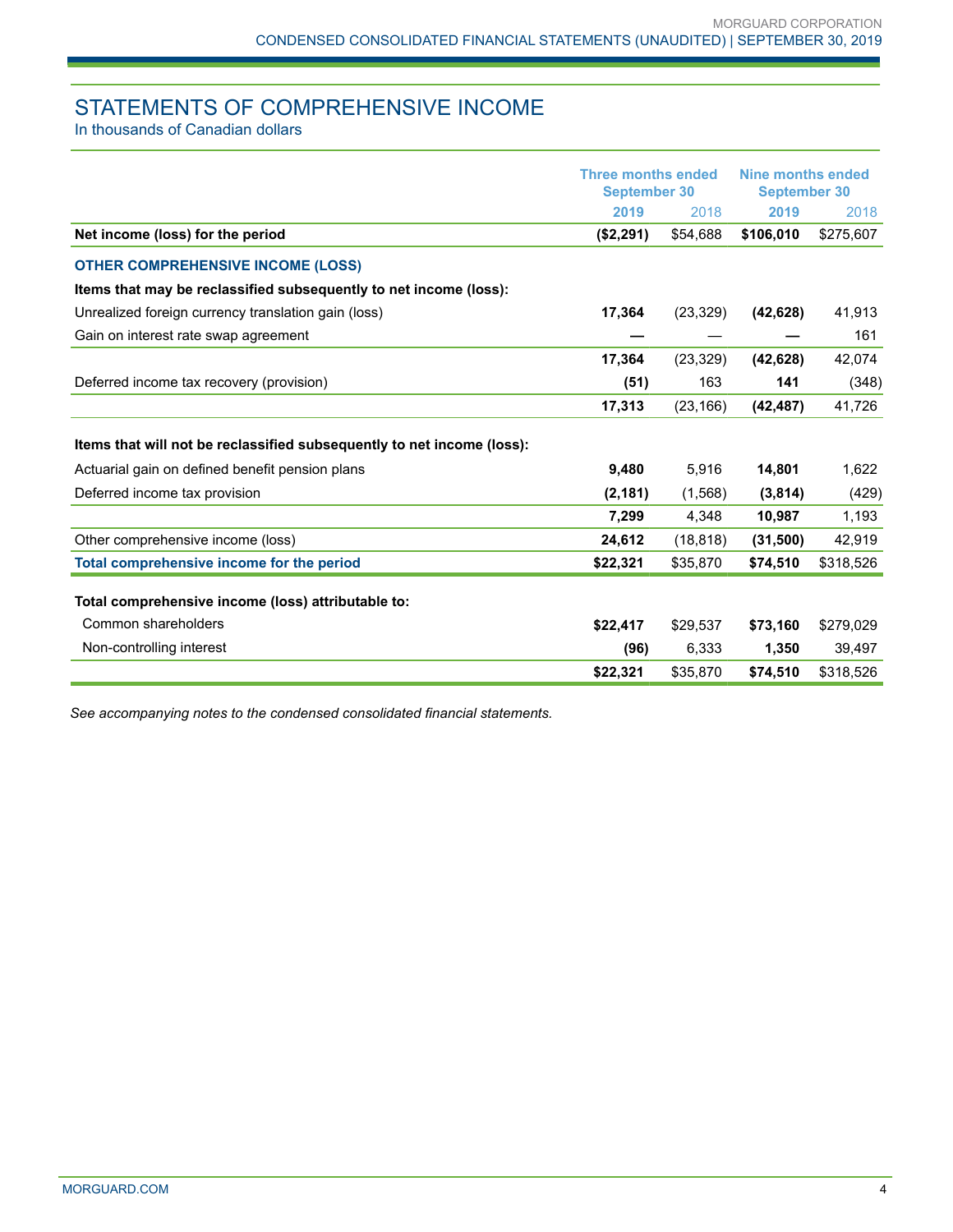## STATEMENTS OF CHANGES IN SHAREHOLDERS' EQUITY

In thousands of Canadian dollars

|                                                            | <b>Note</b> | <b>Retained</b><br><b>Earnings</b> | <b>Accumulated</b><br><b>Other</b><br><b>Comprehensive</b><br><b>Income</b> | <b>Capital</b>      | <b>Total</b><br><b>Share Shareholders'</b><br><b>Equity</b> | Non-<br>controlling<br><b>Interest</b> | Total                 |
|------------------------------------------------------------|-------------|------------------------------------|-----------------------------------------------------------------------------|---------------------|-------------------------------------------------------------|----------------------------------------|-----------------------|
| Shareholders' equity, January 1, 2018                      |             | \$2,785,739                        | \$189,982                                                                   | \$106,952           | \$3,082,673                                                 | \$851,696                              | \$3,934,369           |
| Changes during the period:                                 |             |                                    |                                                                             |                     |                                                             |                                        |                       |
| Net income                                                 |             | 238,962                            |                                                                             |                     | 238,962                                                     | 36,645                                 | 275,607               |
| Other comprehensive income                                 |             |                                    | 40,067                                                                      |                     | 40,067                                                      | 2,852                                  | 42,919                |
| Dividends                                                  |             | (5, 147)                           |                                                                             |                     | (5, 147)                                                    |                                        | (5, 147)              |
| Distributions                                              |             |                                    |                                                                             |                     |                                                             | (22, 674)                              | (22, 674)             |
| Issuance of common shares                                  |             |                                    |                                                                             | 113                 | 113                                                         |                                        | 113                   |
| Repurchase of common shares                                |             | (75, 845)                          |                                                                             | (4,044)             | (79, 889)                                                   |                                        | (79, 889)             |
| Adjustment on adoption of IFRS 9                           |             | 17,315                             | (17, 315)                                                                   |                     |                                                             |                                        |                       |
| Change in ownership of Morguard REIT                       |             | 13,682                             |                                                                             |                     | 13,682                                                      | (30, 800)                              | (17, 118)             |
| Change in ownership of Temple Hotels Inc.                  |             | 312                                |                                                                             |                     | 312                                                         | (2,480)                                | (2, 168)              |
| Shareholders' equity, September 30, 2018                   |             | \$2,975,018                        | \$212,734                                                                   | \$103,021           | \$3,290,773                                                 | \$835,239                              | \$4,126,012           |
| Changes during the period:                                 |             |                                    |                                                                             |                     |                                                             |                                        |                       |
| Net income (loss)                                          |             | 80,889                             |                                                                             |                     | 80,889                                                      | (12, 438)                              | 68,451                |
| Other comprehensive income                                 |             |                                    | 60,620                                                                      |                     | 60,620                                                      | 4,785                                  | 65,405                |
| <b>Dividends</b>                                           |             | (1,695)                            |                                                                             |                     | (1,695)                                                     |                                        | (1,695)               |
| <b>Distributions</b>                                       |             |                                    |                                                                             |                     |                                                             | (7, 104)                               | (7, 104)              |
| Issuance of common shares                                  |             |                                    |                                                                             | 26                  | 26                                                          |                                        | 26                    |
| Repurchase of common shares                                |             | (11, 875)                          |                                                                             | (611)               | (12, 486)                                                   | $\overline{\phantom{0}}$               | (12, 486)             |
| Change in ownership of Morguard REIT                       |             | 13,239                             |                                                                             |                     | 13,239                                                      | (23,050)                               | (9, 811)              |
| Shareholders' equity, December 31, 2018                    |             | \$3,055,576                        | \$273,354                                                                   | \$102,436           | \$3,431,366                                                 |                                        | \$797,432 \$4,228,798 |
| Changes during the period:                                 |             |                                    |                                                                             |                     |                                                             |                                        |                       |
| Net income                                                 |             | 102,028                            |                                                                             |                     | 102,028                                                     | 3,982                                  | 106,010               |
| Other comprehensive loss                                   |             |                                    | (28, 868)                                                                   |                     | (28, 868)                                                   | (2,632)                                | (31,500)              |
| <b>Dividends</b>                                           | 16(a)       | (5,080)                            |                                                                             |                     | (5,080)                                                     |                                        | (5,080)               |
| Distributions                                              |             |                                    |                                                                             |                     |                                                             | (20, 660)                              | (20, 660)             |
| Issuance of common shares                                  | 16(a)       |                                    |                                                                             | 70                  | 70                                                          |                                        | 70                    |
| Repurchase of common shares                                | 16(a)       | (1,993)                            |                                                                             | (100)               | (2,093)                                                     |                                        | (2,093)               |
| Contribution from non-controlling interest                 | 16(b)       |                                    |                                                                             |                     | —                                                           | 15,930                                 | 15,930                |
| Change in ownership of Temple Hotels Inc.                  | 16(b)       | (2, 498)                           |                                                                             |                     | (2, 498)                                                    | 2,485                                  | (13)                  |
| Change in ownership of Morguard REIT                       | 16(b)       | 3,544                              |                                                                             |                     | 3,544                                                       | (7, 552)                               | (4,008)               |
| Increase in subsidiary ownership interest                  |             |                                    |                                                                             |                     | —                                                           | (15, 497)                              | (15, 497)             |
| Tax impact of increase in subsidiary<br>ownership interest |             | 1,771                              |                                                                             |                     | 1,771                                                       |                                        | 1,771                 |
| Shareholders' equity, September 30, 2019                   |             | \$3,153,348                        |                                                                             | \$244,486 \$102,406 | \$3,500,240                                                 |                                        | \$773,488 \$4,273,728 |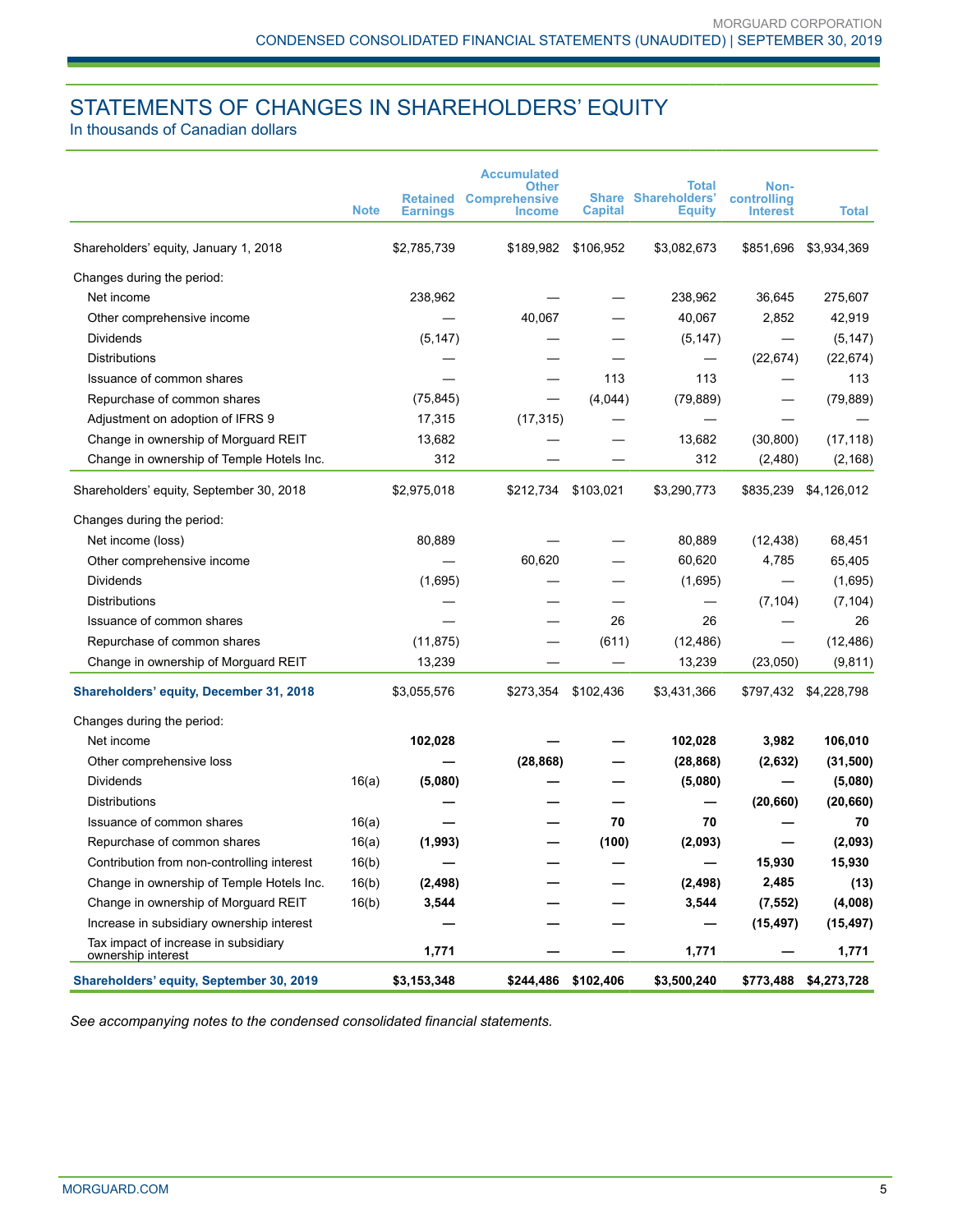## STATEMENTS OF CASH FLOWS

In thousands of Canadian dollars

|                                                                        |             | <b>Three months ended</b><br><b>September 30</b> |                       | <b>Nine months ended</b><br><b>September 30</b> |                      |
|------------------------------------------------------------------------|-------------|--------------------------------------------------|-----------------------|-------------------------------------------------|----------------------|
|                                                                        | <b>Note</b> | 2019                                             | 2018                  | 2019                                            | 2018                 |
| <b>OPERATING ACTIVITIES</b>                                            |             |                                                  |                       |                                                 |                      |
| Net income (loss) for the period                                       |             | (\$2,291)                                        | \$54,688              | \$106,010                                       | \$275,607            |
| Add (deduct) items not affecting cash                                  | 24(a)       | 75,110                                           | 17,272                | 99,174                                          | (56, 534)            |
| Distributions from equity-accounted investments                        | 7           | 860                                              | 732                   | 2,565                                           | 2,652                |
| Land held for residential development and sale                         |             |                                                  | (66)                  |                                                 | (168)                |
| Additions to development property - inventory                          |             |                                                  | (591)                 |                                                 | (2,691)              |
| Additions to tenant incentives and leasing commissions                 | 5           | (1,996)                                          | (2,044)               | (4, 507)                                        | (5,698)              |
| Net change in operating assets and liabilities                         | 24(b)       | 4,761                                            | (7, 473)              | (16, 707)                                       | (25, 646)            |
| Cash provided by operating activities                                  |             | 76,444                                           | 62,518                | 186,535                                         | 187,522              |
| <b>INVESTING ACTIVITIES</b>                                            |             |                                                  |                       |                                                 |                      |
| Additions to real estate properties and tenant improvements            | 5           |                                                  |                       | (99, 055)                                       | (296, 274)           |
| Additions to hotel properties                                          | 6           | (71, 277)<br>(2,507)                             | (57, 426)<br>(4, 174) | (14, 229)                                       | (14, 756)            |
| Additions to capital and intangible assets                             |             | (1, 134)                                         | (679)                 | (1, 722)                                        | (3,348)              |
| Proceeds from the sale of real estate properties, net                  | 5           | 15,914                                           | 3,699                 | 54,630                                          | 5,714                |
| Proceeds from the sale of hotel properties, net                        | 6           |                                                  |                       | 1,849                                           |                      |
| Investment in properties under development                             | 5           | (15, 901)                                        | (17, 903)             | (32, 360)                                       | (67, 735)            |
| Investment in equity-accounted and other fund investments, net         | 7           | (5, 528)                                         | (2,084)               | (14, 342)                                       | (5, 971)             |
| Investment in marketable securities                                    |             | (87, 667)                                        | (19, 804)             | (87, 667)                                       | (34, 567)            |
| Increase in mortgages and loans receivable                             |             |                                                  | (42,085)              |                                                 | (82, 466)            |
| Decrease in mortgages and loans receivable                             |             |                                                  | 72,900                |                                                 | 94,330               |
| Cash used in investing activities                                      |             | (168, 100)                                       | (67, 556)             | (192, 896)                                      | (405, 073)           |
| <b>FINANCING ACTIVITIES</b>                                            |             |                                                  |                       |                                                 |                      |
| Proceeds from new mortgages                                            |             | 158,239                                          | 151,496               | 169,492                                         | 406,546              |
| Financing costs on new mortgages                                       |             | (793)                                            | (792)                 | (1,099)                                         | (2, 196)             |
| Repayment of mortgages                                                 |             |                                                  |                       |                                                 |                      |
| Repayments on maturity                                                 |             | (129, 639)                                       | (57, 584)             | (145, 892)                                      | (196, 704)           |
| Repayments due to mortgage extinguishments                             |             | (25, 795)                                        |                       | (46, 626)                                       |                      |
| Principal instalment repayments                                        |             | (27, 829)                                        | (26, 551)             | (82, 542)                                       | (81, 190)            |
| Principal payment of lease liabilities                                 |             | (537)                                            |                       | (1, 555)                                        |                      |
| Proceeds from bank indebtedness                                        |             | 83,737                                           | 83,861                | 290,385                                         | 481,714              |
| Repayment of bank indebtedness                                         |             | (94, 969)                                        | (91, 740)             | (379, 883)                                      | (434, 372)           |
| Proceeds from issuance of Morguard Residential REIT Units, net of cost | 12          | 74,528                                           |                       | 74,528                                          |                      |
| Proceeds from issuance of unsecured debentures, net of costs           | 10          |                                                  |                       | 223,575                                         | 198,805              |
| Proceeds from issuance of convertible debentures, net of costs         | 11          |                                                  |                       |                                                 | 77,125               |
| Redemption of convertible debentures                                   | 11          |                                                  |                       | (39, 636)                                       | (88, 796)            |
| Proceeds from construction financing                                   |             |                                                  | 670                   |                                                 | 1,481                |
| Repayment of construction financing                                    |             |                                                  | (37, 957)             |                                                 | (37, 957)            |
| Proceeds from (repayment of) loans payable, net                        |             | 7,000                                            | 8,272                 | (11, 732)                                       | 8,272                |
| Dividends paid                                                         |             | (1,670)                                          | (1,675)               | (5,010)                                         | (5,034)              |
| Distributions to non-controlling interest                              |             | (6, 338)                                         | (7,956)               | (17, 910)                                       | (20, 189)            |
| Contribution from non-controlling interest                             | 16(b)       |                                                  |                       | 15,930                                          |                      |
| Common shares repurchased for cancellation                             | 16(a)       |                                                  | (8,013)               | (2,093)                                         | (79, 889)            |
| Investment in Morguard REIT                                            | 16(b)       |                                                  | (1, 344)              | (4,008)                                         | (17, 118)            |
| Investment in Temple Hotels Inc.                                       | 16(b)       | (13)                                             |                       | (13)                                            | (2, 168)             |
| Increase in subsidiary ownership interest                              | 16(b)       | (3,630)                                          |                       | (8,014)                                         | (4, 795)             |
| Increase in restricted cash<br>Cash provided by financing activities   |             | 32,291                                           | (1,748)<br>8,939      | (1,015)<br>26,882                               | 203,535              |
|                                                                        |             |                                                  |                       |                                                 |                      |
| Net increase (decrease) in cash during the period                      |             | (59, 365)                                        | 3,901                 | 20,521<br>314                                   | (14, 016)            |
| Net effect of foreign currency translation on cash balance             |             | 495                                              | 2,309                 |                                                 | (182)                |
| Cash, beginning of period<br>Cash, end of period                       |             | 190,106<br>\$131,236                             | 114,042<br>\$120,252  | 110,401<br>\$131,236                            | 134,450<br>\$120,252 |
|                                                                        |             |                                                  |                       |                                                 |                      |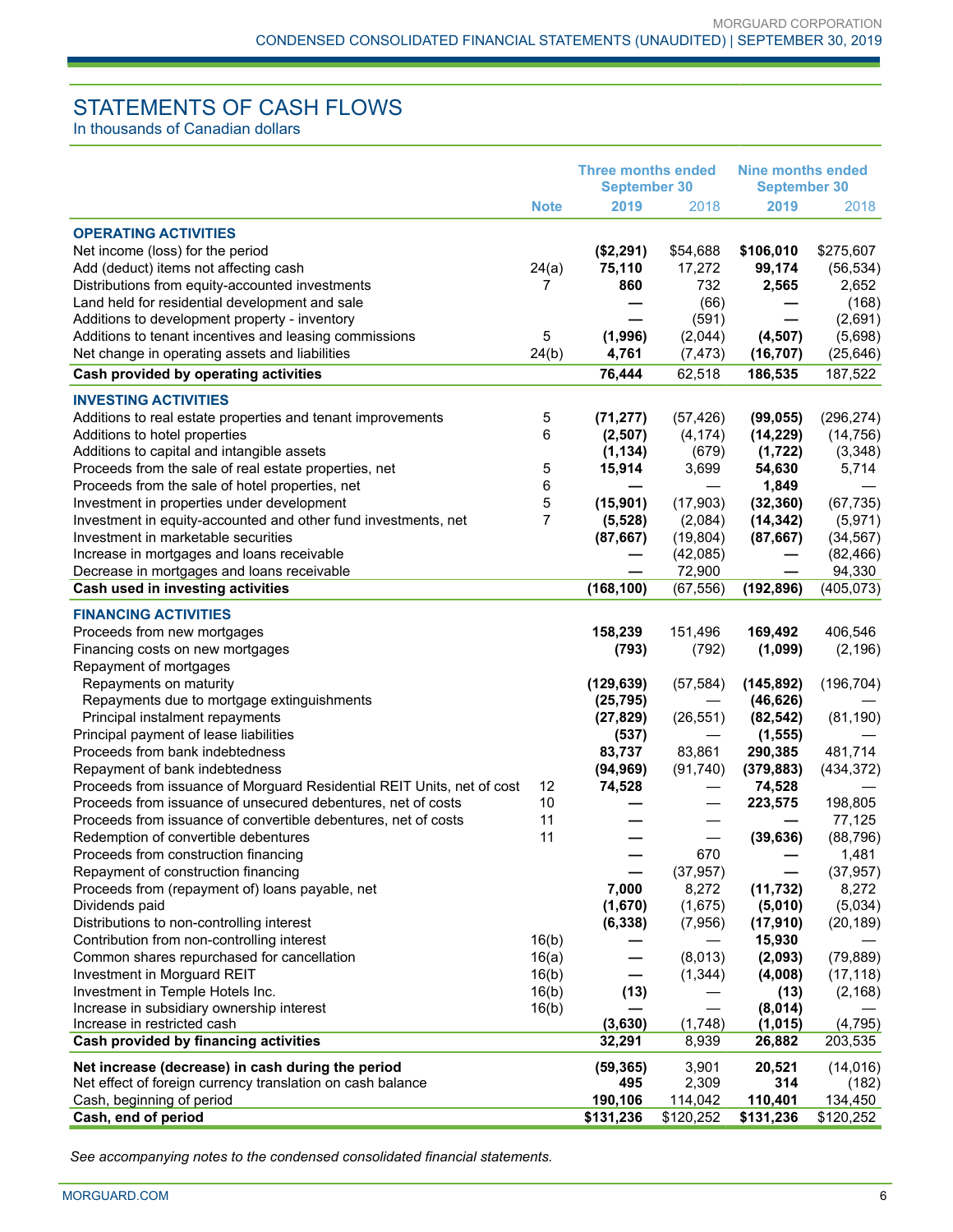### **NOTES**

For the three and nine months ended September 30, 2019 and 2018 In thousands of Canadian dollars, except per common share and Unit amounts and unless otherwise noted

### NOTE 1

### **NATURE AND DESCRIPTION OF COMPANY**

Morguard Corporation (the "Company" or "Morguard") is a real estate investment and management corporation formed under the laws of Canada. Morguard's principal activities include property ownership, development and investment advisory services. Property ownership encompasses interests in multi-suite residential, commercial and hotel properties. The common shares of the Company trade on the Toronto Stock Exchange ("TSX") under the symbol "MRC." The Company owns a diverse portfolio of properties in Canada and the United States.The Company's head office is located at 55 City Centre Drive, Suite 1000, Mississauga, Ontario, L5B 1M3.

### NOTE 2

### **STATEMENT OF COMPLIANCE AND SIGNIFICANT ACCOUNTING POLICIES**

These condensed consolidated financial statements have been prepared in accordance with International Financial Reporting Standards ("IFRS") IAS 34, *Interim Financial Reporting*, as issued by the International Accounting Standards Board ("IASB") and thus do not contain all the disclosures applicable to the annual audited consolidated financial statements.

These condensed consolidated financial statements use the same accounting policies and methods of their application as the most recent annual audited consolidated financial statements, except for the adoption of current accounting policies as described in Note 3, and should be read in conjunction with the most recent annual audited consolidated financial statements.

The condensed consolidated financial statements were approved and authorized for issue by the Board of Directors on November 6, 2019.

### **Foreign Exchange**

The foreign exchange rates for the current and prior reporting periods are as follows:

|                                                         | 2019     | 2018     |
|---------------------------------------------------------|----------|----------|
| Canadian dollar to United States dollar exchange rates: |          |          |
| - As at September 30                                    | \$0.7551 | \$0.7725 |
| - As at December 31                                     |          | 0.7330   |
| - Average for the three months ended September 30       | 0.7573   | 0.7651   |
| - Average for the nine months ended September 30        | 0.7523   | 0.7766   |
| United States dollar to Canadian dollar exchange rates: |          |          |
| - As at September 30                                    | 1.3243   | 1.2945   |
| - As at December 31                                     |          | 1.3642   |
| - Average for the three months ended September 30       | 1.3204   | 1.3070   |
| - Average for the nine months ended September 30        | 1.3292   | 1.2876   |

### NOTE 3 **ADOPTION OF ACCOUNTING STANDARDS**

### **Current Accounting Policy Changes**

### **IFRS 16,** *Leases* **("IFRS 16")**

In January 2016, the IASB issued IFRS 16. The new standard requires that for most leases, lessees must initially recognize a lease liability for the obligation to make lease payments and a corresponding right-of-use asset for the right to use the underlying asset for the lease term. Lessor accounting under IFRS 16 is substantially unchanged; lessors will continue to classify all leases as either operating or finance leases using similar principles as in IAS 17. Therefore, IFRS 16 did not have an impact for leases where the Company is the lessor.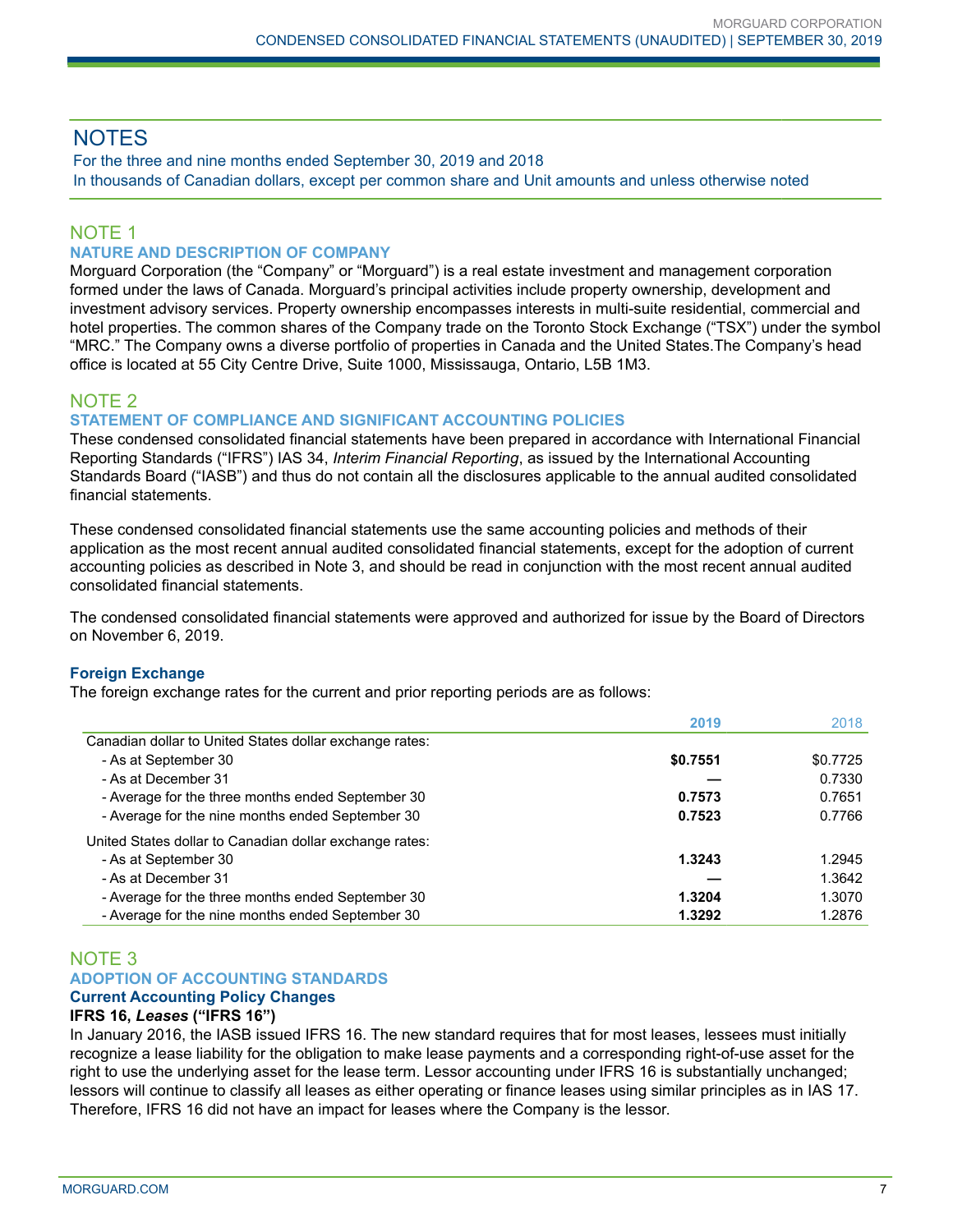The Company adopted the standard on January 1, 2019, using a modified retrospective approach. The Company elected to use the transition practical expedient allowing the standard to be applied only to contracts that were previously identified as leases applying IAS 17 and IFRIC 4 at the date of initial application. The Company also elected to use the recognition exemptions for lease contracts that, at the commencement date, have a lease term of 12 months or less and do not contain a purchase option ("short-term leases"), and lease contracts for which the underlying asset is of low value ("low-value assets").

The Company reviewed all lease contracts in which it is a lessee, and has noted that there was a material impact in relation to land leases and office leases and, as such, the impact is noted below; the remainder of leases are considered immaterial.

### *Leases previously classified as finance leases*

The Company did not change the initial carrying amounts of recognized assets and liabilities at the date of initial application for leases previously classified as finance leases (i.e., the right-of-use assets and lease liabilities equal the lease assets and liabilities recognized under IAS 17). The requirements of IFRS 16 were applied to these leases from January 1, 2019.

### *Leases previously accounted for as operating leases*

The Company recognized right-of-use assets and lease liabilities for those leases previously classified as operating leases, except for short-term leases and leases of low-value assets. The right-of-use assets for most leases were recognized based on an amount equal to the lease liability, adjusted for previously recognized prepaid or accrued lease payments. Lease liabilities were recognized based on the present value of the remaining lease payments, discounted using the incremental borrowing rate at the date of initial application.

The Company also applied the available practical expedients wherein it:

- Relied on its assessment of whether leases are onerous immediately before the date of initial application;
- Applied the short-term leases exemptions to leases with a lease term that ends within 12 months at the date of initial application;
- Excluded the initial direct costs from the measurement of the right-of-use asset at the date of initial application; and
- Used hindsight in determining the lease term where the contract contains options to extend or terminate the lease.

The adoption of IFRS 16 on January 1, 2019, resulted in the initial recognition of land and office right-of-use assets included in real estate properties (\$153,610), hotel properties (\$2,280) and other assets (\$5,724) and their corresponding lease liabilities of \$161,614 having a weighted average borrowing rate of 5.80%.

The lease liabilities as at January 1, 2019, can be reconciled to the operating lease commitments as at December 31, 2018 as follows:

| Operating lease commitments as at December 31, 2018                    | \$433,146 |
|------------------------------------------------------------------------|-----------|
| Weighted average incremental borrowing rate as at January 1, 2019      | 5.80%     |
| Discounted operating lease commitments as at January 1, 2019           | \$167,020 |
| Less:                                                                  |           |
| Commitments relating to short-term leases and low-value assets         | (5,406)   |
| Add:                                                                   |           |
| Commitments relating to leases previously classified as finance leases | 9.754     |
| Lease liabilities as at January 1, 2019                                | \$171,368 |

### *Summary of new accounting policies that have been applied from the date of initial application*

At the commencement date of a lease, the Company will recognize a liability to make lease payments and an asset representing the right to use the underlying asset during the lease term. Certain right-of-use assets related to land leases meet the definition of investment property under IAS 40, *Investment Property*; therefore, the fair value model is applied to those assets. Interest expense on the lease liability and the depreciation expense or fair value gain (loss) on the right-of-use asset, depending on the balance sheet classification of the asset, is recognized separately.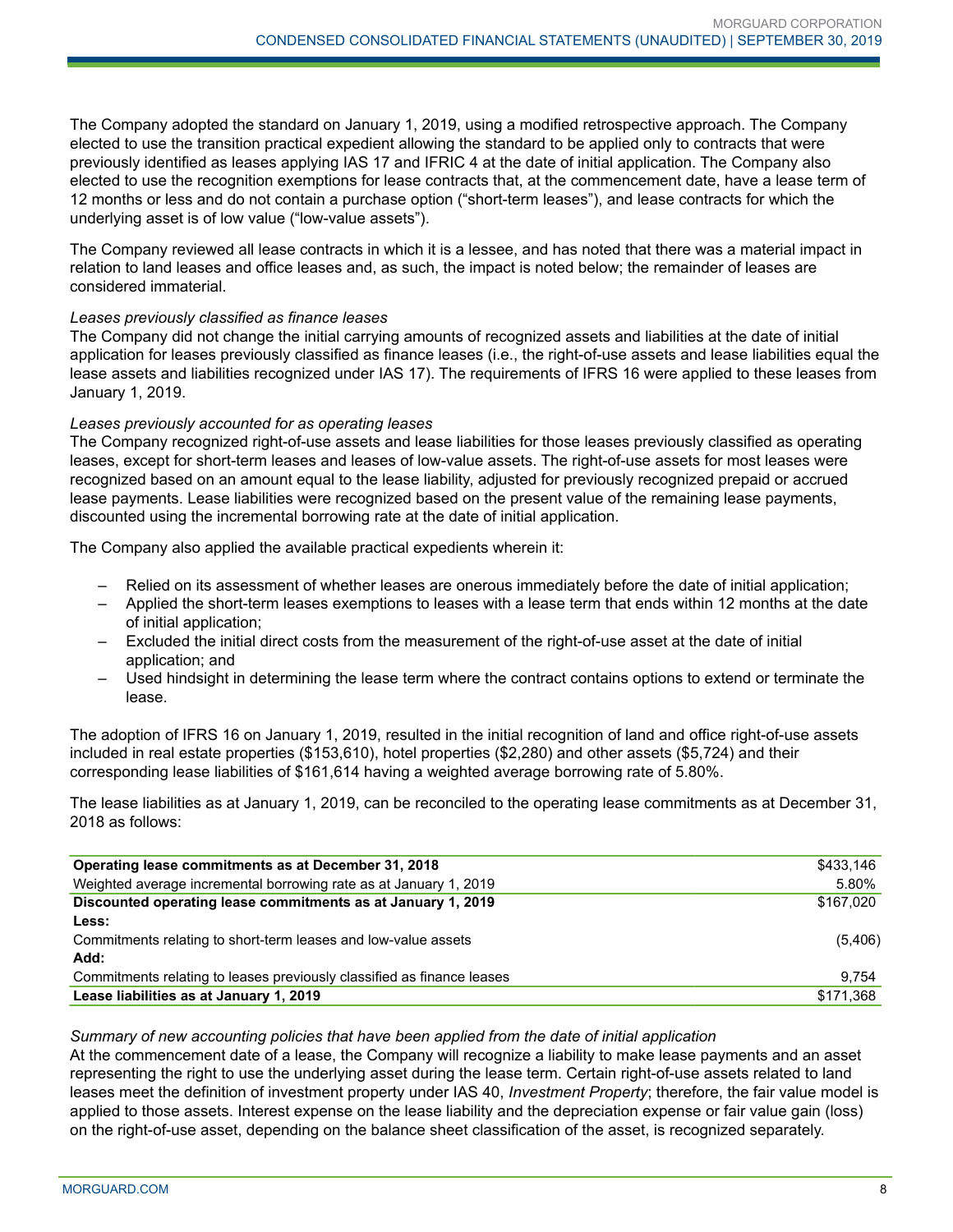Right-of-use assets not meeting the definition of an investment property are measured at cost less any accumulated depreciation and impairment losses, and adjusted for any remeasurement of lease liabilities. The cost of right-of-use assets includes the amount of lease liability recognized, initial direct costs incurred, and lease payments made at or before the commencement date less any lease incentives received. Unless the Company is reasonably certain to obtain ownership of the leased asset at the end of the lease term, the recognized right-of-use asset is depreciated on a straight-line basis over the shorter of its estimated useful life and the lease term. Right-of-use assets are subject to impairment.

The Company measures lease liabilities at the present value of lease payments to be made over the lease term. The lease payments include fixed payments (including in-substance fixed payments) less any lease incentives receivable, variable lease payments that depend on an index or a rate, and amounts expected to be paid under residual value guarantees. The lease payments also include the exercise price of a purchase option reasonably certain to be exercised by the Company and payments of penalties for terminating a lease, if the lease term reflects the Company exercising the option to terminate. The variable lease payments that do not depend on an index or a rate are recognized as expense in the period on which the event or condition that triggers the payment occurs. In calculating the present value of lease payments, the Company uses the incremental borrowing rate at the lease commencement date if the interest rate implicit in the lease is not readily determinable. After the commencement date, the amount of lease liabilities is increased to reflect the accretion of interest and reduced for the lease payments made. In addition, the carrying amount of lease liabilities is remeasured if there is a modification, a change in the lease term, a change in the in-substance fixed lease payments or a change in the assessment to purchase the underlying asset.

The Company applies the recognition exemptions for leases of low-value assets and short-term leases.

### **Amendments to IAS 19,** *Employee Benefits (2011)* **("IAS 19")**

The amendments in *Plan Amendment, Curtailment or Settlement (Amendments to IAS 19)* are:

- If a plan amendment, curtailment or settlement occurs, it is now mandatory that the current service cost and the net interest for the period after the remeasurement are determined using the assumptions used for the remeasurement.
- In addition, amendments have been included to clarify the effect of a plan amendment, curtailment or settlement on the requirements regarding the asset ceiling.

An entity applies the amendments to plan amendments, curtailments or settlements occurring on or after the beginning of the first annual reporting period that begins on or after January 1, 2019.

The Company adopted the amendments on January 1, 2019. The amendments to IAS 19 did not have a material impact on the Company's consolidated financial statements.

### **IFRIC Interpretation 23,** *Uncertainty over Income Tax Treatments* **("IFRIC 23")**

IFRIC 23 addresses the accounting for income taxes when tax treatments involve uncertainty that affects the application of IAS 12, *Income Taxes* ("IAS 12") and does not apply to taxes or levies outside the scope of IAS 12, nor does it specifically include requirements relating to interest and penalties associated with uncertain tax treatments. IFRIC 23 specifically addresses the following:

- Whether an entity considers uncertain tax treatments collectively;
- The assumptions an entity makes about the examination of tax treatments by taxation authorities;
- How an entity determines taxable profit (tax loss), tax bases, unused tax losses, unused tax credits and tax rates; and
- How an entity considers the effect of changes in facts and circumstances.

An entity applies IFRIC 23 for annual reporting periods beginning on or after January 1, 2019. The requirements are applied by recognizing the cumulative effect of initially applying them in retained earnings, or in other appropriate components of equity, at the start of the reporting period in which an entity first applies them, without adjusting comparative information. Full retrospective application is permitted, if an entity can do so without using hindsight.

The Company adopted the interpretation on January 1, 2019. IFRIC 23 did not have a material impact on the Company's consolidated financial statements.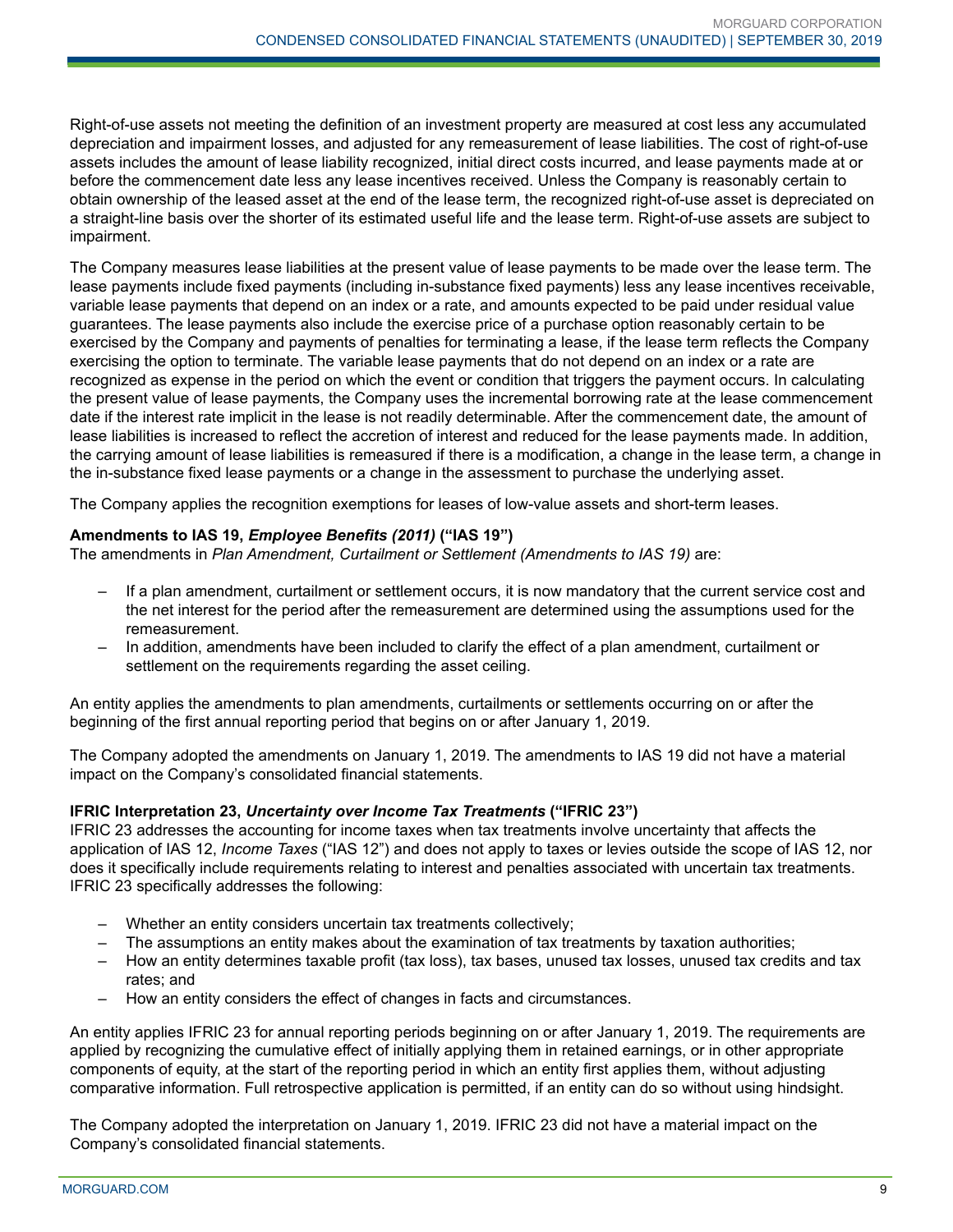### NOTE 4 **SUBSIDIARIES WITH NON-CONTROLLING INTEREST**

**Morguard North American Residential Real Estate Investment Trust ("Morguard Residential REIT" or "MRG")** As at September 30, 2019, the Company owned a 44.8% (December 31, 2018 - 46.9%) effective interest in Morguard Residential REIT through its ownership of 7,944,166 Units (December 31, 2018 - 6,675,166 units) and 17,223,090 Class B LP Units (December 31, 2018 - 17,223,090 Class B LP Units). The Company continues to consolidate its investment in Morguard Residential REIT on the basis of *de facto* control in accordance with IFRS 10, *Consolidated Financial Statements* ("IFRS 10"). Refer to the Company's most recent annual audited consolidated financial statements for the factors that continue to support the conclusion that the Company has *de facto* control of Morguard Residential REIT.

During the three months ended September 30, 2019, Morguard Residential REIT recorded distributions of \$6,322, or \$0.1698 per Unit (2018 - \$5,563, or \$0.165 per Unit), of which \$1,278 was paid to the Company (2018 - \$1,102) and \$5,044 was paid to the remaining Unitholders (2018 - \$4,461). In addition, during the three months ended September 30, 2019, Morguard Residential REIT paid distributions to the Company on the Class B LP Units of \$2,924 (2018 - \$2,842).

During the nine months ended September 30, 2019, Morguard Residential REIT recorded distributions of \$17,777, or \$0.5094 per Unit (2018 - \$16,684, or \$0.495 per Unit), of which \$3,544 was paid to the Company (2018 - \$3,304) and \$14,233 was paid to the remaining Unitholders (2018 - \$13,380). In addition, during the nine months ended September 30, 2019, Morguard Residential REIT paid distributions to the Company on the Class B LP Units of \$8,773 (2018 - \$8,526).

### **Morguard Real Estate Investment Trust ("Morguard REIT" or "MRT")**

As at September 30, 2019, the Company owned 35,295,089 Units (December 31, 2018 - 34,957,041 Units) of Morguard REIT, which represents a 58.1% (December 31, 2018 - 57.6%) ownership interest.

During the three months ended September 30, 2019, Morguard REIT recorded distributions of \$14,571, or \$0.24 per Unit (2018 - \$14,571, or \$0.24 per Unit), of which \$8,471 was paid to the Company (2018 - \$8,168) and \$6,100 was paid to the remaining Unitholders (2018 - \$6,403).

During the nine months ended September 30, 2019, Morguard REIT recorded distributions of \$43,707, or \$0.72 per Unit (2018 - \$43,702, or \$0.72 per Unit), of which \$25,277 was paid to the Company (2018 - \$24,488) and \$18,430 was paid to the remaining Unitholders (2018 - \$19,214).

### **Temple Hotels Inc. ("Temple")**

As at September 30, 2019, the Company owned 54,492,911 common shares (December 31, 2018 - 14,685,907 common shares) of Temple, which represents a 72.6% (December 31, 2018 - 58.7%) ownership interest.

The following summarizes the results of Morguard REIT, Morguard Residential REIT and Temple before any intercompany eliminations and the corresponding non-controlling interest in the equity of Morguard REIT, Morguard Residential REIT and Temple. The Units issued by Morguard Residential REIT that are not held by the Company are presented as equity on Morguard Residential REIT's balance sheet, but are classified as a liability on the Company's consolidated balance sheets (Note 12).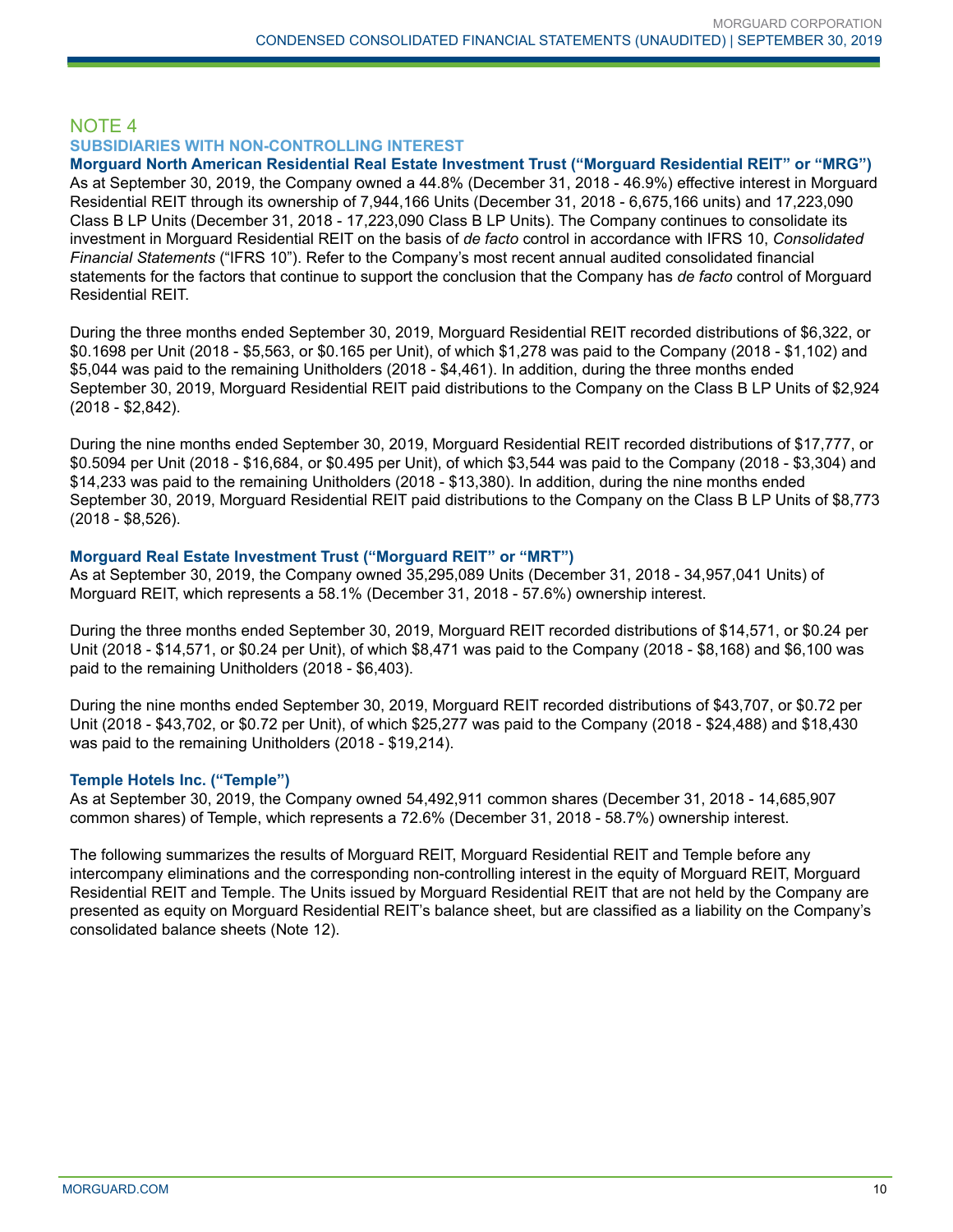| As at                    |             | <b>September 30, 2019</b> |               |             | December 31, 2018 |           |  |
|--------------------------|-------------|---------------------------|---------------|-------------|-------------------|-----------|--|
|                          | <b>MRT</b>  | <b>MRG</b>                | <b>Temple</b> | <b>MRT</b>  | <b>MRG</b>        | Temple    |  |
| Non-current assets       | \$2,919,007 | \$2,944,640               | \$451,548     | \$2,938,915 | \$2,973,694       | \$484,730 |  |
| Current assets           | 34,913      | 125,932                   | 38,597        | 38.153      | 37,775            | 26,345    |  |
| <b>Total assets</b>      | \$2,953,920 | \$3,070,572               | \$490,145     | \$2,977,068 | \$3,011,469       | \$511,075 |  |
| Non-current liabilities  | \$1,134,434 | \$1,675,267               | \$167,872     | \$1,096,488 | \$1,699,959       | \$178,507 |  |
| Current liabilities      | 278,762     | 182,493                   | 231,431       | 319.607     | 183,649           | 296,536   |  |
| <b>Total liabilities</b> | \$1,413,196 | \$1,857,760               | \$399,303     | \$1,416,095 | \$1.883.608       | \$475,043 |  |
| <b>Equity</b>            | \$1,540,724 | \$1,212,812               | \$90,842      | \$1,560,973 | \$1.127.861       | \$36,032  |  |
| Non-controlling interest | \$647,107   | \$669,654                 | \$24,881      | \$662,904   | \$598,793         | \$14,691  |  |

The following summarizes the results of the operations and cash flows for the following periods as presented in Morguard REIT's, Morguard Residential REIT's and Temple's financial statements before any intercompany eliminations and the corresponding non-controlling interest in their net income (loss):

| For the three months ended September 30               |            |            | 2019          |            |            | 2018          |
|-------------------------------------------------------|------------|------------|---------------|------------|------------|---------------|
|                                                       | <b>MRT</b> | <b>MRG</b> | <b>Temple</b> | <b>MRT</b> | <b>MRG</b> | <b>Temple</b> |
| Revenue                                               | \$66,363   | \$61,135   | \$41,403      | \$67,273   | \$61,172   | \$45,490      |
| Expenses                                              | (43, 680)  | (47, 755)  | (59, 806)     | (43, 441)  | (47, 307)  | (43, 017)     |
| Fair value gain (loss) on real estate properties, net | (14, 928)  | 9,842      |               | (16, 867)  | 28,026     |               |
| Fair value loss on Class B LP Units                   |            | (24, 629)  |               |            | (16, 879)  |               |
| Net income (loss) for the period                      | \$7,755    | (\$1,407)  | (\$18,403)    | \$6,965    | \$25,012   | \$2,473       |
| Non-controlling interest                              | \$3,244    | \$186      | (\$5,054)     | \$3,027    | \$13,287   | \$1,005       |
| For the three months ended September 30               |            |            | 2019          |            |            | 2018          |
|                                                       | <b>MRT</b> | <b>MRG</b> | <b>Temple</b> | <b>MRT</b> | <b>MRG</b> | <b>Temple</b> |
| Cash provided by operating activities                 | \$23,689   | \$11,141   | \$3,605       | \$18,545   | \$9,364    | \$7,128       |
| Cash provided (used in) investing activities          | 2,624      | (10, 397)  | (1, 413)      | (15, 916)  | (7,640)    | (1, 475)      |
| Cash provided by (used in) financing activities       | (30, 526)  | (4,824)    | 7,976         | 3,639      | (5, 477)   | 1,612         |
| Net increase (decrease) in cash during the period     | (\$4,213)  | (\$4,080)  | \$10,168      | \$6,268    | (\$3,753)  | \$7,265       |
| For the nine months ended September 30                |            |            | 2019          |            |            | 2018          |
|                                                       | <b>MRT</b> | <b>MRG</b> | <b>Temple</b> | <b>MRT</b> | <b>MRG</b> | <b>Temple</b> |
| Revenue                                               | \$203,825  | \$184,353  | \$116,532     | \$204,547  | \$179,239  | \$125,795     |
| Expenses                                              | (135, 484) | (162, 047) | (143, 117)    | (131, 623) | (171, 109) | (132, 899)    |
| Fair value gain (loss) on real estate properties, net | (45, 210)  | 68,427     |               | (802)      | 133,854    |               |
| Fair value loss on Class B LP Units                   |            | (46, 502)  |               |            | (16, 879)  |               |
| Net income (loss) for the period                      | \$23,131   | \$44,231   | (\$26,585)    | \$72,122   | \$125,105  | (\$7,104)     |
| <b>Non-controlling interest</b>                       | \$9,859    | \$24,422   | (\$8,225)     | \$31,694   | \$66,412   | (\$3,264)     |
| For the nine months ended September 30                |            |            | 2019          |            |            | 2018          |
|                                                       | <b>MRT</b> | <b>MRG</b> | <b>Temple</b> | <b>MRT</b> | <b>MRG</b> | <b>Temple</b> |
| Cash provided by operating activities                 | \$57,460   | \$37,385   | \$4,261       | \$62,836   | \$38,644   | \$10,402      |
| Cash provided by (used in) investing activities       | (14, 488)  | 15,099     | (1,932)       | (47, 875)  | (32, 520)  | (6, 555)      |
| Cash provided by (used in) financing activities       | (43, 150)  | (48, 903)  | 8,058         | (7,992)    | (12, 557)  | 4,243         |
| Net increase (decrease) in cash during the period     | (\$178)    | \$3,581    | \$10,387      | \$6,969    | (\$6,433)  | \$8,090       |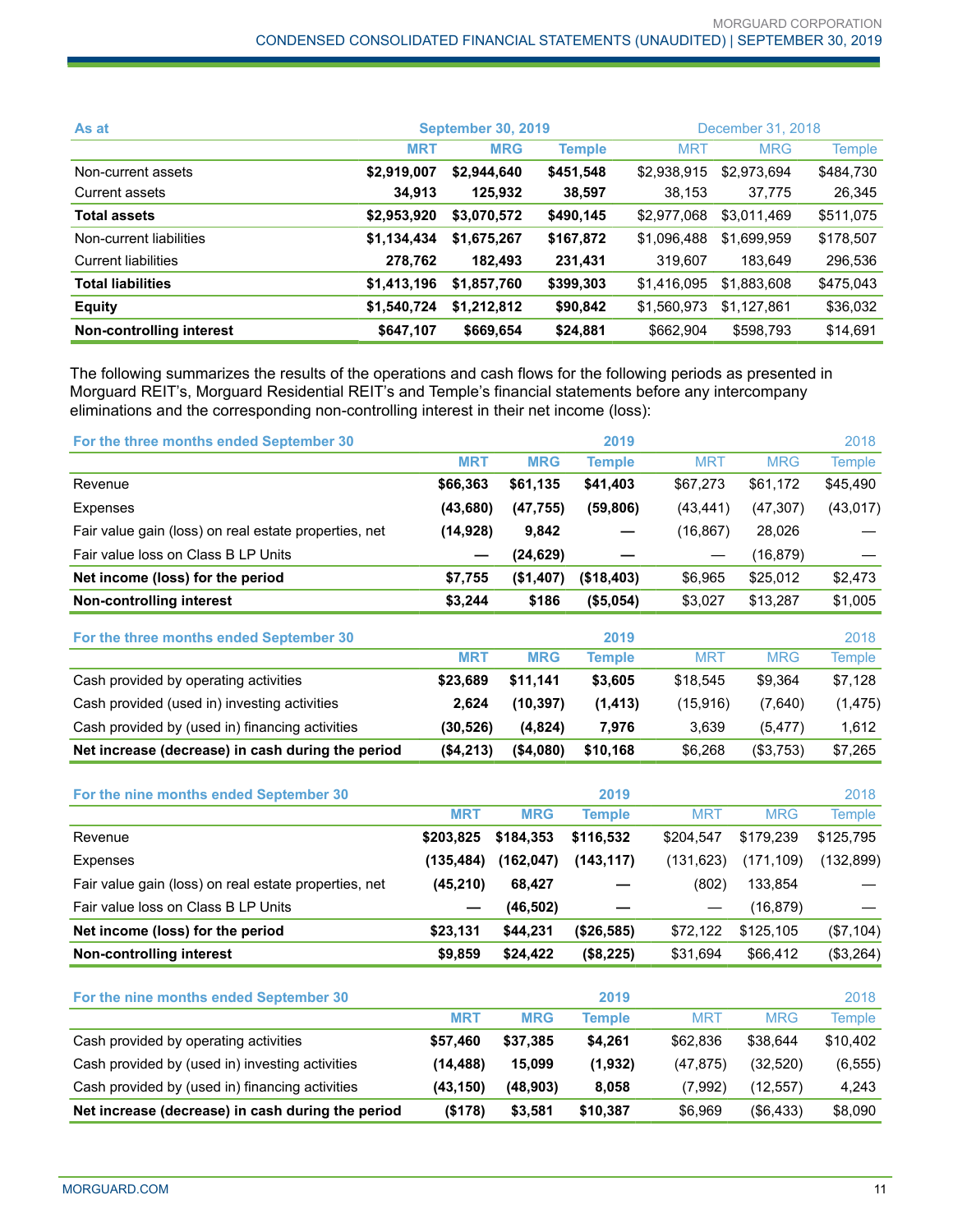### NOTE 5 **REAL ESTATE PROPERTIES**

Real estate properties consist of the following:

| As at                        | <b>September 30, 2019</b> | December 31, 2018 |
|------------------------------|---------------------------|-------------------|
| Income producing properties  | \$9,676,787               | \$9,511,302       |
| Properties under development | 62.648                    | 56.717            |
| Land held for development    | 80.070                    | 77.577            |
|                              | \$9,819,505               | \$9.645.596       |

Reconciliation of the carrying amounts for real estate properties at the beginning and end of the current financial period are set out below:

|                                                            | <b>Income</b><br><b>Producing</b><br><b>Properties</b> | <b>Properties</b><br>Under<br><b>Development</b> | Land<br><b>Held for</b><br><b>Development</b> | Total       |
|------------------------------------------------------------|--------------------------------------------------------|--------------------------------------------------|-----------------------------------------------|-------------|
| Balance as at December 31, 2018                            | \$9,511,302                                            | \$56,717                                         | \$77,577                                      | \$9,645,596 |
| Additions:                                                 |                                                        |                                                  |                                               |             |
| Acquisitions                                               | 53,130                                                 |                                                  |                                               | 53,130      |
| Capital expenditures                                       | 37,722                                                 |                                                  |                                               | 37,722      |
| Development expenditures                                   |                                                        | 32,251                                           | 109                                           | 32,360      |
| Tenant improvements, incentives and leasing<br>commissions | 12,710                                                 |                                                  |                                               | 12,710      |
| Transfers                                                  | 25,755                                                 | (25, 755)                                        |                                               |             |
| <b>Dispositions</b>                                        | (79, 813)                                              |                                                  |                                               | (79, 813)   |
| Adoption of IFRS 16 (Note 3)                               | 153,610                                                |                                                  |                                               | 153,610     |
| Fair value gain (loss), net                                | 56,235                                                 | (60)                                             | 2,902                                         | 59,077      |
| Foreign currency translation                               | (84, 757)                                              | (505)                                            | (518)                                         | (85, 780)   |
| Other                                                      | (9, 107)                                               |                                                  |                                               | (9, 107)    |
| Balance as at September 30, 2019                           | \$9,676,787                                            | \$62,648                                         | \$80,070                                      | \$9,819,505 |

### **Transactions Completed During the Nine Months Ended September 30, 2019**

### **Acquisitions**

On May 22, 2019, the Company acquired partial interests in three multi-suite residential properties controlled by the Company located in Mississauga, Ontario, for gross proceeds of \$15,628, including closing costs, and the Company assumed the partial interest of the mortgages secured by the properties amounting to \$7,614.

On July 24, 2019, the Company acquired an office property consisting of 157,350 square feet located in Ottawa, Ontario, for a purchase price of \$53,130, including closing costs.

### **Dispositions**

On February 1, 2019, the Company sold a multi-suite residential property located in Shreveport, Louisiana, comprising 194 suites, for gross proceeds of \$13,510 (US\$10,317), including closing costs, and the purchaser assumed the mortgage secured by the property in the amount of \$6,980 (US\$5,330).

On March 19, 2019, the Company sold a multi-suite residential property located in Lafayette, Louisiana, comprising 192 suites, for gross proceeds of \$15,062 (US\$11,332), including closing costs, and the purchaser assumed the mortgage secured by the property in the amount of \$9,417 (US\$7,085).

On March 19, 2019, the Company sold a multi-suite residential property located in New Iberia, Louisiana, comprising 148 suites, for gross proceeds of \$8,208 (US\$6,175), including closing costs, and the purchaser assumed the mortgage secured by the property in the amount of \$5,934 (US\$4,464).

On March 27, 2019, the Company sold a multi-suite residential property located in Gretna, Louisiana, comprising 261 suites, for gross proceeds of \$22,601 (US\$16,849), including closing costs, and repaid the mortgage secured by the property in the amount of \$11,331 (US\$8,447).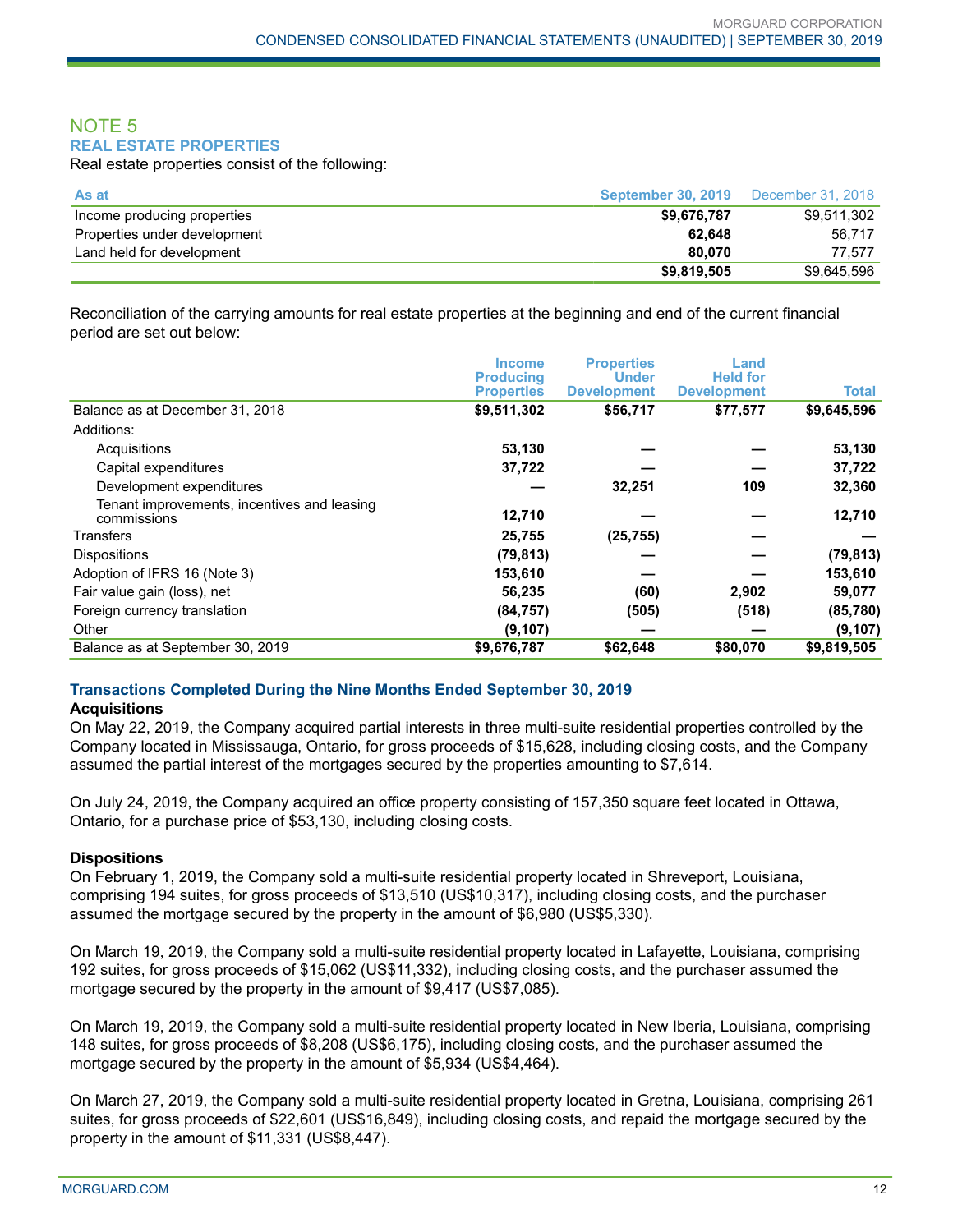On April 30, 2019, the Company sold a multi-suite residential property property located in Harahan, Louisiana, comprising 48 suites, for gross proceeds of \$4,428 (US\$3,298), including closing cost, and the purchaser assumed the mortgage secured by the property in the amount of \$2,852 (US\$2,125).

On June 21, 2019, the Company sold an industrial property located in Victoriaville, Québec, for net proceeds of \$90.

On July 31, 2019, the Company sold its 50% interest in an industrial property, consisting of 242,521 square feet located in Salaberry-de-Valleyfield, Québec, for net proceeds of \$15,914.

Reconciliation of the carrying amounts for real estate properties for the year ended December 31, 2018, is set out below:

|                                                            | Income                         | <b>Properties</b>           | Land.                          |             |
|------------------------------------------------------------|--------------------------------|-----------------------------|--------------------------------|-------------|
|                                                            | Producing<br><b>Properties</b> | Under<br><b>Development</b> | <b>Held for</b><br>Development | Total       |
| Balance as at December 31, 2017                            | \$8,563,284                    | \$29,729                    | \$62,638                       | \$8,655,651 |
| Additions:                                                 |                                |                             |                                |             |
| Acquisitions                                               | 340,670                        | 14,866                      |                                | 355,536     |
| Capital expenditures                                       | 77,817                         |                             |                                | 77,817      |
| Development expenditures                                   |                                | 57,671                      | 1.794                          | 59,465      |
| Tenant improvements, incentives and leasing<br>commissions | 32,724                         |                             |                                | 32,724      |
| Transfers                                                  | 46,385                         | (46, 385)                   | 5,483                          | 5,483       |
| <b>Dispositions</b>                                        | (9,718)                        |                             |                                | (9,718)     |
| Fair value gain (loss), net                                | 232,883                        | (155)                       | 6,245                          | 238,973     |
| Foreign currency translation                               | 226,088                        | 991                         | 1,417                          | 228,496     |
| Other                                                      | 1.169                          |                             |                                | 1,169       |
| Balance as at December 31, 2018                            | \$9,511,302                    | \$56,717                    | \$77,577                       | \$9,645,596 |

#### **Capitalization Rates**

As at September 30, 2019, and December 31, 2018, the Company had its portfolio internally appraised. In addition, the Company's U.S. portfolio is appraised by independent U.S. real estate appraisal firms on a three-year cycle.

The Company determined the fair value of each income producing property based upon, among other things, rental income from current leases and assumptions about rental income from future leases reflecting market conditions at the applicable consolidated balance sheet dates, less future cash outflow pertaining to the respective leases. The Company's multi-suite residential properties are appraised using the direct capitalization of income method. The retail, office and industrial properties are appraised using a number of approaches that typically include a discounted cash flow analysis, a direct capitalization of income method and a direct comparison approach. The discounted cash flow analysis is primarily based on discounting the expected future cash flows, generally over a term of 10 years, including a terminal value based on the application of a capitalization rate to estimated year 11 cash flows.

As at September 30, 2019, using the direct capitalization approach, the multi-suite residential, retail, office and industrial properties were valued using capitalization rates in the range of 3.5% to 8.8% (December 31, 2018 - 3.5% to 12.0%), resulting in an overall weighted average capitalization rate of 5.5% (December 31, 2018 - 5.3%).

The stabilized capitalization rates by asset type are set out in the following table:

|                         | <b>September 30, 2019</b>        |          |                                       |      | December 31, 2018                 |        |                                |       |      |                     |
|-------------------------|----------------------------------|----------|---------------------------------------|------|-----------------------------------|--------|--------------------------------|-------|------|---------------------|
| As at                   | <b>Occupancy</b><br><b>Rates</b> |          | <b>Capitalization</b><br><b>Rates</b> |      | Occupancy<br>Rates                |        | Capitalization<br><b>Rates</b> |       |      |                     |
|                         | Max.                             | Min.     | Max.                                  | Min. | <b>Weighted</b><br><b>Average</b> | Max.   | Min.                           | Max.  | Min. | Weighted<br>Average |
| Multi-suite residential | 98.0%                            | 92.0%    | 6.8%                                  | 3.5% | 4.5%                              | 98.0%  | 90.0%                          | 7.8%  | 3.5% | 4.5%                |
| Retail                  | 100.0%                           | 85.0%    | 8.8%                                  | 5.3% | 6.5%                              | 100.0% | 80.0%                          | 12.0% | 5.3% | 6.4%                |
| Office                  | 100.0%                           | $90.0\%$ | 8.5%                                  | 4.3% | 6.1%                              | 100.0% | 90.0%                          | 7.5%  | 4.3% | 6.0%                |
| Industrial              | 100.0%                           | 95.0%    | 7.0%                                  | 5.0% | 5.5%                              | 100.0% | 95.0%                          | 7.5%  | 5.0% | 5.8%                |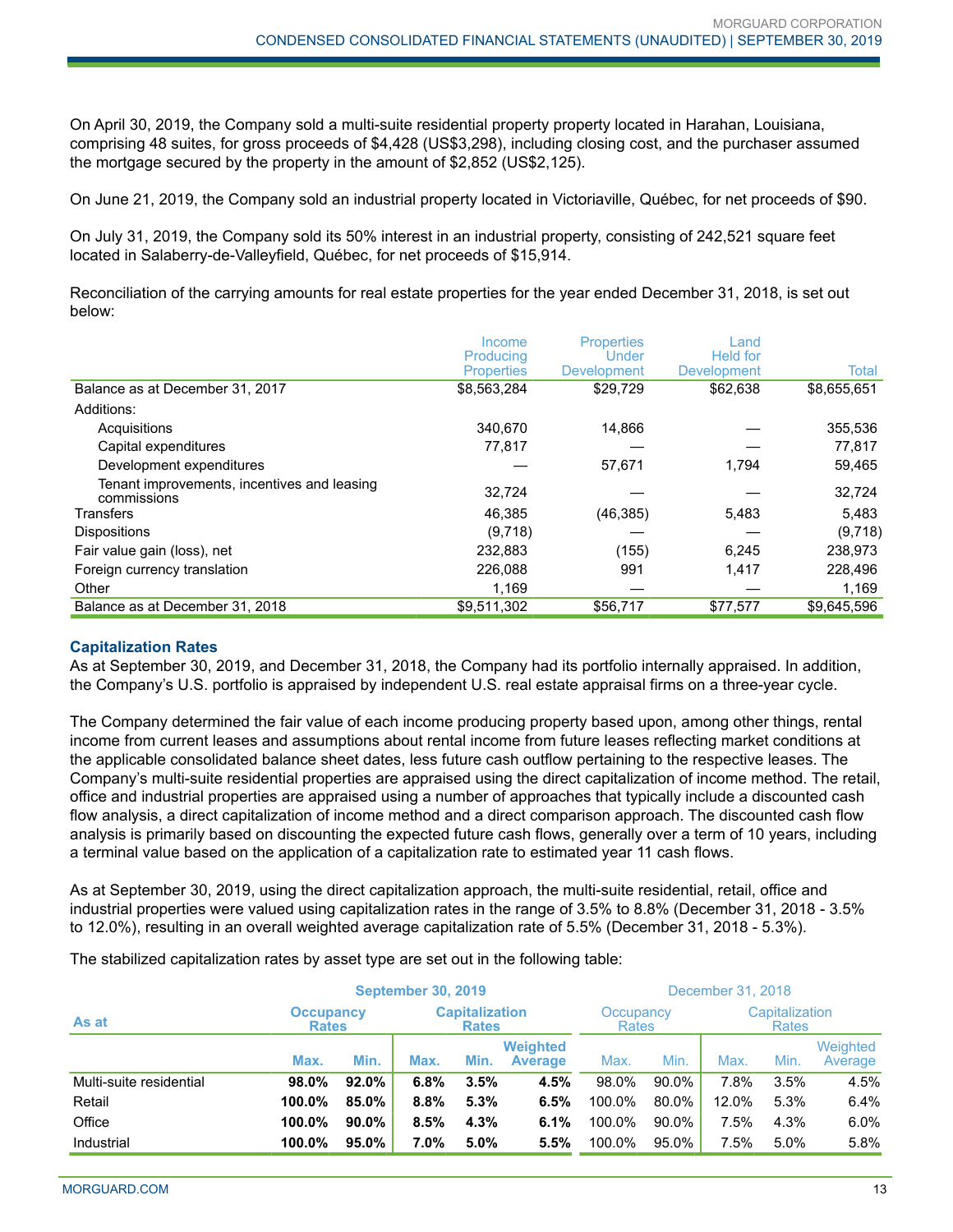The key valuation metrics used in the discounted cash flow method for the retail, office and industrial properties are set out in the following table:

| As at             | <b>September 30, 2019</b> | December 31, 2018 |                                   |                |                |                     |
|-------------------|---------------------------|-------------------|-----------------------------------|----------------|----------------|---------------------|
|                   | <b>Maximum</b>            | <b>Minimum</b>    | <b>Weighted</b><br><b>Average</b> | <b>Maximum</b> | <b>Minimum</b> | Weighted<br>Average |
| <b>Retail</b>     |                           |                   |                                   |                |                |                     |
| Discount rate     | 9.5%                      | $6.0\%$           | 7.0%                              | 10.3%          | $6.0\%$        | $6.9\%$             |
| Terminal cap rate | 9.0%                      | 5.3%              | 6.0%                              | 9.5%           | 5.3%           | 5.9%                |
| <b>Office</b>     |                           |                   |                                   |                |                |                     |
| Discount rate     | 8.0%                      | 5.3%              | 6.4%                              | 8.0%           | 5.1%           | 6.4%                |
| Terminal cap rate | 7.3%                      | 4.3%              | 5.7%                              | 7.3%           | 4.3%           | 5.7%                |
| <b>Industrial</b> |                           |                   |                                   |                |                |                     |
| Discount rate     | 6.8%                      | $6.0\%$           | 6.3%                              | 7.3%           | $6.0\%$        | 6.5%                |
| Terminal cap rate | 6.0%                      | 5.0%              | 5.5%                              | 6.8%           | 5.0%           | 5.8%                |

Fair values are most sensitive to changes in discount rates, capitalization rates and stabilized or forecast net operating income. Generally, an increase in stabilized net operating income will result in an increase in the fair value of the income producing properties, and an increase in capitalization rates will result in a decrease in the fair value of the properties. The capitalization rate magnifies the effect of a change in stabilized net operating income, with a lower capitalization rate resulting in a greater impact on the fair value of the property than a higher capitalization rate. If the weighted average stabilized capitalization rates were to increase or decrease by 25 basis points (assuming no change in stabilized net operating income), the value of the income producing properties as at September 30, 2019, would decrease by \$416,317 and increase by \$458,697, respectively.

The sensitivity of the fair values of the Company's income producing properties as at September 30, 2019, and December 31, 2018, is set out in the table below:

| As at                                 | <b>September 30, 2019</b> |           | December 31, 2018 |           |
|---------------------------------------|---------------------------|-----------|-------------------|-----------|
| <b>Change in capitalization rate:</b> | 0.25%                     | (0.25%)   | 0.25%             | (0.25%)   |
| Multi-suite residential               | (\$234,377)               | \$261,705 | (\$241.337)       | \$270,194 |
| Retail                                | (90, 821)                 | 98.086    | (94.615)          | 102.416   |
| Office                                | (85, 129)                 | 92.350    | (84,780)          | 92.160    |
| Industrial                            | (5.990)                   | 6.556     | (6,266)           | 6.826     |
|                                       | $($ \$416,317)            | \$458.697 | (S426.998)        | \$471,596 |

#### NOTE 6 **HOTEL PROPERTIES**

Hotel properties consist of the following:

| As at September 30, 2019                 | <b>Cost</b> | <b>Accumulated</b><br><b>Impairment</b><br><b>Provision</b> | <b>Accumulated</b><br><b>Amortization</b> | <b>Net Book</b><br>Value |
|------------------------------------------|-------------|-------------------------------------------------------------|-------------------------------------------|--------------------------|
| Land                                     | \$97,111    | (\$2,407)                                                   | s—                                        | \$94,704                 |
| <b>Buildings</b>                         | 589.807     | (63, 897)                                                   | (43,903)                                  | 482.007                  |
| Furniture, fixtures, equipment and other | 108.676     | (7,013)                                                     | (43, 383)                                 | 58,280                   |
| Right-of-use asset - land lease          | 1,596       |                                                             | (43)                                      | 1,553                    |
|                                          | \$797,190   | (\$73,317)                                                  | (\$87,329)                                | \$636,544                |

| As at December 31, 2018                  | Cost      | Accumulated<br>Impairment<br><b>Provision</b> | Accumulated<br>Amortization | Net Book<br>Value |
|------------------------------------------|-----------|-----------------------------------------------|-----------------------------|-------------------|
| ∟and                                     | \$97.111  | (\$2,407)                                     | $s-$                        | \$94.704          |
| <b>Buildings</b>                         | 590.882   | (46, 382)                                     | (34.423)                    | 510.077           |
| Furniture, fixtures, equipment and other | 100.419   | (5, 469)                                      | (33.653)                    | 61.297            |
|                                          | \$788,412 | (\$54,258)                                    | $($ \$68,076)               | \$666,078         |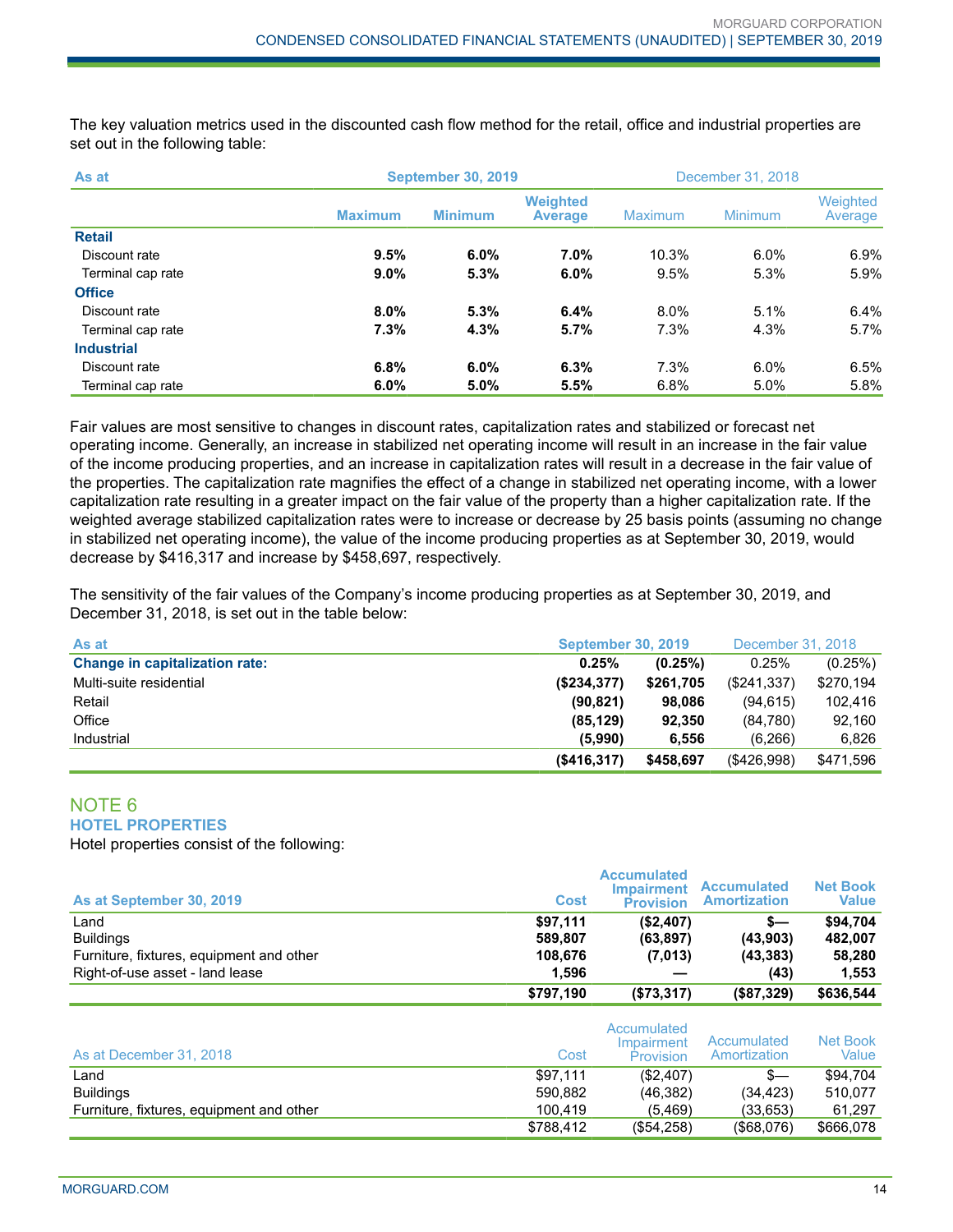| As at September 30, 2019                 | <b>Opening</b><br><b>Net Book</b><br>Value | <b>Adoption of</b><br><b>IFRS 16</b><br>(Note 3) | <b>Additions</b> | <b>Impairment</b><br><b>Provision</b> |            | <b>Disposition Amortization</b> | <b>Closing</b><br><b>Net Book</b><br><b>Value</b> |
|------------------------------------------|--------------------------------------------|--------------------------------------------------|------------------|---------------------------------------|------------|---------------------------------|---------------------------------------------------|
| Land                                     | \$94.704                                   | s—                                               | s—               | s—                                    | s—         |                                 | \$94.704                                          |
| <b>Buildings</b>                         | 510,077                                    | -                                                | 4.414            | (17, 515)                             | (4,982)    | (9,987)                         | 482.007                                           |
| Furniture, fixtures, equipment and other | 61,297                                     | $\overline{\phantom{a}}$                         | 9.815            | (1, 544)                              | (960)      | (10, 328)                       | 58,280                                            |
| Right-of-use asset - land lease          |                                            | 2.280                                            |                  |                                       | (684)      | (43)                            | 1.553                                             |
|                                          | \$666,078                                  | \$2,280                                          | \$14.229         | $($ \$19,059)                         | ( \$6,626) | (\$20,358)                      | \$636,544                                         |

Transactions in hotel properties for the nine months ended September 30, 2019, are summarized as follows:

Transactions in hotel properties for the year ended December 31, 2018, are summarized as follows:

| As at December 31, 2018                  | Opening<br><b>Net Book</b><br>Value | <b>Additions</b> | Impairment<br><b>Provision</b> | <b>Transfer</b> | Amortization | Closing<br>Net Book<br>Value |
|------------------------------------------|-------------------------------------|------------------|--------------------------------|-----------------|--------------|------------------------------|
| Land                                     | \$89,577                            | $s-$             | s—                             | \$5.127         | $s-$         | \$94.704                     |
| <b>Buildings</b>                         | 492.368                             | 8.082            | (26, 899)                      | 49.487          | (12, 961)    | 510.077                      |
| Furniture, fixtures, equipment and other | 59,816                              | 8.947            | (2,769)                        | 7.684           | (12, 381)    | 61,297                       |
|                                          | \$641.761                           | \$17.029         | (\$29,668)                     | \$62,298        | (\$25,342)   | \$666,078                    |
| Hotel property under development         | 27.265                              | 35.033           |                                | (62, 298)       |              |                              |
|                                          | \$669.026                           | \$52,062         | (\$29,668)                     | \$—             | (\$25,342)   | \$666,078                    |

On March 11, 2019, Temple sold a 30% undivided interest in the Acclaim Hotel for gross proceeds of \$6,450 resulting in net cash proceeds of \$1,849 after deducting the assumption of the first mortgage loan of \$4,601. On disposition, the recoverable amount exceeded the carrying value of the property, resulting in a gain of \$508 (Note 20). The 30% interest in the property had a net book value of \$6,626 (\$5,942 when excluding the right-of-use asset, which has an offsetting lease liability).

The Company identified each hotel property as a cash-generating unit for impairment purposes. The recoverable amounts of the hotel properties have been estimated using the value-in-use method or fair value less costs to sell. Under these calculations, discount rates are applied to the forecasted cash flows reflecting the assumptions for hotel activity. The key assumptions are the first year net operating income and the discount rate applied over the useful life of the hotel property. IFRS permits an impairment provision to be reversed in the subsequent accounting periods if recoverability analysis at that time supports reversal.

During the third quarter of 2019, impairment indicators were identified including decreases in occupancy at certain hotel properties. A recoverability analysis was completed in accordance with the procedures specified by IFRS, which indicated that an impairment provision of \$19,059 should be recorded. The table below provides details of first year net operating income and the discount rates used for valuing the hotel properties.

|                                           | <b>Clearwater</b><br><b>Suites Hotel</b> | Nomad Hotel<br>& Suites | Vantage | Radisson | Merit   |
|-------------------------------------------|------------------------------------------|-------------------------|---------|----------|---------|
| Recoverable amount                        | \$12,100                                 | \$3.280                 | \$4,150 | \$12,060 | \$8,000 |
| Impairment provision                      | \$4.635                                  | \$4,098                 | \$1.396 | \$993    | \$2,880 |
|                                           | \$5.745                                  | \$8.216                 | \$3.893 | \$2,230  | \$3.719 |
| Cumulative impairment provision           |                                          |                         |         |          |         |
| Projected first year net operating income | \$252                                    | $($ \$540)              | \$108   | \$272    | \$319   |
| Discount rate                             | 11.0%                                    | 12.0%                   | 11.5%   | 10.0%    | 11.5%   |

|                                           | Days Hotel<br>& Suites | Wingate by<br>Wyndham |
|-------------------------------------------|------------------------|-----------------------|
| Recoverable amount                        | \$6.400                | \$8,900               |
| Impairment provision                      | \$1.782                | \$3.275               |
| Cumulative impairment provision           | \$1.782                | \$7.207               |
| Projected first year net operating income | (S23)                  | \$125                 |
| Discount rate                             | 12.0%                  | $9.5\%$               |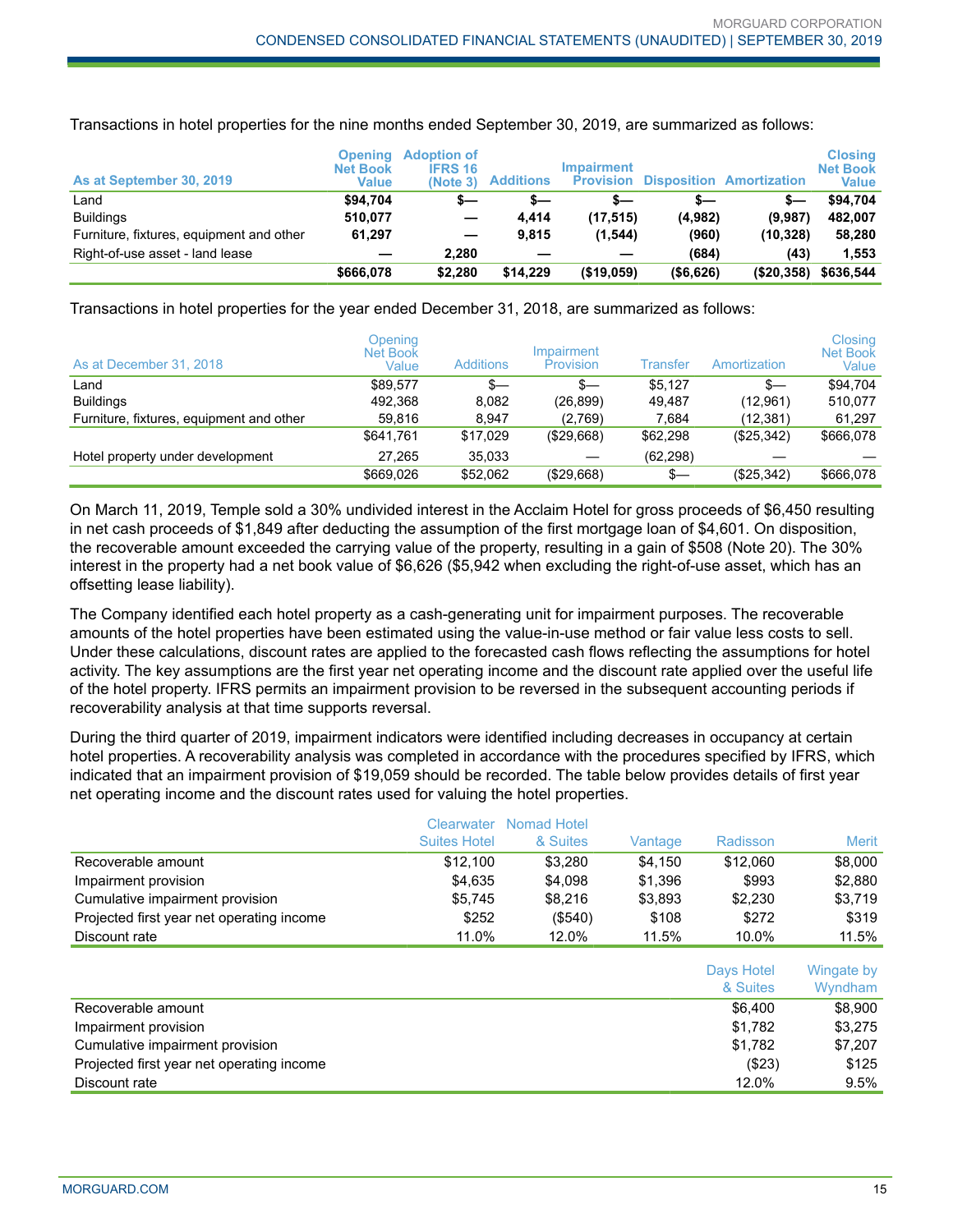### NOTE 7 **EQUITY-ACCOUNTED AND OTHER FUND INVESTMENTS**

#### **(a) Equity-accounted and Other Real Estate Fund Investments Consist of the Following:**

| As at                                       | <b>September 30, 2019</b> December 31, 2018 |           |
|---------------------------------------------|---------------------------------------------|-----------|
| Joint ventures                              | \$53,454                                    | \$52,803  |
| Associates                                  | 100.999                                     | 124.677   |
| Equity-accounted investments                | 154.453                                     | 177.480   |
| Other real estate fund investments          | 105.011                                     | 103.984   |
| Equity-accounted and other fund investments | \$259,464                                   | \$281,464 |

The following are the Company's significant equity-accounted investments as at September 30, 2019, and December 31, 2018:

|                                       |                                       |                           |                      | <b>Company's Ownership</b> |                      | <b>Carrying Value</b> |                      |
|---------------------------------------|---------------------------------------|---------------------------|----------------------|----------------------------|----------------------|-----------------------|----------------------|
| <b>Property/Investment</b>            | <b>Principal Place</b><br>of Business | <b>Investment</b><br>Type | <b>Asset</b><br>Type | September 30.<br>2019      | December 31.<br>2018 | September 30.<br>2019 | December 31.<br>2018 |
| Petroleum Plaza                       | Edmonton, AB                          | Joint Venture             | Office               | 50.0%                      | 50.0%                | \$22,420              | \$24,746             |
| Quinte Courthouse                     | Belleville, ON                        | Joint Venture             | Office               | 50.0%                      | 50.0%                | 3.010                 | 7.031                |
| Greypoint Capital L.P. <sup>(1)</sup> | Toronto. ON                           | Joint Venture             | Other                | 22.6%                      | 36.4%                | 12.058                | 5.614                |
| Courtyard by Marriott                 | Ottawa, ON                            | Joint Venture             | Hotel                | 50.0%                      | 50.0%                | 11,163                | 10,771               |
| Marriott Residence Inn                | London, ON                            | Joint Venture             | Hotel                | 50.0%                      | 50.0%                | 4.803                 | 4.641                |
| Sunset & Gordon                       | Los Angeles, CA                       | Associate                 | Residential          | 59.1%                      | 59.1%                | 63.345                | 52,646               |
| Marquee at Block 37                   | Chicago, IL                           | Associate                 | Residential          | 49.0%                      | 49.0%                | 18.288                | 53.476               |
| MIL Industrial Fund II $LP^{(2)}$     | Various                               | Associate                 | Industrial           | 18.8%                      | 18.8%                | 19,366                | 18,555               |
|                                       |                                       |                           |                      |                            |                      | \$154.453             | \$177.480            |

(1) Comprises an investment in Greypoint Capital L.P. of 36.4% and Greypoint Capital L.P. II of 17.1%.

 $(2)$  The Company accounts for its investment using the equity method since the Company has the ability to exercise significant influence as a result of its role as general partner; however, it does not control the fund.

### **Equity-accounted investments**

The following table presents the change in the balance of equity-accounted investments:

| As at                        | <b>September 30, 2019</b> | December 31, 2018 |
|------------------------------|---------------------------|-------------------|
| Balance, beginning of period | \$177,480                 | \$187,365         |
| Additions                    | 14.342                    | 7.786             |
| Share of net loss            | (31,660)                  | (22, 654)         |
| Distributions received       | (2, 565)                  | (4, 472)          |
| Foreign exchange gain (loss) | (3, 144)                  | 9.455             |
| Balance, end of period       | \$154,453                 | \$177,480         |

The following tables present the financial results of the Company's equity-accounted investments on a 100% basis:

| As at                               | <b>September 30, 2019</b><br>December 31, 2018 |                  |              |                                |           |             |
|-------------------------------------|------------------------------------------------|------------------|--------------|--------------------------------|-----------|-------------|
|                                     | <b>Joint</b><br><b>Venture</b>                 | <b>Associate</b> | <b>Total</b> | <b>Joint</b><br><b>Venture</b> | Associate | Total       |
| Non-current assets                  | \$193,457                                      | \$694,592        | \$888,049    | \$206,391                      | \$778,155 | \$984,546   |
| Current assets                      | 26,481                                         | 14,532           | 41,013       | 29,438                         | 9,756     | 39,194      |
| <b>Total assets</b>                 | \$219,938                                      | \$709,124        | \$929,062    | \$235,829                      | \$787,911 | \$1,023,740 |
| Non-current liabilities             | \$64,349                                       | \$327,991        | \$392,340    | \$116,410                      | \$343,393 | \$459,803   |
| <b>Current liabilities</b>          | 56,729                                         | 118,720          | 175,449      | 8,720                          | 116,734   | 125,454     |
| <b>Total liabilities</b>            | \$121,078                                      | \$446,711        | \$567,789    | \$125,130                      | \$460,127 | \$585,257   |
| <b>Net assets</b>                   | \$98,860                                       | \$262,413        | \$361,273    | \$110,699                      | \$327,784 | \$438,483   |
| <b>Equity-accounted investments</b> | \$53,454                                       | \$100,999        | \$154,453    | \$52,803                       | \$124,677 | \$177,480   |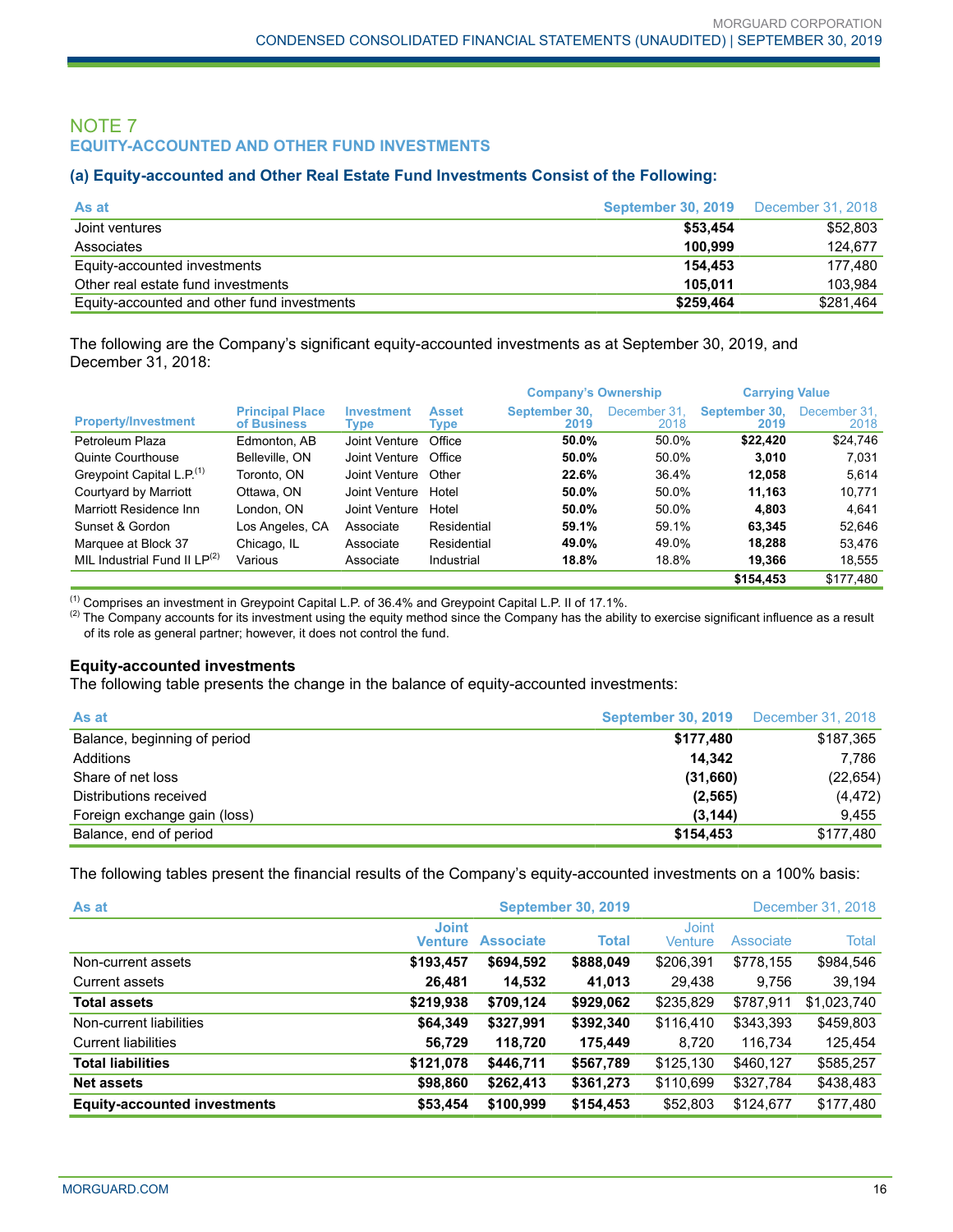| For the three months ended September 30        |                         |                  | 2019       |                  |            | 2018       |
|------------------------------------------------|-------------------------|------------------|------------|------------------|------------|------------|
|                                                | <b>Joint</b><br>Venture | <b>Associate</b> | Total      | Joint<br>Venture | Associate  | Total      |
| Revenue                                        | \$9,185                 | \$9,951          | \$19,136   | \$8.826          | \$9.282    | \$18,108   |
| Expenses                                       | (6,089)                 | (7,750)          | (13, 839)  | (5,844)          | (11,340)   | (17, 184)  |
| Fair value loss on real estate properties, net | (1,094)                 | (75, 817)        | (76, 911)  | (2,022)          | (35, 466)  | (37, 488)  |
| Net income (loss) for the period               | \$2.002                 | (\$73,616)       | (\$71,614) | \$960            | (\$37,524) | (\$36,564) |
| Income (loss) in equity-accounted investments  | \$782                   | (\$29,230)       | (\$28,448) | \$437            | (\$16,083) | (\$15,646) |

| For the nine months ended September 30         |                         |                  | 2019        |                  |            | 2018       |
|------------------------------------------------|-------------------------|------------------|-------------|------------------|------------|------------|
|                                                | <b>Joint</b><br>Venture | <b>Associate</b> | Total       | Joint<br>Venture | Associate  | Total      |
| Revenue                                        | \$26,079                | \$29.371         | \$55,450    | \$26,540         | \$26,824   | \$53,364   |
| Expenses                                       | (17,730)                | (26, 188)        | (43,918)    | (17,608)         | (25, 023)  | (42, 631)  |
| Fair value loss on real estate properties, net | (14, 200)               | (76, 134)        | (90, 334)   | (4,818)          | (37, 146)  | (41,964)   |
| Net income (loss) for the period               | (\$5,851)               | (\$72,951)       | (\$78,802)  | \$4,114          | (\$35,345) | (\$31,231) |
| Income (loss) in equity-accounted investments  | (\$3,272)               | ( \$28, 388)     | ( \$31,660) | \$1,762          | (\$17,213) | (\$15,451) |

### **(b) Income Recognized from Other Fund Investments:**

### **Other Real Estate Fund Investments**

|                                                 | <b>Three months ended</b><br><b>September 30</b> |         | Nine months ended<br><b>September 30</b> |         |
|-------------------------------------------------|--------------------------------------------------|---------|------------------------------------------|---------|
|                                                 |                                                  |         |                                          |         |
|                                                 | 2019                                             | 2018    | 2019                                     | 2018    |
| Distribution income                             | \$713                                            | \$732   | \$2.181                                  | \$2,130 |
| Fair value gain (loss) for the period (Note 19) | (215)                                            | 468     | 4.115                                    | 1.722   |
| Income from other real estate fund investments  | \$498                                            | \$1.200 | \$6,296                                  | \$3.852 |

The Company's two fund investments hold multi-suite residential, retail and office investment properties located in the U.S. The funds are classified and measured at fair value through profit or loss ("FVTPL"). Gains or losses arise from the change in the fair value of the underlying real estate properties held by the funds (Level 3) and from foreign exchange currency translation. Distributions received from these funds are recorded in other income (expense) on the consolidated statements of income (loss).

### NOTE 8 **OTHER ASSETS**

Other assets consist of the following:

| As at                                      | <b>September 30, 2019</b> | December 31, 2018 |
|--------------------------------------------|---------------------------|-------------------|
| Accrued pension benefit asset              | \$88,585                  | \$73,981          |
| Goodwill                                   | 24,488                    | 24,488            |
| Capital assets, net                        | 12.340                    | 11.729            |
| Right-of-use asset - office lease (Note 3) | 5,072                     |                   |
| Intangible assets, net                     | 35,522                    | 39,749            |
| Inventory                                  | 3.211                     | 3.199             |
| Inventory - development properties         | 444                       | 444               |
| Finance lease receivable                   | 56.419                    | 55,941            |
| Investment in marketable securities        | 142.294                   | 38,606            |
| Restricted cash                            | 36.646                    | 36,117            |
| Other                                      | 537                       | 849               |
|                                            | \$405,558                 | \$285,103         |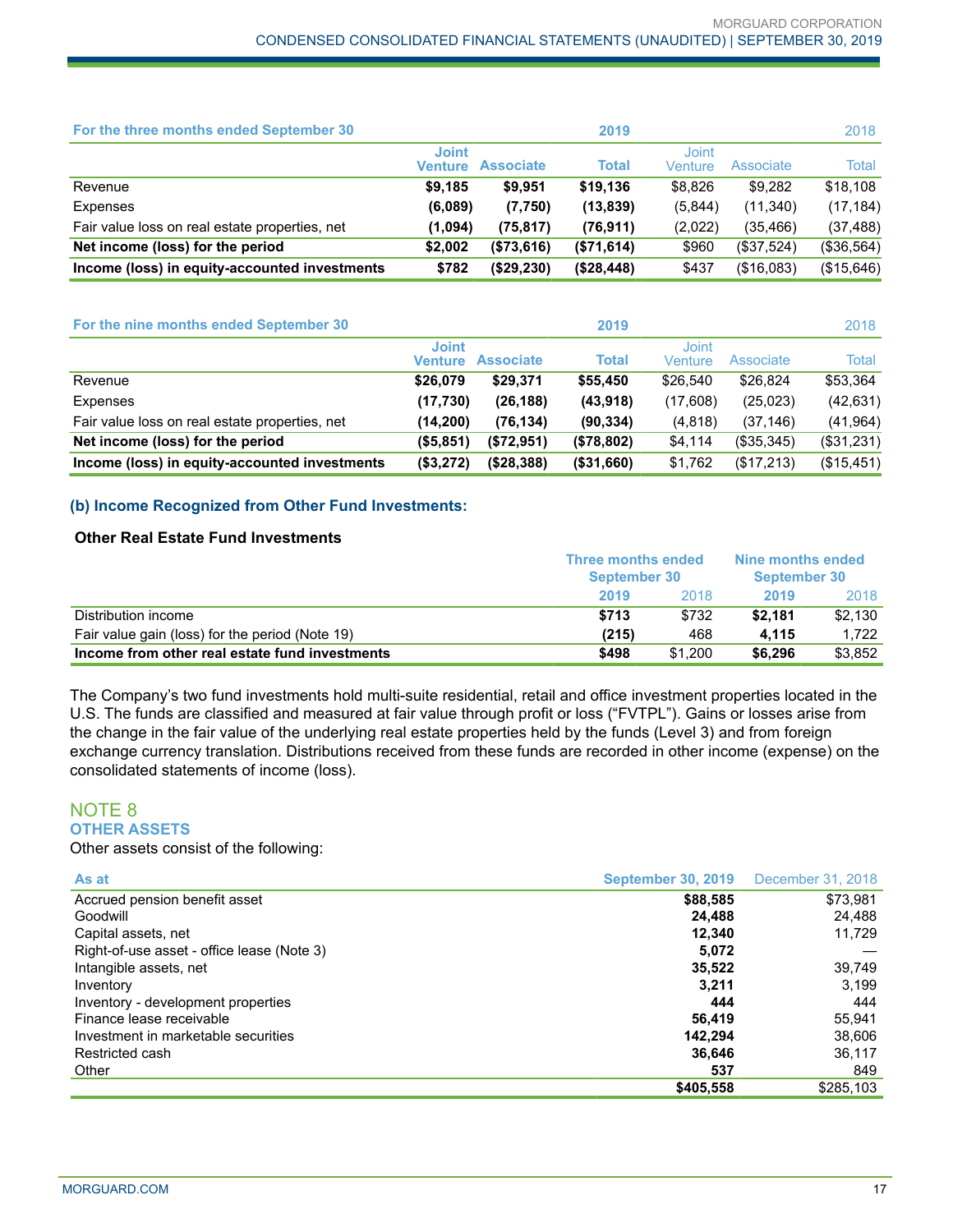#### **Finance Lease Receivable**

In 2018, Morguard completed the construction of an ancillary services office building as part of the Etobicoke General Hospital's expansion plans. The Company entered into a 41-year ground lease agreement for a nominal consideration for the construction and operation of the development project, which is to be returned to the landlord at the end of the 41-year term. The landlord has the right to buy out the ground lease in year 20 at the fair market value of Morguard's interest in the development as defined by the agreement. Contemporaneously, the same landlord entered into a sublease agreement to rent the office building from the Company over the 41-year term.

### NOTE 9 **MORTGAGES PAYABLE**

Mortgages payable consist of the following:

| As at                                      | <b>September 30, 2019</b> | December 31, 2018 |
|--------------------------------------------|---------------------------|-------------------|
| Mortgages payable                          | \$4,195,671               | \$4,369,811       |
| Mark-to-market adjustments, net            | 13,252                    | 17,455            |
| Deferred financing costs                   | (21, 382)                 | (24, 565)         |
|                                            | \$4,187,541               | \$4,362,701       |
| Current                                    | \$693,502                 | \$789,516         |
| Non-current                                | 3,494,039                 | 3,573,185         |
|                                            | \$4,187,541               | \$4,362,701       |
| Range of interest rates                    | $2.25 - 8.95%$            | $2.25 - 8.95\%$   |
| Weighted average contractual interest rate | 3.84%                     | 3.87%             |
| Estimated fair value of mortgages payable  | \$4,307,635               | \$4,428,532       |

The aggregate principal repayments and balances maturing of the mortgages payable as at September 30, 2019, together with the weighted average contractual interest rate on debt maturing in the next five years and thereafter, are as follows:

|                          | <b>Principal</b><br><b>Instalment</b><br><b>Repayments</b> | <b>Balances</b><br><b>Maturing</b> | Total       | <b>Weighted</b><br><b>Average</b><br><b>Contractual</b><br><b>Interest Rate</b> |
|--------------------------|------------------------------------------------------------|------------------------------------|-------------|---------------------------------------------------------------------------------|
| 2019 (remainder of year) | \$27,519                                                   | \$349,653                          | \$377,172   | 4.04%                                                                           |
| 2020                     | 105,488                                                    | 292,512                            | 398,000     | 5.12%                                                                           |
| 2021                     | 98,666                                                     | 392,449                            | 491.115     | 4.37%                                                                           |
| 2022                     | 92.251                                                     | 383,813                            | 476.064     | 3.66%                                                                           |
| 2023                     | 70,034                                                     | 649.216                            | 719.250     | 3.57%                                                                           |
| Thereafter               | 222,112                                                    | 1,511,958                          | 1,734,070   | 3.63%                                                                           |
|                          | \$616,070                                                  | \$3,579,601                        | \$4,195,671 | 3.84%                                                                           |

The Company's first mortgages are registered against specific real estate assets. As at September 30, 2019, mortgages payable mature between 2019 and 2058 and have a weighted average term to maturity of 4.8 years (December 31, 2018 - 5.2 years). Approximately 94% of the Company's mortgages have fixed interest rates.

Approximately 92% of the Company's real estate and hotel properties, and related rental revenue have been pledged as collateral for the mortgages payable.

Some of Temple's mortgages payable require it to maintain annual debt service coverage ratios and/or debt to equity ratios and/or debt to appraised value ratios and arrange for capital expenditures in accordance with predetermined limits. As at September 30, 2019, Temple was not in compliance with four (December 31, 2018 - seven) debt service covenants affecting four (December 31, 2018 - seven) mortgage loans amounting to \$67,973 (December 31, 2018 - \$104,525). None of the lenders has demanded payment of the mortgage loans. However, IFRS requires that the loan balance of mortgages payable in breach of debt covenants be included in the current portion of mortgages payable. As a result, the current portion of debt includes \$33,361 scheduled to retire after September 30, 2020.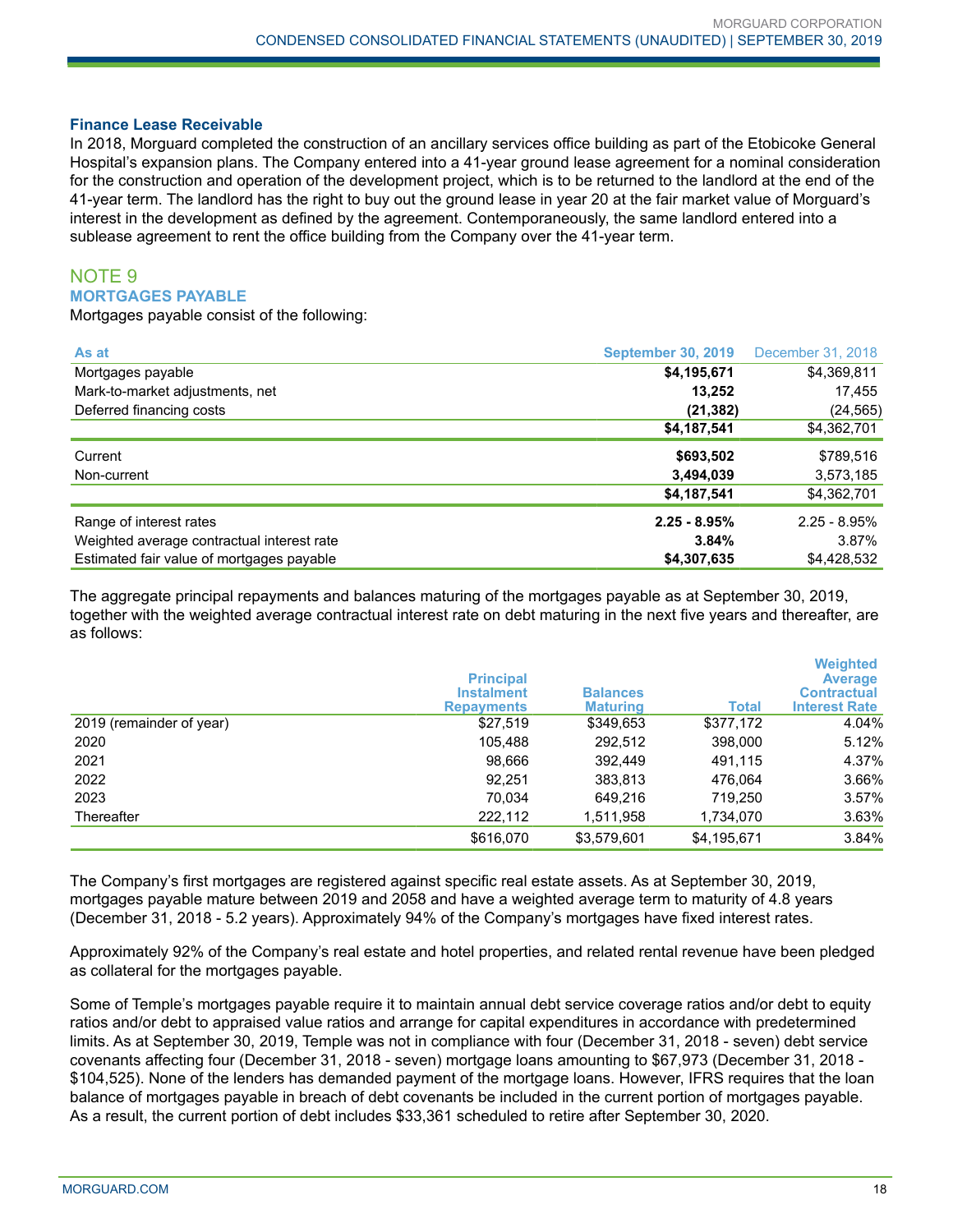### NOTE 10 **UNSECURED DEBENTURES**

The Company's senior unsecured debentures ("Unsecured Debentures") consist of the following:

|                                      |                      | <b>Coupon</b>        |                                             |           |
|--------------------------------------|----------------------|----------------------|---------------------------------------------|-----------|
| As at                                | <b>Maturity Date</b> | <b>Interest Rate</b> | <b>September 30, 2019</b> December 31, 2018 |           |
| Series B senior unsecured debentures | November 18, 2020    | 4.013%               | \$200,000                                   | \$200,000 |
| Series C senior unsecured debentures | September 15, 2022   | 4.333%               | 200.000                                     | 200,000   |
| Series D senior unsecured debentures | May 14, 2021         | 4.085%               | 200.000                                     | 200,000   |
| Series E senior unsecured debentures | January 25, 2024     | 4.715%               | 225,000                                     |           |
| Unamortized financing costs          |                      |                      | (2,868)                                     | (2,303)   |
|                                      |                      |                      | \$822,132                                   | \$597,697 |

On November 18, 2016, the Company issued \$200,000 (net proceeds including issuance costs - \$199,198) of Series B senior unsecured debentures due on November 18, 2020. Interest on the Series B senior unsecured debentures is payable semi-annually, not in advance, on May 18 and November 18 of each year. The Company has the option to redeem the Series B senior unsecured debentures at a redemption price equal to the greater of the Canada Yield Price or par plus any accrued and unpaid interest. The Canada Yield Price is defined as the amount that would return a yield on investment for the remaining term to maturity equal to the Canada Bond Yield with an equal term to maturity plus a spread of 0.785%.

On September 15, 2017, the Company issued \$200,000 (net proceeds including issuance costs - \$198,800) of Series C senior unsecured debentures due on September 15, 2022. Interest on the Series C senior unsecured debentures is payable semi-annually, not in advance, on March 15 and September 15 of each year. The Company has the option to redeem the Series C senior unsecured debentures at a redemption price equal to the greater of the Canada Yield Price or par plus any accrued and unpaid interest. The Canada Yield Price is defined as the amount that would return a yield on investment for the remaining term to maturity equal to the Canada Bond Yield with an equal term to maturity plus a spread of 0.635%.

On May 14, 2018, the Company issued \$200,000 (net proceeds including issuance costs - \$198,805) of Series D senior unsecured debentures due on May 14, 2021. Interest on the Series D senior unsecured debentures is payable semi-annually, not in advance, on May 14 and November 14 of each year. The Company has the option to redeem the Series D senior unsecured debentures at a redemption price equal to the greater of the Canada Yield Price or par plus any accrued and unpaid interest. The Canada Yield Price is defined as the amount that would return a yield on investment for the remaining term to maturity equal to the Canada Bond Yield with an equal term to maturity plus a spread of 0.50%.

On January 25, 2019, the Company issued \$225,000 (net proceeds including issuance costs - \$223,575) of Series E senior unsecured debentures due on January 25, 2024. Interest on the Series E senior unsecured debentures is payable semi-annually, not in advance, on January 25 and July 25 of each year commencing on July 25, 2019. Paros Enterprises Limited, a related party, acquired \$12,500 aggregate principal amount of the Series E senior unsecured debentures. The Company has the option to redeem the Series E senior unsecured debentures at a redemption price equal to the greater of the Canada Yield Price or par plus any accrued and unpaid interest. The Canada Yield Price is defined as the amount that would return a yield on investment for the remaining term to maturity equal to the Canada Bond Yield with an equal term to maturity plus a spread of 0.70%.

For the three and nine months ended September 30, 2019, interest on the Unsecured Debentures of \$8,941 (2018 - \$7,661) and \$25,804 (2018 - \$19,735), respectively, are included in interest expense (Note 18).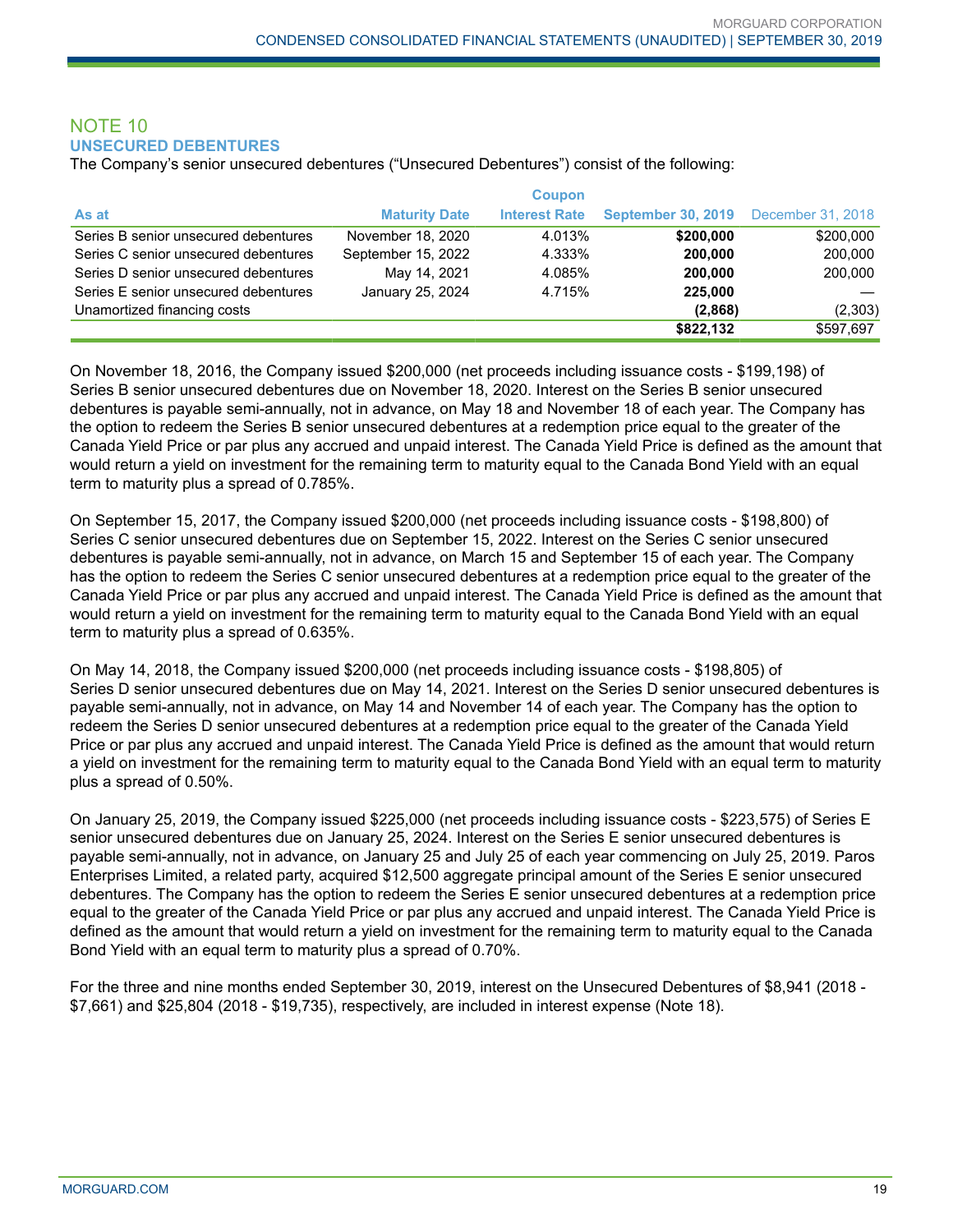### NOTE 11 **CONVERTIBLE DEBENTURES**

Convertible debentures consist of the following:

| As at                                    | <b>Maturity Date</b> | <b>Conversion</b><br><b>Price</b> | <b>Coupon</b><br><b>Interest</b><br>Rate | <b>Principal</b><br><b>Balance</b> | <b>Principal</b><br><b>Owned</b><br>by the<br>Company | September 30,<br>2019 | December 31.<br>2018 |
|------------------------------------------|----------------------|-----------------------------------|------------------------------------------|------------------------------------|-------------------------------------------------------|-----------------------|----------------------|
| Morguard REIT                            | December 31, 2021    | \$20.40                           |                                          | 4.50% \$175,000                    | \$60,000                                              | \$111,629             | \$110,166            |
| Morguard Residential REIT <sup>(1)</sup> | March 31, 2023       | \$20.20                           | 4.50%                                    | \$85,500                           | \$5,000                                               | 83,618                | 79,769               |
| Temple - Series $E^{(2)}$                |                      |                                   |                                          |                                    |                                                       |                       | 38,064               |
|                                          |                      |                                   |                                          |                                    |                                                       | \$195,247             | \$227,999            |
| Current                                  |                      |                                   |                                          |                                    |                                                       | \$—                   | \$2,063              |
| Non-current                              |                      |                                   |                                          |                                    |                                                       | 195.247               | 225,936              |
|                                          |                      |                                   |                                          |                                    |                                                       | \$195,247             | \$227,999            |

 $<sup>(1)</sup>$  As at September 30, 2019, the liability includes the fair value of the conversion option of \$5,852 (December 31, 2018 - \$2,469).</sup>

 $^{(2)}$  Temple delivered notice on March 4, 2019 to redeem the outstanding Series E convertible debentures and on April 8, 2019, Temple repaid the 7.25% Series E convertible debentures.

#### **Morguard REIT**

On December 30, 2016, Morguard REIT issued \$175,000 principal amount of 4.50% convertible unsecured subordinated debentures, and incurred issue costs of \$5,137 for net proceeds of \$169,863. Interest is payable semiannually, not in advance, on June 30 and December 31 of each year. The convertible debentures, with the exception of \$3,242, the value assigned to the holder's conversion option, have been recorded as debt on the consolidated balance sheets.

#### **Morguard Residential REIT**

On March 15, 2013, Morguard Residential REIT issued \$60,000 principal amount of 4.65% convertible unsecured subordinated debentures. On February 23, 2018, \$23 of the debentures were converted into 1,483 Units, and on February 26, 2018, the remaining \$59,977 (\$54,977 excluding principal owned by the Company) of the debentures were redeemed in advance of their March 30, 2018 maturity date.

On February 13, 2018, Morguard Residential REIT issued \$75,000 principal amount of 4.50% convertible unsecured subordinated debentures maturing on March 31, 2023. On February 21, 2018, an additional principal amount of \$10,500 was issued pursuant to the exercise of the over-allotment option. Interest is payable semi-annually, not in advance, on March 31 and September 30 of each year. The underwriter's commission attributable to the debentures in the amount of \$3,375 have been capitalized and are being amortized over the term to maturity. Morguard owns \$5,000 aggregate principal amount of the 4.50% convertible unsecured subordinated debentures.

#### **Temple Hotels Inc.**

On April 8, 2019, Temple fully repaid the remaining 7.25% Series E convertible debentures in the amount of \$40,647 (\$39,636 excluding principal owned by the Company).

For the three and nine months ended September 30, 2019, interest on convertible debentures net of accretion of \$2,455 (2018 - \$3,372) and \$9,640 (2018 - \$11,358), respectively, are included in interest expense (Note 18).

### NOTE 12

### **MORGUARD RESIDENTIAL REIT UNITS**

The Units issued by Morguard Residential REIT that are not held by the Company are classified as equity on Morguard Residential REIT's balance sheet but are classified as a liability on the Company's consolidated balance sheets. Morguard Residential REIT Units are redeemable at any time, in whole or in part, on demand by the holders. Upon receipt of the redemption notice by Morguard Residential REIT, all rights to and under the units tendered for redemption shall be surrendered, and the holder shall be entitled to receive a price per Unit equal to the lesser of: (i) 90% of the market price of the Units on the principal exchange market on which the Units are listed or quoted for trading during the 10 consecutive trading days ending immediately prior to the date on which the Units were surrendered for redemption; or (ii) 100% of the closing market price on the principal exchange market on which the Units are listed or quoted for trading on the redemption date.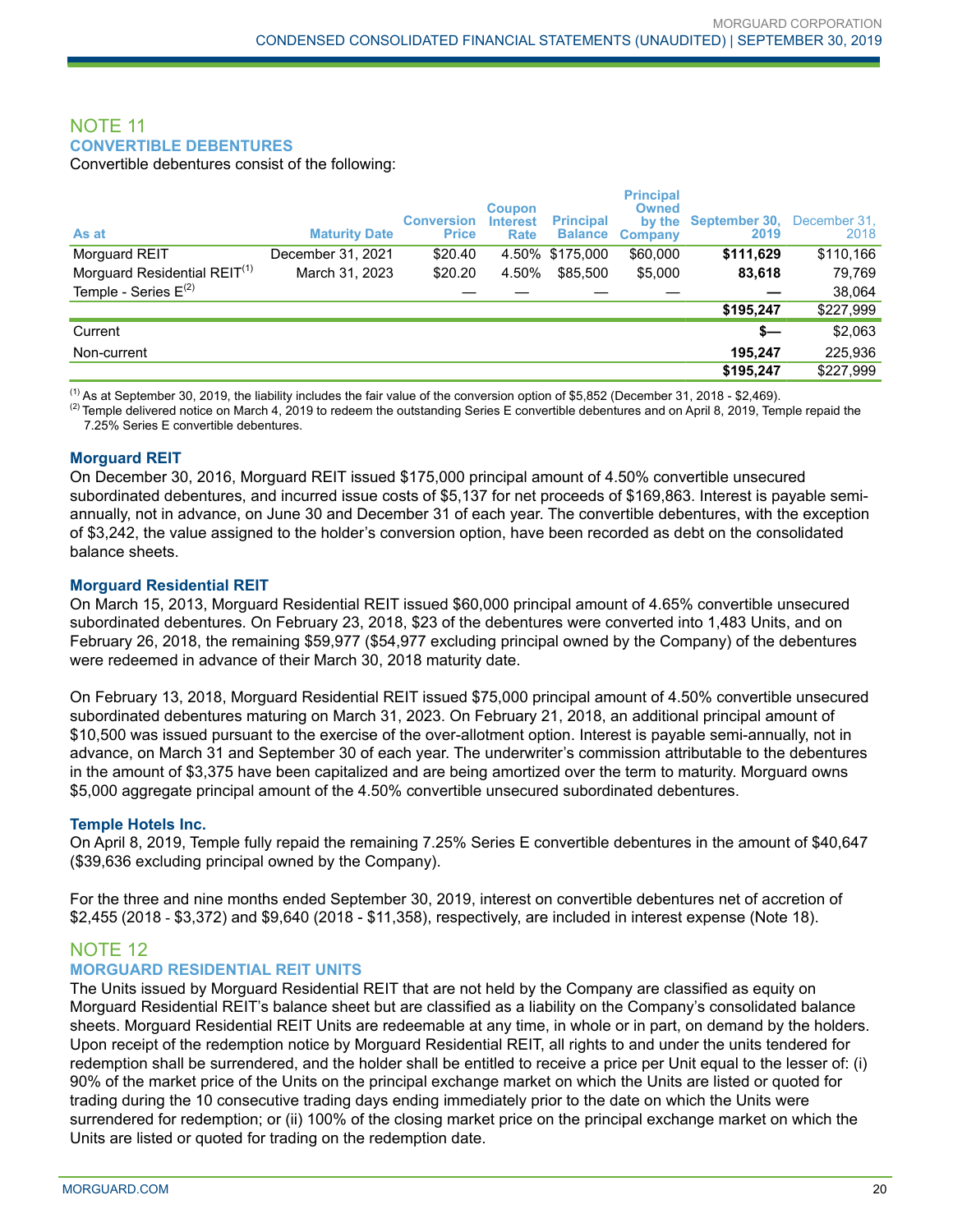On August 28, 2019, Morguard Residential REIT completed an offering for 5,226,200 Units sold for a price of \$19.75 per Unit for aggregate gross proceeds of \$103,217. The net proceeds after underwriters' commission and other closing costs totalling \$3,626, was \$99,591. The Company purchased 1,269,000 of the Units offered amounting to \$25,063.

As at September 30, 2019, the Company valued the non-controlling interest in the Morguard Residential REIT Units at \$554,314 (December 31, 2018 - \$417,481) and classified the Units as a liability on the consolidated balance sheets. Due to the change in the market value of the Units and the distributions paid to external unitholders, the Company recorded a fair value loss for the three and nine months ended September 30, 2019 of \$36,031 (2018 - \$28,288) and \$76,119 (2018 - \$37,190), respectively, in the consolidated statements of income (Note 19).

The components of the fair value loss on Morguard Residential REIT Units are as follows:

|                                                    | <b>Three months ended</b><br><b>September 30</b> |            | Nine months ended<br><b>September 30</b> |            |
|----------------------------------------------------|--------------------------------------------------|------------|------------------------------------------|------------|
|                                                    | 2019                                             | 2018       | 2019                                     | 2018       |
| Fair value loss on Morguard Residential REIT Units | ( \$30, 987)                                     | (\$23,827) | $($ \$61,886)                            | (\$23,810) |
| Distributions to external Unitholders (Note 4)     | (5.044)                                          | (4.461)    | (14, 233)                                | (13,380)   |
| Fair value loss on Morguard Residential REIT Units | ( \$36,031)                                      | (\$28,288) | (\$76,119)                               | (\$37,190) |

### NOTE 13 **LEASE LIABILITIES**

The following table presents the change in the balance of lease liabilities:

| As at                           | <b>September 30, 2019</b> | December 31, 2018 |
|---------------------------------|---------------------------|-------------------|
| Balance, beginning of period    | \$9,754                   | \$8,970           |
| Adoption of IFRS 16 (Note 3)    | 161,614                   |                   |
| Principal payments              | (1, 555)                  |                   |
| Additions                       | 277                       |                   |
| Dispositions (Note 6)           | (684)                     |                   |
| Foreign exchange (gain) loss    | (289)                     | 784               |
| Balance, end of period          | \$169,117                 | \$9,754           |
| Current (Note 14)               | \$2,173                   | $s-$              |
| Non-current                     | 166,944                   | 9,754             |
|                                 | \$169,117                 | \$9,754           |
| Weighted average borrowing rate | 5.75%                     | 4.96%             |

### NOTE 14 **ACCOUNTS PAYABLE AND ACCRUED LIABILITIES**

Accounts payable and accrued liabilities consist of the following:

| As at                                        | <b>September 30, 2019</b> December 31, 2018 |           |
|----------------------------------------------|---------------------------------------------|-----------|
| Accounts payable and accrued liabilities     | \$195,089                                   | \$185,921 |
| Tenant deposits                              | 27,536                                      | 26,260    |
| Stock appreciation rights ("SARs") liability | 26,671                                      | 20,105    |
| Lease liability (Note 13)                    | 2,173                                       |           |
| Other                                        | 3.959                                       | 2.630     |
|                                              | \$255,428                                   | \$234,916 |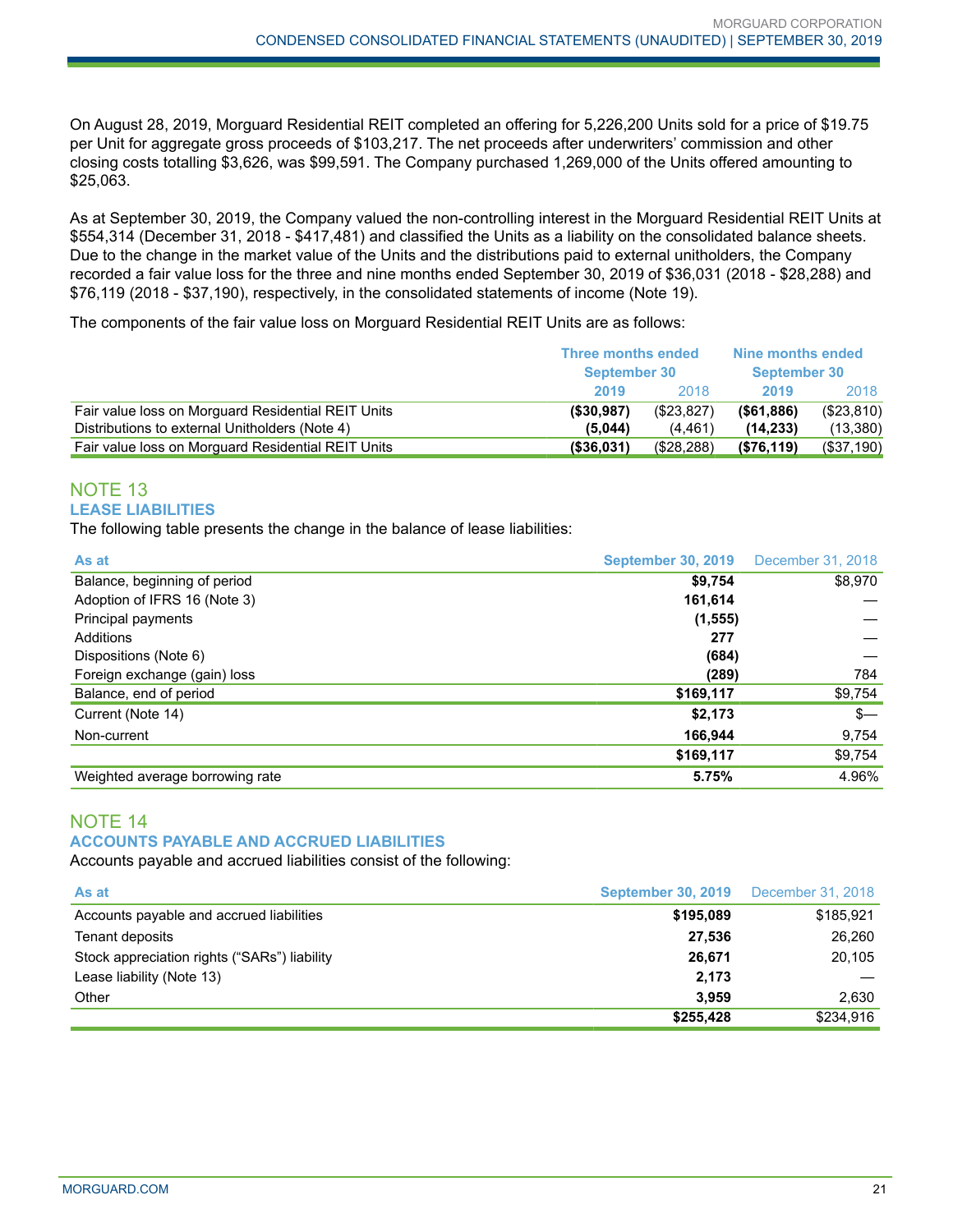#### NOTE 15 **BANK INDEBTEDNESS**

As at September 30, 2019, the Company has operating lines of credit totalling \$374,000 (December 31, 2018 - \$364,000), the majority of which can be borrowed in either Canadian or United States dollars and are subject to floating interest rates based on bankers' acceptance or LIBOR rates. As at September 30, 2019, the maximum amount that can be borrowed on the operating lines of credit is \$356,169 (December 31, 2018 - \$344,911) which includes deducting issued letters of credit in the amount of \$13,790 (December 31, 2018 - \$15,048) related to these facilities. The Company's investments in Morguard REIT and Morguard Residential REIT, marketable securities, amounts receivable, inventory, capital assets and a fixed-charge security on specific properties have been pledged as collateral on these operating lines of credit. As at September 30, 2019, the Company had borrowed \$135,662 (December 31, 2018 - \$225,160) on its operating lines of credit.

The bank credit agreements include certain restrictive undertakings by the Company. As at September 30, 2019, the Company is in compliance with all undertakings.

### NOTE 16 **SHAREHOLDERS' EQUITY**

#### **(a) Share Capital Authorized**

Unlimited common shares, no par value. Unlimited preference shares, no par value, issuable in series.

|                                                      | <b>Number</b> |               |
|------------------------------------------------------|---------------|---------------|
| <b>Issued and Fully Paid Common Shares</b>           | (000s)        | <b>Amount</b> |
| Balance, December 31, 2017                           | 11.842        | \$106,952     |
| Common shares repurchased through the Company's NCIB | (515)         | (4,655)       |
| Common shares cancelled                              | (34)          |               |
| Dividend reinvestment plan                           |               | 139           |
| Balance, December 31, 2018                           | 11.294        | 102.436       |
| Common shares repurchased through the Company's NCIB | (11)          | (100)         |
| Dividend reinvestment plan                           |               | 70            |
| Balance, September 30, 2019                          | 11,283        | \$102,406     |

The Company had the approval of the TSX under its normal course issuer bid ("NCIB") to purchase up to 569,854 common shares. The program expired on September 21, 2019. On September 17, 2019, the Company obtained the approval of the TSX under its NCIB to purchase up to 564,117 common shares, being approximately 5% of the issued and outstanding common shares, and the program expires on September 21, 2020. The daily repurchase restriction for the common shares is 1,000. During the nine months ended September 30, 2019, 11,071 common shares were purchased for cash consideration of \$2,093 at a weighted average price of \$189.05 per common share.

Total dividends declared during the three and nine months ended September 30, 2019 amounted to \$1,694, or \$0.15 per common share (2018 - \$1,709, or \$0.15 per common share) and \$5,080 (2018 - \$5,147, or \$0.45 per common share), respectively. On November 6, 2019, the Company declared a common share dividend of \$0.15 per common share to be paid in the fourth quarter of 2019.

### **(b) Contributed Surplus**

During the nine months ended September 30, 2019, Temple issued 50,044,658 common shares through two rights offering in aggregate amounting to net proceeds of \$80,902, of which, the Company acquired 39,807,004 common shares of Temple for cash consideration of \$64,972. The non-controlling interest share relating to Temple's rights offerings, net of transaction costs, amounted to \$15,930. The difference between the cash consideration and the carrying value of the non-controlling interest share amounted to \$2,498 and the amount has been recorded within retained earnings.

During the three months ended September 30, 2019, Temple purchased for cancellation 7,200 common shares (2018 - nil common shares) for cash consideration of \$13 (2018 - \$nil) and for the nine months ended September 30, 2019, Temple purchased for cancellation 7,200 common shares (2018 - 247,584 common shares) for cash consideration of \$13 (2018 - \$711), and the amount has been recorded within retained earnings.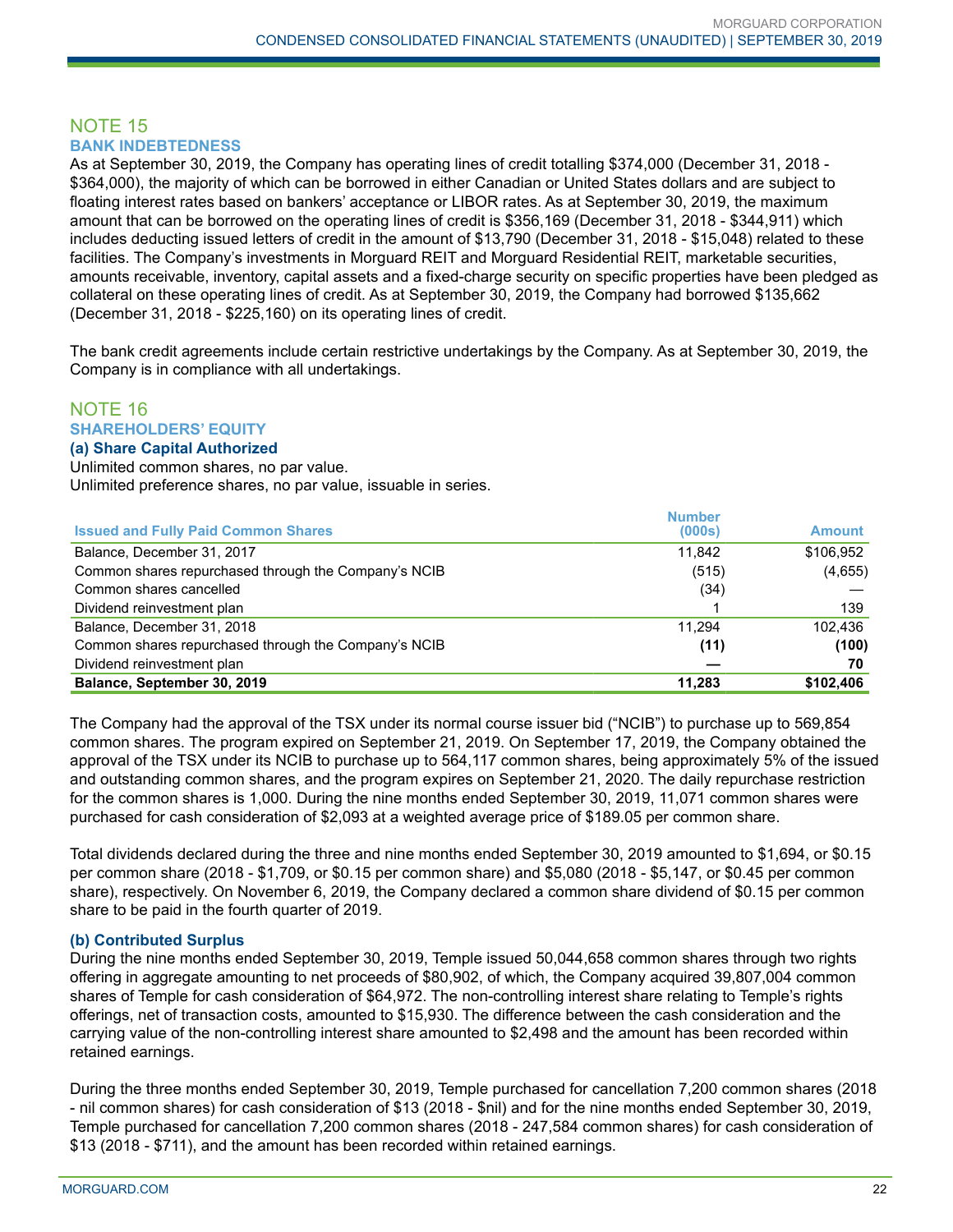During the three months ended September 30, 2019, the Company acquired nil Units of Morguard REIT (2018 - 110,432 Units) for cash consideration of \$nil (2018 - \$1,344) and for the nine months ended September 30, 2019, the Company acquired 338,048 Units of Morguard REIT (2018 - 1,230,062 Units) for cash consideration of \$4,008 (2018 - \$17,118). The difference between the cash consideration and the carrying value of the non-controlling interest acquired for the three months ended September 30, 2019, amounted to \$nil (2018 - \$1,249) and for the nine months ended September 30, 2019, amounted to \$3,544 (2018 - \$13,682) and the amount has been recorded within retained earnings.

During the nine months ended September 30, 2019, the Company acquired partial interests in three properties controlled by the Company located in Mississauga, Ontario, for a purchase price of \$8,014, including closing costs and the assumption of partial interest of the mortgages secured by the properties (Note 5).

#### **(c) Stock Appreciation Rights Plan**

The SARs granted vest equally over 10 years subject to restrictions.

#### **As at September 30, 2019**

| <b>Date of Grant</b> | <b>Exercise Price</b> | <b>Issued</b> | <b>Redeemed</b> | <b>Cancelled</b> | <b>Outstanding</b> |
|----------------------|-----------------------|---------------|-----------------|------------------|--------------------|
| March 20, 2008       | \$30.74               | 200.000       | (54,000)        | (53,500)         | 92,500             |
| November 2, 2010     | \$43.39               | 55,000        | (2,000)         | (8,000)          | 45,000             |
| May 13, 2014         | \$137.90              | 25,000        | (2,000)         | (8,000)          | 15.000             |
| May 13, 2015         | \$153.82              | 10.000        |                 |                  | 10.000             |
| January 11, 2017     | \$179.95              | 90.000        |                 |                  | 90.000             |
| May 18, 2018         | \$163.59              | 125,000       |                 |                  | 125,000            |
| August 8, 2018       | \$168.00              | 20,000        |                 |                  | 20,000             |
| November 8, 2018     | \$184.00              | 10,000        |                 |                  | 10,000             |
| <b>Total</b>         |                       | 535,000       | (58,000)        | (69, 500)        | 407,500            |

During the three and nine months ended September 30, 2019, the Company recorded a fair value adjustment to increase compensation expense of \$3,866 (2018 - \$2,313) and \$6,566 (2018 - \$1,453), respectively. The expense is included in property management and corporate expenses in the consolidated statements of income (loss), and the liability is classified as accounts payable and accrued liabilities (Note 14).

The fair value for the SARs was calculated using the Black-Scholes option pricing model. In determining the fair value of the SARs, management is required to make assumptions that could have a material impact on the valuation. The following are the assumptions that were used in determining the fair value as at September 30, 2019: a dividend yield of 0.29% (2018 - 0.33%), expected volatility of approximately 21.70% (2018 - 20.77%) and the 10-year Bank of Canada Bond Yield of 1.39% (2018 - 2.42%).

### **(d) Accumulated Other Comprehensive Income**

As at September 30, 2019, and December 31, 2018, accumulated other comprehensive income consists of the following amounts:

| As at                                           | <b>September 30, 2019</b> December 31, 2018 |           |
|-------------------------------------------------|---------------------------------------------|-----------|
| Actuarial gain on defined benefit pension plans | \$53.044                                    | \$42.057  |
| Unrealized foreign currency translation gain    | 191.442                                     | 231.297   |
|                                                 | \$244.486                                   | \$273,354 |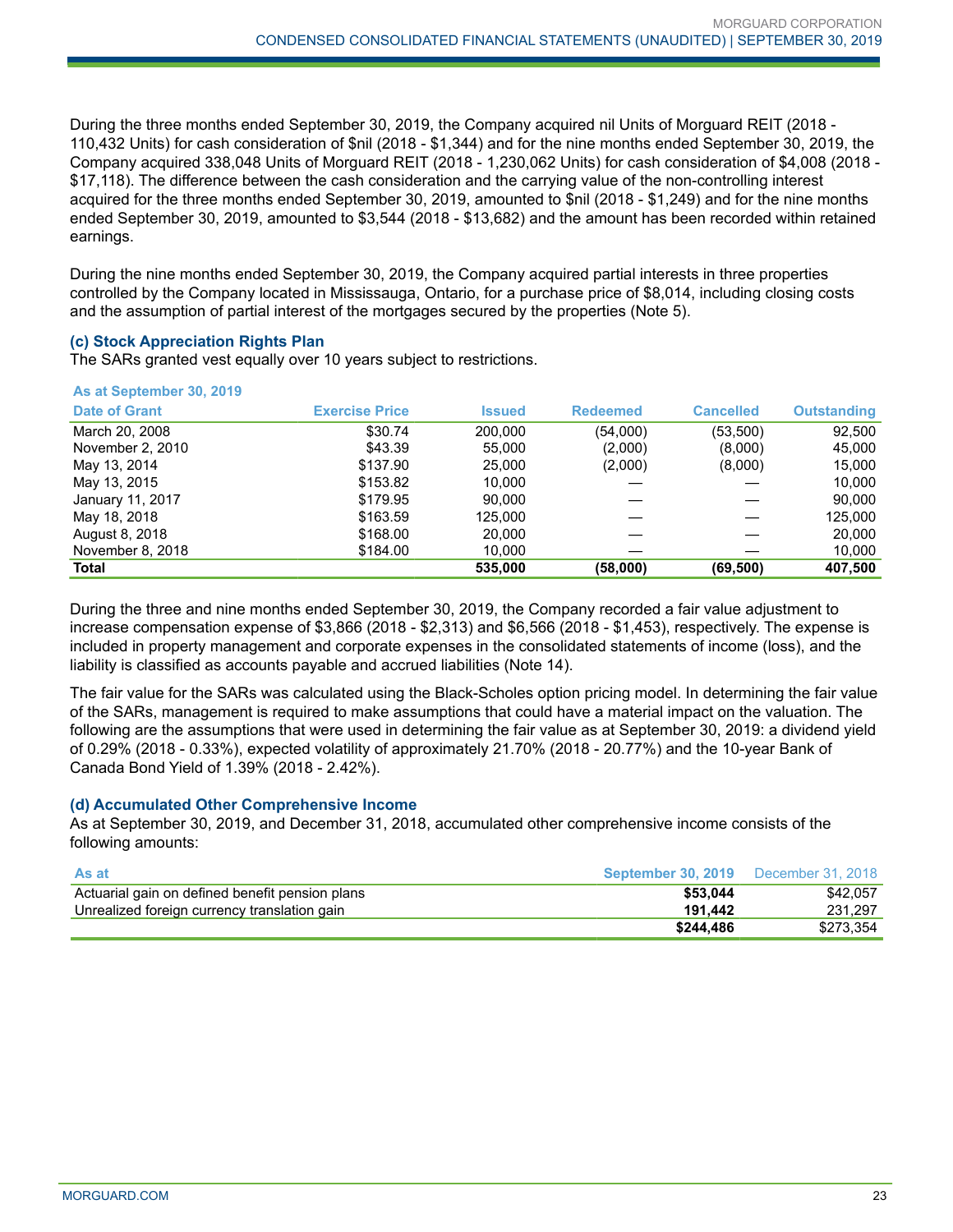#### NOTE 17 **REVENUE**

The components of revenue from real estate properties are as follows:

|                                          |           | <b>Three months ended</b><br><b>September 30</b> |           | Nine months ended<br><b>September 30</b> |
|------------------------------------------|-----------|--------------------------------------------------|-----------|------------------------------------------|
|                                          | 2019      | 2018                                             | 2019      | 2018                                     |
| Rental income                            | \$120,268 | \$118.560                                        | \$361.834 | \$349,635                                |
| Realty taxes and insurance               | 34.775    | 35.236                                           | 103.027   | 95.627                                   |
| Common area maintenance recoveries       | 24.474    | 20.423                                           | 77.005    | 72.863                                   |
| Property management and ancillary income | 35.736    | 35.391                                           | 109.320   | 102.385                                  |
|                                          | \$215,253 | \$209.610                                        | \$651,186 | \$620,510                                |

The components of revenue from hotel properties are as follows:

|                     |          | <b>Three months ended</b><br><b>September 30</b> |           | Nine months ended<br>September 30 |
|---------------------|----------|--------------------------------------------------|-----------|-----------------------------------|
|                     | 2019     | 2018                                             | 2019      | 2018                              |
| Room revenue        | \$52.526 | \$51.065                                         | \$141.656 | \$137.309                         |
| Other hotel revenue | 12.999   | 13.624                                           | 42.695    | 43.229                            |
|                     | \$65,525 | \$64.689                                         | \$184.351 | \$180.538                         |

The components of management and advisory fees are as follows:

|                                    | <b>Three months ended</b><br><b>September 30</b> |          | Nine months ended<br><b>September 30</b> |          |
|------------------------------------|--------------------------------------------------|----------|------------------------------------------|----------|
|                                    | 2019                                             | 2018     | 2019                                     | 2018     |
| Property and asset management fees | \$9,704                                          | \$10.573 | \$29,176                                 | \$33,039 |
| Other fees                         | 4.206                                            | 4.425    | 8.815                                    | 10.797   |
|                                    | \$13.910                                         | \$14,998 | \$37,991                                 | \$43,836 |

### NOTE 18 **INTEREST EXPENSE**

The components of interest expense are as follows:

|                                                                | Three months ended<br><b>September 30</b> |          | <b>Nine months ended</b><br><b>September 30</b> |           |
|----------------------------------------------------------------|-------------------------------------------|----------|-------------------------------------------------|-----------|
|                                                                |                                           |          |                                                 |           |
|                                                                | 2019                                      | 2018     | 2019                                            | 2018      |
| Interest on mortgages                                          | \$40,703                                  | \$40,049 | \$123,206                                       | \$118,028 |
| Interest on Unsecured Debentures (Note 10)                     | 8,941                                     | 7,661    | 25,804                                          | 19,735    |
| Interest on convertible debentures, net of accretion (Note 11) | 2,455                                     | 3,372    | 9,640                                           | 11,358    |
| Interest on bank indebtedness                                  | 1,984                                     | 1,227    | 3,990                                           | 4,486     |
| Interest on construction loans                                 |                                           |          |                                                 | 756       |
| Interest on loans payable and other                            | 659                                       | 797      | 2,162                                           | 2,185     |
| Interest on lease liabilities                                  | 2,411                                     | 98       | 7,254                                           | 290       |
| Amortization of mark-to-market adjustments on mortgages, net   | (1, 347)                                  | (1,684)  | (4, 199)                                        | (5,852)   |
| Amortization of deferred financing costs                       | 1,779                                     | 1,796    | 5,413                                           | 5,200     |
| Loss on extinguishment of mortgages payable                    |                                           |          | 561                                             |           |
|                                                                | 57,585                                    | 53,316   | 173,831                                         | 156,186   |
| Less: Interest capitalized to properties under development     | (108)                                     | (336)    | (423)                                           | (1, 455)  |
|                                                                | \$57,477                                  | \$52,980 | \$173,408                                       | \$154,731 |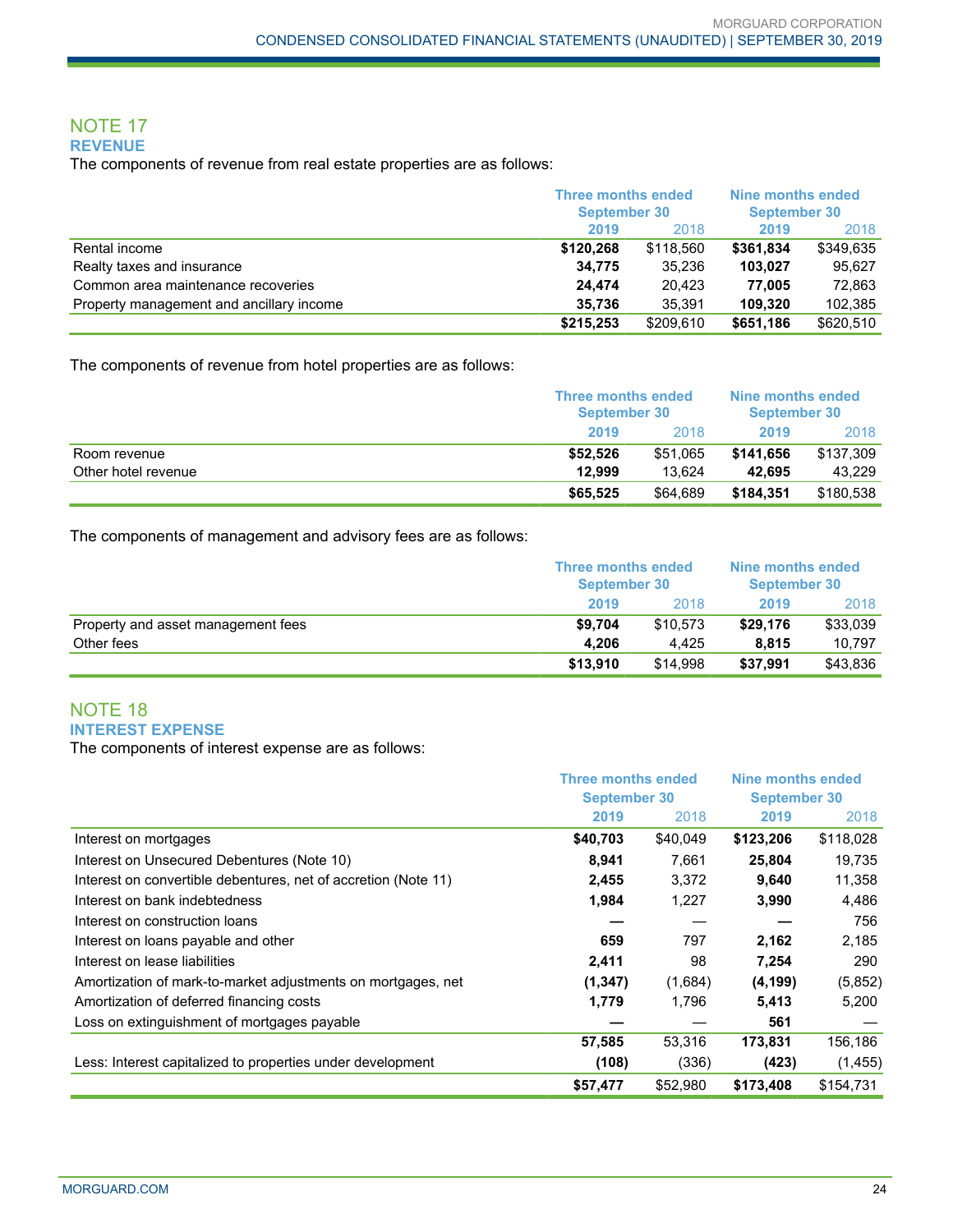### NOTE 19 **FAIR VALUE GAIN (LOSS), NET**

The components of fair value gain (loss) are as follows:

|                                                                          | <b>Three months ended</b><br><b>September 30</b> |          | Nine months ended<br><b>September 30</b> |           |
|--------------------------------------------------------------------------|--------------------------------------------------|----------|------------------------------------------|-----------|
|                                                                          | 2019                                             | 2018     | 2019                                     | 2018      |
| Fair value gain (loss) on real estate properties, net                    | (\$4,787)                                        | \$30,965 | \$59,482                                 | \$168,240 |
| Financial assets (liabilities):                                          |                                                  |          |                                          |           |
| Fair value loss on conversion option of MRG convertible debentures       | (2, 157)                                         | (596)    | (3, 383)                                 | (470)     |
| Fair value loss on MRG Units (Note 12)                                   | (36,031)                                         | (28,288) | (76, 119)                                | (37, 190) |
| Fair value gain (loss) on other real estate fund investments (Note 7(b)) | (215)                                            | 468      | 4,115                                    | 1,722     |
| Fair value gain (loss) on investment in marketable securities            | 13,033                                           | (503)    | 16,018                                   | 280       |
| Total fair value gain (loss), net                                        | (\$30,157)                                       | \$2,046  | \$113                                    | \$132,582 |

### NOTE 20 **OTHER INCOME (EXPENSE)**

The components of other income (expense) are as follows:

|                                         | <b>Three months ended</b><br><b>September 30</b> |             | Nine months ended<br><b>September 30</b> |         |
|-----------------------------------------|--------------------------------------------------|-------------|------------------------------------------|---------|
|                                         | 2019                                             | 2018        | 2019                                     | 2018    |
| Foreign exchange gain (loss)            | \$645                                            | (\$1,981)   | (\$2,144)                                | \$1,115 |
| Gain on sale of hotel property (Note 6) |                                                  |             | 508                                      |         |
| Gain on finance lease                   |                                                  |             |                                          | 2.692   |
| Other income (expense)                  | 565                                              | 68          | 1,885                                    | (39)    |
|                                         | \$1,210                                          | ( \$1, 913) | \$249                                    | \$3,768 |

### NOTE 21 **RELATED PARTY TRANSACTIONS**

In addition to the related party transactions disclosed in Notes 7 and 10, related party transactions also include the following:

### **(a) Paros Enterprises Limited ("Paros")**

Paros is the majority shareholder and ultimate parent of the Company. Paros is owned by the Company's Chairman and Chief Executive Officer, Mr. K. Rai Sahi.

The Company entered into a demand loan agreement with Paros that provides for the Company to borrow up to \$22,000. The total loan payable outstanding from Paros as at September 30, 2019 was \$nil (December 31, 2018 - \$12,500). During the three and nine months ended September 30, 2019, the Company incurred net interest expense of \$nil (2018 - \$nil) and \$30 (2018 - \$nil), respectively.

### **(b) TWC Enterprises Limited ("TWC")**

The Company provides TWC with managerial and consulting services for its business and the business of its subsidiaries. Mr. K. Rai Sahi is Chairman and Chief Executive Officer and the majority shareholder of TWC through his personal holding companies, which include Paros. Pursuant to contractual agreements between the Company and TWC, for the three and nine months ended September 30, 2019, the Company received a management fee of \$326 (2018 - \$215) and \$979 (2018 - \$623), respectively, and for the three and nine months ended September 30, 2019, paid rent and operating expenses of \$166 (2018 - \$160) and \$511 (2018 - \$499), respectively.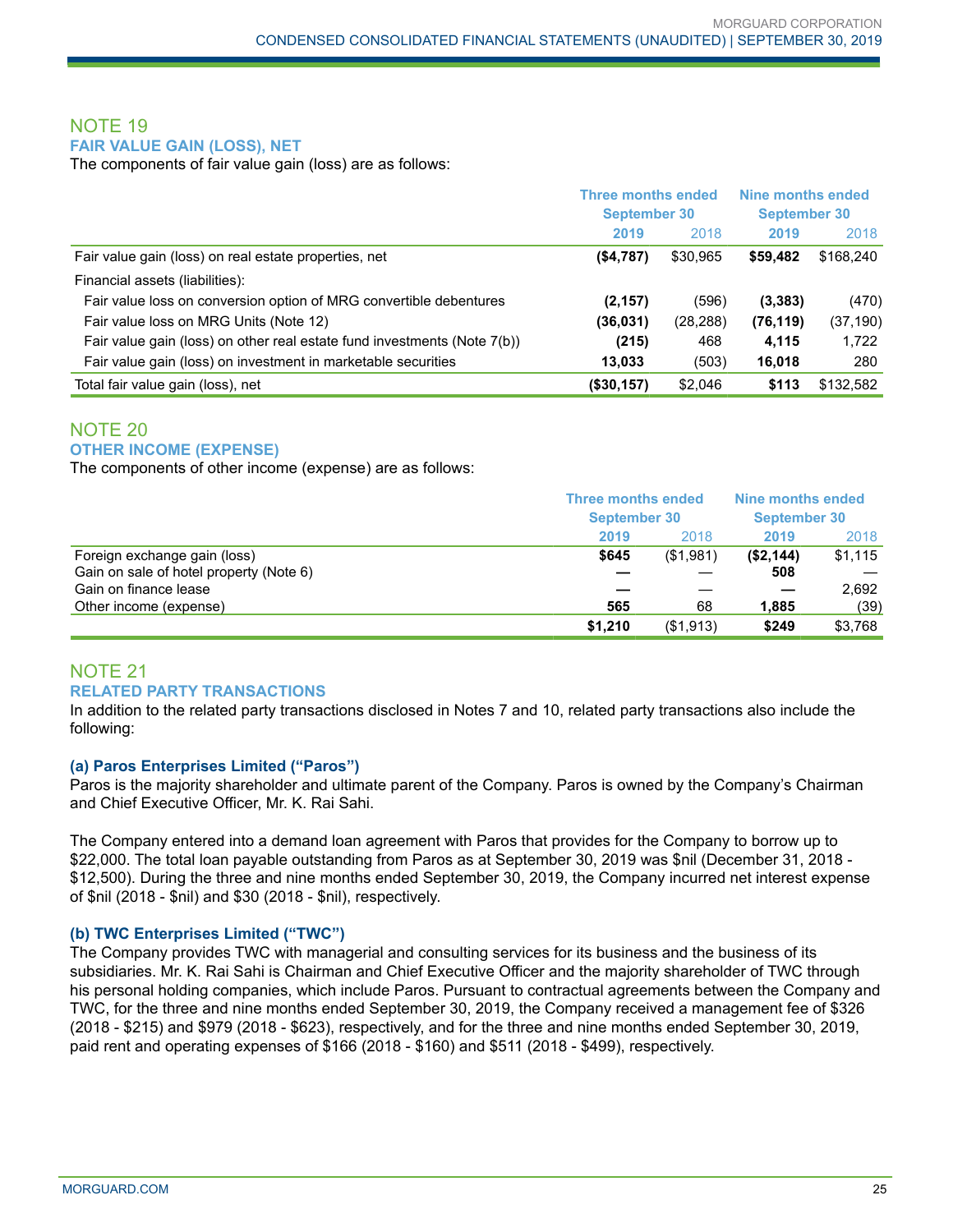The Company has a revolving demand loan agreement with TWC that provides for either party to borrow up to \$50,000 at either the prime rate or the bankers' acceptance rate plus applicable stamping fees. The total loan payable as at September 30, 2019 was \$45,780 (December 31, 2018 - \$47,809). During the three and nine months ended September 30, 2019, the Company paid net interest of \$386 (2018 - earned net interest of \$17) and \$1,186 (2018 earned net interest of \$155), respectively.

#### **(c) Share/Unit Purchase and Other Loans**

As at September 30, 2019, share/Unit purchase and other loans to officers and employees of the Company and its subsidiaries of \$5,477 (December 31, 2018 - \$5,552) are outstanding. The loans are collateralized by their common shares of the Company, Units of Morguard REIT and Units of Morguard Residential REIT and are interest-bearing computed at the Canadian prime interest rate and are due on January 10, 2024. Other loans are secured against the underlying asset. The loans are classified as amounts receivable in the consolidated balance sheets. As at September 30, 2019, the fair market value of the common shares/Units held as collateral is \$104,589.

### NOTE 22

**INCOME TAXES**

#### **(a) Tax Provision**

For the three and nine months ended September 30, 2019, the Company recorded an income tax provision of \$3,587 (2018 - \$9,298) and \$28,475 (2018 - \$49,291), respectively. The effective tax rate of the current and the prior period was impacted by the tax rate differential. The effective tax rate of the prior period was also impacted by the nonrecognition of the benefit of certain deductible temporary difference and the change of estimate of deferred tax liabilities.

#### **(b) Unrecognized Deductible Temporary Differences**

As at September 30, 2019, the Company's U.S. subsidiaries have total net operating losses of US\$82,853 (December 31, 2018 - US\$84,395) of which no deferred tax assets were recognized in respect of US\$76,738 (December 31, 2018 - US\$76,456) net operating losses as it is not probable that taxable income will be available against which the deductible temporary difference can be utilized. The net operating losses expire in varying years commencing 2030. As at September 30, 2019, the Company's U.S. subsidiaries have total net operating loss of US\$6,114 (December 31, 2018 - US\$7,939) of which deferred tax assets were recognized. As at September 30, 2019, the Company's U.S. subsidiaries have total of US\$19,121 (December 31, 2018 - US\$13,124) of unutilized interest expense deductions, of which deferred tax assets were recognized.

As at September 30, 2019, the Company's Canadian subsidiaries have total net operating losses of \$200,169 (December 31, 2018 - \$191,263) of which no deferred tax assets were recognized as it is not probable that taxable income will be available against which they can be utilized. These losses expire in various years commencing 2023.

As at September 30, 2019, the Company has other Canadian temporary differences of \$41,897 (December 31, 2018 - \$26,360) for which no deferred tax asset was recognized. These other temporary differences have no expiration date.

### NOTE 23 **NET INCOME (LOSS) PER COMMON SHARE**

|                                                        | <b>Three months ended</b><br><b>September 30</b> |          | Nine months ended<br><b>September 30</b> |           |
|--------------------------------------------------------|--------------------------------------------------|----------|------------------------------------------|-----------|
|                                                        | 2019                                             | 2018     | 2019                                     | 2018      |
| Net income (loss) attributable to common shareholders  | (\$1,180)                                        | \$46.750 | \$102.028                                | \$238,962 |
| Weighted average number of common shares               |                                                  |          |                                          |           |
| outstanding (000s) - basic and diluted                 | 11.283                                           | 11.424   | 11.286                                   | 11.470    |
| Net income (loss) per common share - basic and diluted | (\$0.10)                                         | \$4.11   | \$9.04                                   | \$20.83   |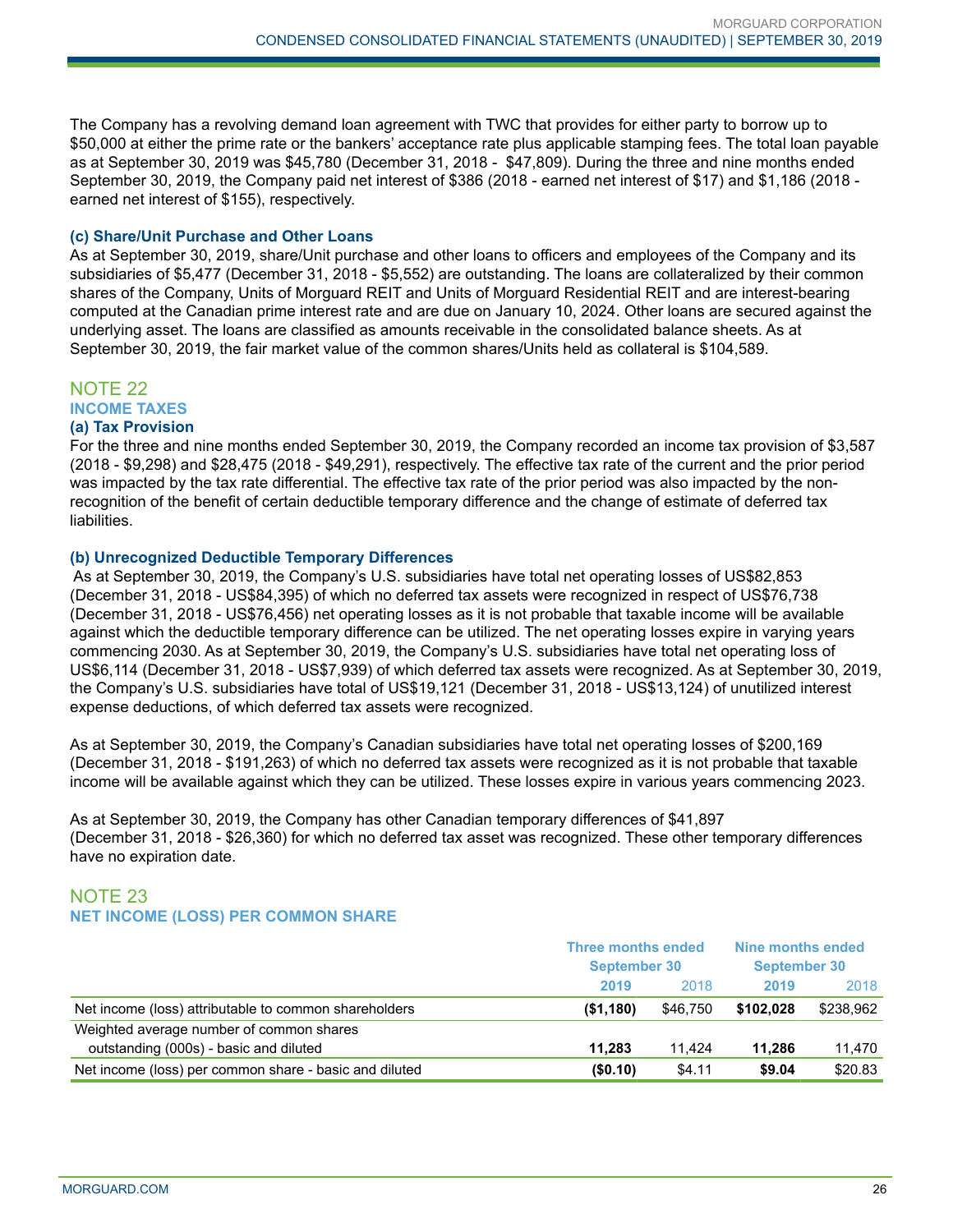### NOTE 24 **CONSOLIDATED STATEMENTS OF CASH FLOWS (a) Items Not Affecting Cash**

|                                                                              | <b>Three months ended</b> |            | <b>Nine months ended</b> |             |
|------------------------------------------------------------------------------|---------------------------|------------|--------------------------|-------------|
|                                                                              | <b>September 30</b>       |            | <b>September 30</b>      |             |
|                                                                              | 2019                      | 2018       | 2019                     | 2018        |
| Fair value gain on real estate properties, net                               | ( \$3,890)                | (\$39,464) | ( \$49, 330)             | (\$161,016) |
| Fair value loss on conversion option of MRG convertible debentures (Note 19) | 2,157                     | 596        | 3,383                    | 470         |
| Fair value loss on MRG Units (Note 12)                                       | 30,987                    | 23,827     | 61,886                   | 23,810      |
| Fair value loss (gain) on other real estate investment funds (Note 19)       | 215                       | (468)      | (4, 115)                 | (1,722)     |
| Fair value loss (gain) on investment in marketable securities (Note 19)      | (13, 033)                 | 503        | (16, 018)                | (280)       |
| Equity loss from investments                                                 | 28,448                    | 15,646     | 31,660                   | 15,451      |
| Amortization of hotel properties                                             | 6,798                     | 6,104      | 20,358                   | 18,722      |
| Amortization of capital assets and other                                     | 2,044                     | 1,621      | 6,123                    | 4,823       |
| Amortization of deferred financing costs (Note 18)                           | 1,779                     | 1,796      | 5,413                    | 5,200       |
| Amortization of mark-to-market adjustments on mortgages, net (Note 18)       | (1, 347)                  | (1,684)    | (4, 199)                 | (5,852)     |
| Loss on extinguishment of mortgages payable (Note 18)                        |                           |            | 561                      |             |
| Amortization of tenant incentive                                             | 553                       | 271        | 1,486                    | 1,042       |
| Stepped rent - adjustment for straight-line method                           | 468                       | (958)      | 345                      | (2, 467)    |
| Deferred income taxes                                                        | 641                       | 9,038      | 20,786                   | 39,357      |
| Accretion of convertible debentures                                          | 231                       | 444        | 2,284                    | 1,959       |
| Gain on sale of hotel property (Note 20)                                     |                           |            | (508)                    |             |
| Gain on finance lease (Note 20)                                              |                           |            |                          | (2,692)     |
| Provision for impairment                                                     | 19,059                    |            | 19,059                   | 6,661       |
|                                                                              | \$75,110                  | \$17,272   | \$99,174                 | (\$56,534)  |

### **(b) Net Change in Operating Assets and Liabilities**

|                                                | <b>Three months ended</b><br><b>September 30</b> |           | Nine months ended<br><b>September 30</b> |            |
|------------------------------------------------|--------------------------------------------------|-----------|------------------------------------------|------------|
|                                                | 2019                                             | 2018      | 2019                                     | 2018       |
| Amounts receivable                             | \$10.664                                         | (\$7,032) | \$5,111                                  | (\$4,459)  |
| Prepaid expenses and other                     | (1,292)                                          | (8,204)   | (24, 304)                                | (16, 375)  |
| Accounts payable and accrued liabilities       | (4,611)                                          | 7.763     | 2.486                                    | (4,812)    |
| Net change in operating assets and liabilities | \$4,761                                          | (\$7,473) | (\$16,707)                               | (\$25,646) |

### **(c) Supplemental Cash Flow Information**

|                   |          | Three months ended<br><b>September 30</b> |           | Nine months ended<br><b>September 30</b> |
|-------------------|----------|-------------------------------------------|-----------|------------------------------------------|
|                   | 2019     | 2018                                      | 2019      | 2018                                     |
| Interest paid     | \$56,881 | \$65,165                                  | \$172,291 | \$155,663                                |
| Interest received | 1.506    | 961                                       | 4.178     | 2,795                                    |
| Income taxes paid | 4.101    | 3.151                                     | 18.492    | 15.734                                   |

During the three and nine months ended September 30, 2019, the Company issued non-cash dividends under the distribution reinvestment plan of \$24 (2018 - \$34) and \$70 (2018 - \$113), respectively.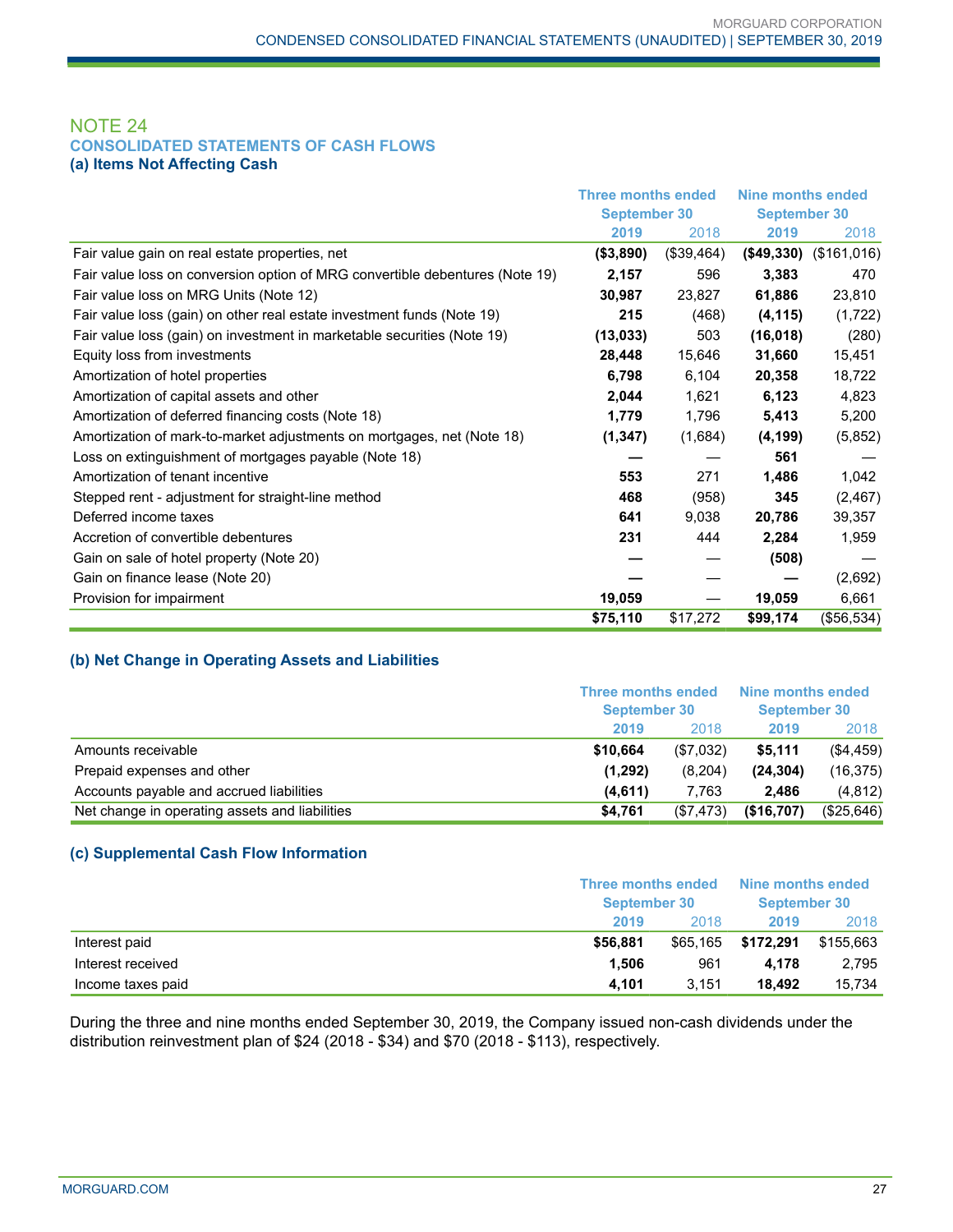### **(d) Reconciliation of Liabilities Arising from Financing Activities**

The following provides a reconciliation of liabilities arising from financing activities:

|                              | <b>Mortgages</b><br>payable | <b>Unsecured</b><br><b>debentures</b> | <b>Convertible</b><br><b>debentures</b> | Lease<br><b>liabilities</b> | Loans<br>payable | <b>Bank</b><br><b>indebtedness</b> | Total       |
|------------------------------|-----------------------------|---------------------------------------|-----------------------------------------|-----------------------------|------------------|------------------------------------|-------------|
| Balance, beginning of period | \$4,362,701                 | \$597,697                             | \$227,999                               | \$9,754                     | \$60,309         | \$225,160                          | \$5,483,620 |
| Adoption of IFRS 16          |                             |                                       |                                         | 161,614                     |                  |                                    | 161,614     |
| Repayments                   | (82, 542)                   |                                       |                                         | (1, 555)                    | (66, 732)        | (379, 883)                         | (530, 712)  |
| New financing, net           | 168,393                     | 223,575                               |                                         | 277                         | 55.000           | 290.385                            | 737,630     |
| Lump-sum repayments          | (192,518)                   |                                       | (39, 636)                               |                             |                  |                                    | (232, 154)  |
| Non-cash changes             | (30, 086)                   | 860                                   | 6.884                                   | (684)                       |                  |                                    | (23, 026)   |
| Foreign exchange             | (38, 407)                   |                                       |                                         | (289)                       | (2,797)          |                                    | (41, 493)   |
| Balance, September 30, 2019  | \$4,187,541                 | \$822.132                             | \$195.247                               | \$169.117                   | \$45,780         | \$135,662                          | \$5,555,479 |

### NOTE 25

### **CONTINGENCIES**

The Company is contingently liable with respect to litigation, claims and environmental matters that arise from time to time, including those that could result in mandatory damages or other relief, which could result in significant expenditures. While the final outcome of these matters cannot be predicted with certainty, in the opinion of management, any uninsured liability that may arise from such contingencies would not have a material adverse effect on the financial position or results of operations of the Company. Any settlement of claims in excess of amounts recorded will be charged to operations as and when such determination is made.

The Company is a lessee under a ground lease that expires on June 30, 2060. In accordance with the terms of the lease, the annual rent was scheduled to be reset to 6% of the fair market value of the land effective July 1, 2010. Since the lessor and the Company were not able to reach an agreement on the fair market value of the land on the last schedule's reset date of July 1, 2010, the matter was appointed to an arbitration tribunal (the "Arbitrators"). On June 21, 2013, a majority of the Arbitrators awarded their decision and concluded on a land value that resulted in the annual land rent increasing from \$2,779 to \$10,962 (the "Majority Decision"). In accordance with the Majority Decision, the Company has recorded the land rent based on the increased annual rent of \$10,962.

On April 27, 2018, the Company reached an agreement on the fair market value of the land for the period from July 1, 2010 through June 30, 2030 that resulted in the annual land rent increasing from \$2,779 to \$8,760. The Company settled and paid an amount of \$15,759 for arrears of rent and interest from July 1, 2010 to April 30, 2018. In accordance with the Majority Decision, for the period from July 1, 2010 to April 30, 2018, the Company recorded annual land rent of \$10,962 and reversed \$17,250 (pre-tax) of land rent previously expensed during the second quarter of 2018.

### NOTE 26 **MANAGEMENT OF CAPITAL**

Refer to the Company's annual audited consolidated financial statements as at and for the year ended December 31, 2018, for an explanation of the Company's capital management policy.

The total managed capital for the Company as at September 30, 2019, and December 31, 2018, is summarized below:

| As at                                     | <b>September 30, 2019</b> | December 31, 2018 |
|-------------------------------------------|---------------------------|-------------------|
| Mortgages payable, principal balance      | \$4,195,671               | \$4,369,811       |
| Unsecured Debentures, principal balance   | 825,000                   | 600,000           |
| Convertible debentures, principal balance | 195.500                   | 235,136           |
| Loans payable                             | 45.780                    | 60,309            |
| <b>Bank indebtedness</b>                  | 135.662                   | 225,160           |
| Lease liabilities                         | 169.117                   | 9.754             |
| Shareholders' equity                      | 3,500,240                 | 3,431,366         |
|                                           | \$9,066,970               | \$8.931.536       |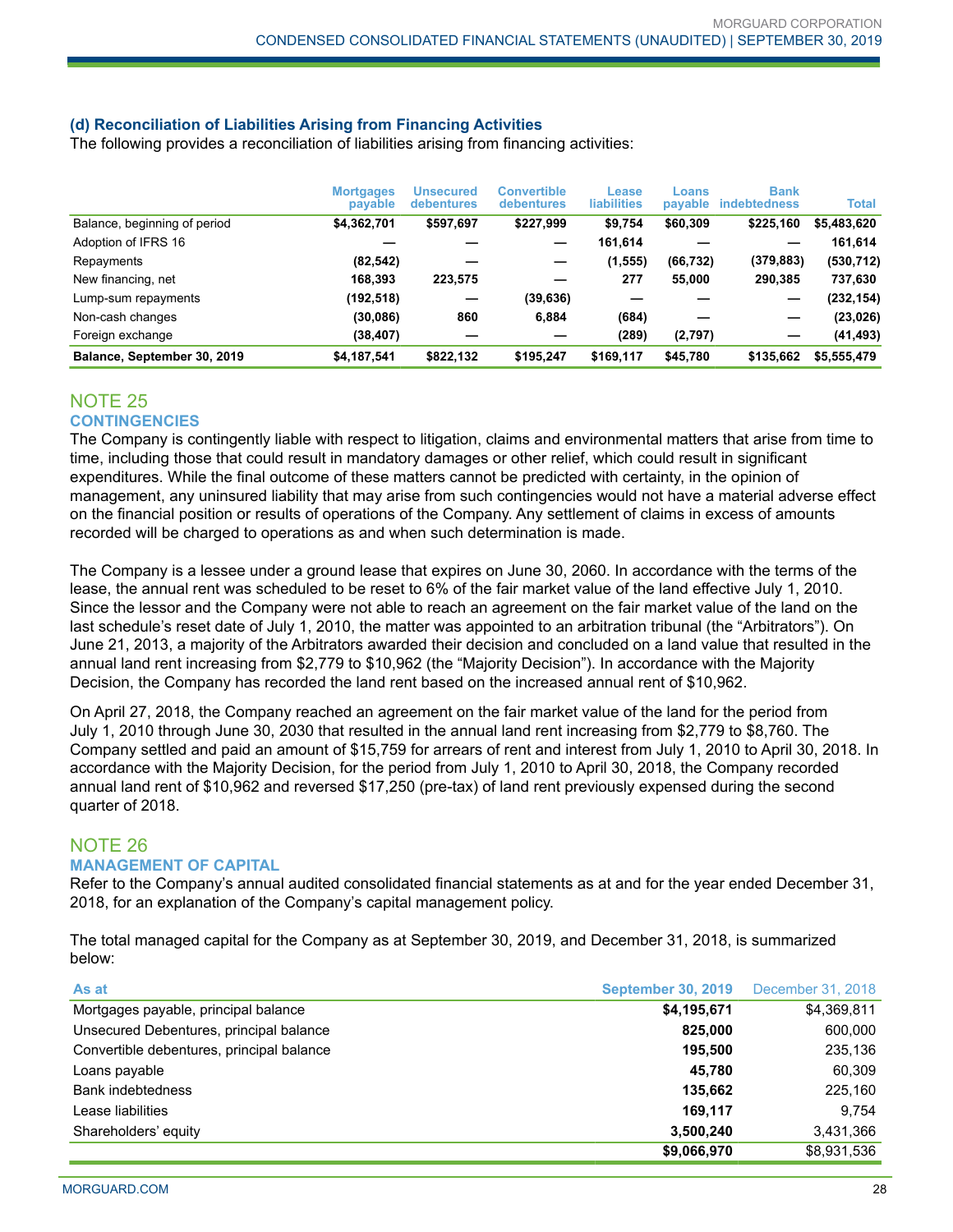The Company monitors its capital structure based on an interest coverage ratio and a debt to gross book value ratio. These ratios are used by the Company to manage an acceptable level of leverage and are calculated in accordance with the terms of the specific agreements with creditors and are not considered measures in accordance with IFRS; nor is there an equivalent IFRS measure.

The Company's Unsecured Debentures contain covenants that are calculated on a non-consolidated basis, which represents the Company's consolidated results prepared in accordance with IFRS as shown on the Company's most recently published annual audited consolidated financial statements, adjusted, as required, to account for the Company's public entity investments in Morguard Residential REIT, Morguard REIT and Temple using the equity method. The covenants that the Company must maintain are a non-consolidated interest coverage ratio above 1.65 times, a non-consolidated debt to gross book value ratio not to exceed 65% and a minimum non-consolidated equity requirement of at least \$300,000. If the Company does not meet these covenants, the Unsecured Debentures will become immediately due and payable unless the Company is able to remedy the default or obtain a waiver from lenders. The Company is in compliance with all Unsecured Debenture covenants.

### NOTE 27

### **FINANCIAL INSTRUMENTS AND RISK MANAGEMENT**

Refer to the Company's annual audited consolidated financial statements as at and for the year ended December 31, 2018, for an explanation of the Company's risk management policy as it relates to financial instruments.

### **Fair Value of Financial Assets and Financial Liabilities**

The fair values of cash, restricted cash, amounts receivable, accounts payable and accrued liabilities and bank indebtedness approximate their carrying values due to the short-term maturity of those instruments. The fair values of construction financing payable and mortgages and loans receivable are based on the current market conditions for financing loans with similar terms and risks. The loans payable are reflected at fair value since they are based on a floating interest rate and reflect the terms of current market conditions.

Mortgages payable, Unsecured Debentures, convertible debentures, lease liabilities and finance lease receivable are carried at amortized cost using the effective interest rate method of amortization. The estimated fair values of longterm borrowings have been determined based on market information, where available, or by discounting future payments of interest and principal at estimated interest rates expected to be available to the Company.

The fair value of the mortgages payable has been determined by discounting the cash flows of these financial obligations using September 30, 2019, market rates for debts of similar terms (Level 2). Based on these assumptions, the fair value as at September 30, 2019, of the mortgages payable before deferred financing costs and mark-tomarket adjustments is estimated at \$4,307,635 (December 31, 2018 - \$4,428,532), compared with the carrying value of \$4,195,671 (December 31, 2018 - \$4,369,811). The fair value of the mortgages payable varies from the carrying value due to fluctuations in interest rates since their issue.

The fair value of the Unsecured Debentures liability is based on its closing bid price (Level 1). As at September 30, 2019, the fair value of the Unsecured Debentures has been estimated at \$843,336 (December 31, 2018 - \$603,624) compared with the carrying value of \$825,000 (December 31, 2018 - \$600,000).

The fair value of the convertible debentures liability is based on their market trading prices (Level 1). As at September 30, 2019, the fair value of the convertible debentures before deferred financing costs has been estimated at \$199,533 (December 31, 2018 - \$229,797), compared with the carrying value of \$195,500 (December 31, 2018 - \$235,136).

The fair value of the finance lease receivable is determined by discounting the cash flows of the finance lease receivable using September 30, 2019, market rates for debt on similar terms (Level 3). Based on these assumptions, as at September 30, 2019, the fair value of the finance lease receivable has been estimated at \$56,419 (December 31, 2018 - \$55,941).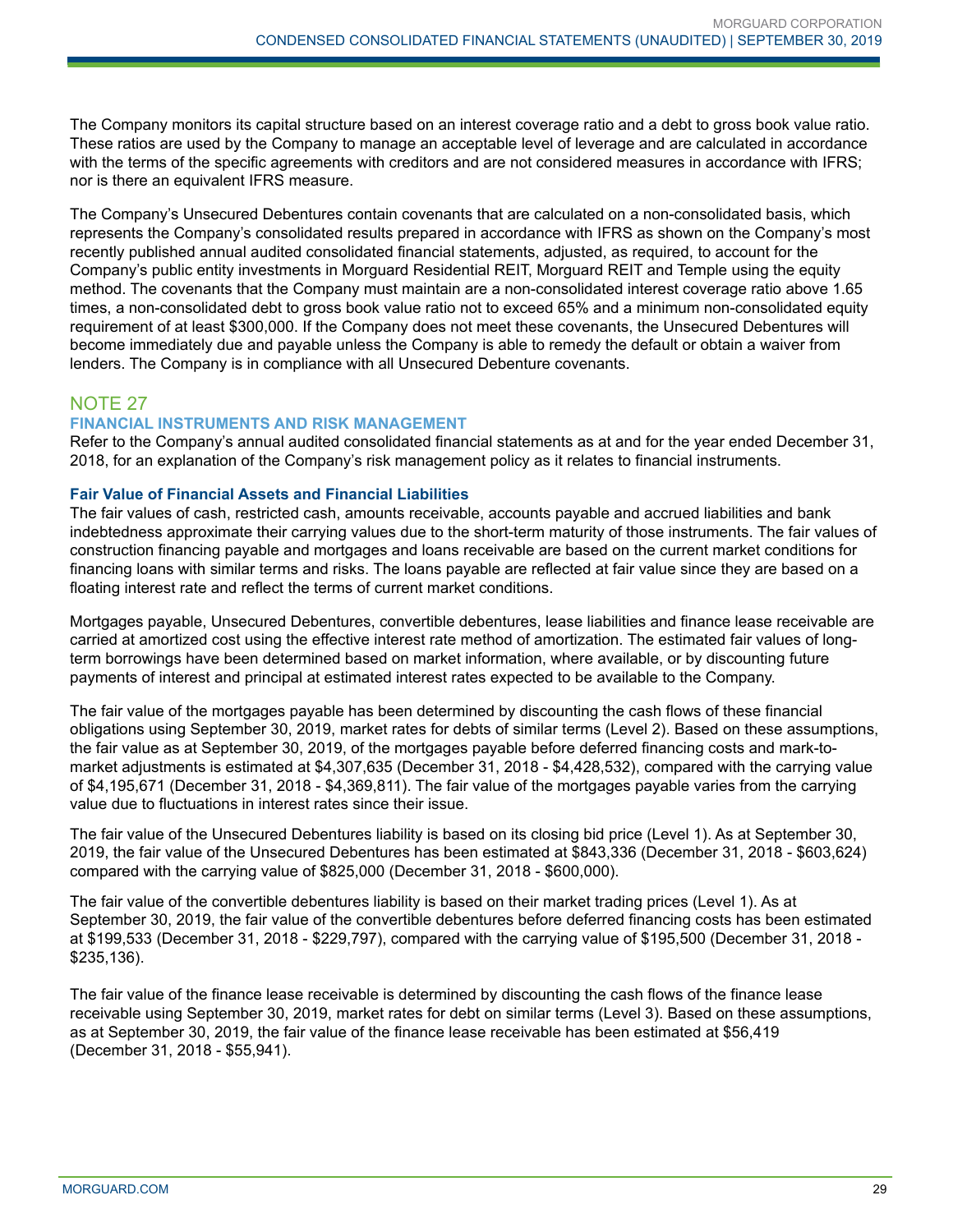The fair value hierarchy of financial instruments and real estate properties measured at fair value in the consolidated balance sheets is as follows:

|                                                 | <b>September 30, 2019</b> |         |             | December 31, 2018 |         |             |
|-------------------------------------------------|---------------------------|---------|-------------|-------------------|---------|-------------|
| As at                                           | Level 1                   | Level 2 | Level 3     | Level 1           | Level 2 | Level 3     |
| <b>Assets:</b>                                  |                           |         |             |                   |         |             |
| Real estate properties                          | s—                        | $s-$    | \$9,819,505 | s—                | s—      | \$9,645,596 |
| Investments in real estate funds                |                           |         | 105.011     |                   |         | 103.984     |
| Investment in marketable securities             | 142.294                   |         |             | 38.606            |         |             |
| <b>Financial liabilities:</b>                   |                           |         |             |                   |         |             |
| Morguard Residential REIT Units                 |                           | 554.314 |             |                   | 417.481 |             |
| Conversion option on MRG convertible debentures |                           | 5.852   |             |                   | 2.469   |             |

### NOTE 28 **SEGMENTED INFORMATION**

### **(a) Operating Segments**

The Company has the following five reportable segments after aggregation: (i) multi-suite residential, (ii) retail, (iii) office, (iv) industrial, and (v) hotel. The Company has applied judgment by aggregating its operating segments according to the nature of the property operations. Such judgment considers the nature of operations, types of customers and an expectation that operating segments within a reportable segment have similar long-term economic characteristics.

The following summary presents certain financial information regarding the Company's operating segments:

|                                               | <b>Multi-suite</b> |               |               |                          |              |              |
|-----------------------------------------------|--------------------|---------------|---------------|--------------------------|--------------|--------------|
| For the three months ended September 30, 2019 | <b>Residential</b> | <b>Retail</b> | <b>Office</b> | <b>Industrial</b>        | <b>Hotel</b> | <b>Total</b> |
| Revenue from real estate/hotel properties     | \$90,982           | \$61,809      | \$59,346      | \$3,116                  | \$65,525     | \$280,778    |
| Property/hotel operating expenses             | (31, 326)          | (25, 755)     | (25, 512)     | (945)                    | (47, 181)    | (130, 719)   |
| Net operating income                          | \$59,656           | \$36,054      | \$33,834      | \$2,171                  | \$18,344     | \$150,059    |
|                                               |                    |               |               |                          |              |              |
|                                               | <b>Multi-suite</b> |               |               |                          |              |              |
| For the three months ended September 30, 2018 | <b>Residential</b> | Retail        | Office        | Industrial               | Hotel        | Total        |
| Revenue from real estate/hotel properties     | \$89.820           | \$58,880      | \$57,746      | \$3,164                  | \$64.689     | \$274,299    |
| Property/hotel operating expenses             | (31, 853)          | (26,050)      | (24, 638)     | (949)                    | (45, 425)    | (128, 915)   |
| Net operating income                          | \$57,967           | \$32,830      | \$33,108      | \$2,215                  | \$19,264     | \$145,384    |
|                                               |                    |               |               |                          |              |              |
|                                               | <b>Multi-suite</b> |               |               |                          |              |              |
| For the nine months ended September 30, 2019  | <b>Residential</b> | <b>Retail</b> |               | <b>Office Industrial</b> | <b>Hotel</b> | <b>Total</b> |
| Revenue from real estate/hotel properties     | \$273,596          | \$188.910     | \$178,788     | \$9,892                  | \$184.351    | \$835,537    |
| Property/hotel operating expenses             | (126, 666)         | (83, 754)     | (77, 370)     | (3, 117)                 | (139, 852)   | (430, 759)   |
| Net operating income                          | \$146,930          | \$105,156     | \$101,418     | \$6,775                  | \$44,499     | \$404,778    |
|                                               |                    |               |               |                          |              |              |
|                                               | Multi-suite        |               |               |                          |              |              |
| For the nine months ended September 30, 2018  | <b>Residential</b> | Retail        | <b>Office</b> | Industrial               | Hotel        | <b>Total</b> |
| Revenue from real estate/hotel properties     | \$260,253          | \$180,275     | \$169,530     | \$10,452                 | \$180,538    | \$801,048    |
| Property/hotel operating expenses             | (116, 873)         | (85, 952)     | (74, 076)     | (3,235)                  | (132, 798)   | (412, 934)   |
|                                               | \$143,380          | \$94,323      | \$95,454      | \$7,217                  | \$47,740     | \$388,114    |
| Land rent arbitration settlement              |                    |               |               |                          |              | 17,250       |
| Net operating income                          |                    |               |               |                          |              | \$405,364    |
|                                               |                    |               |               |                          |              |              |